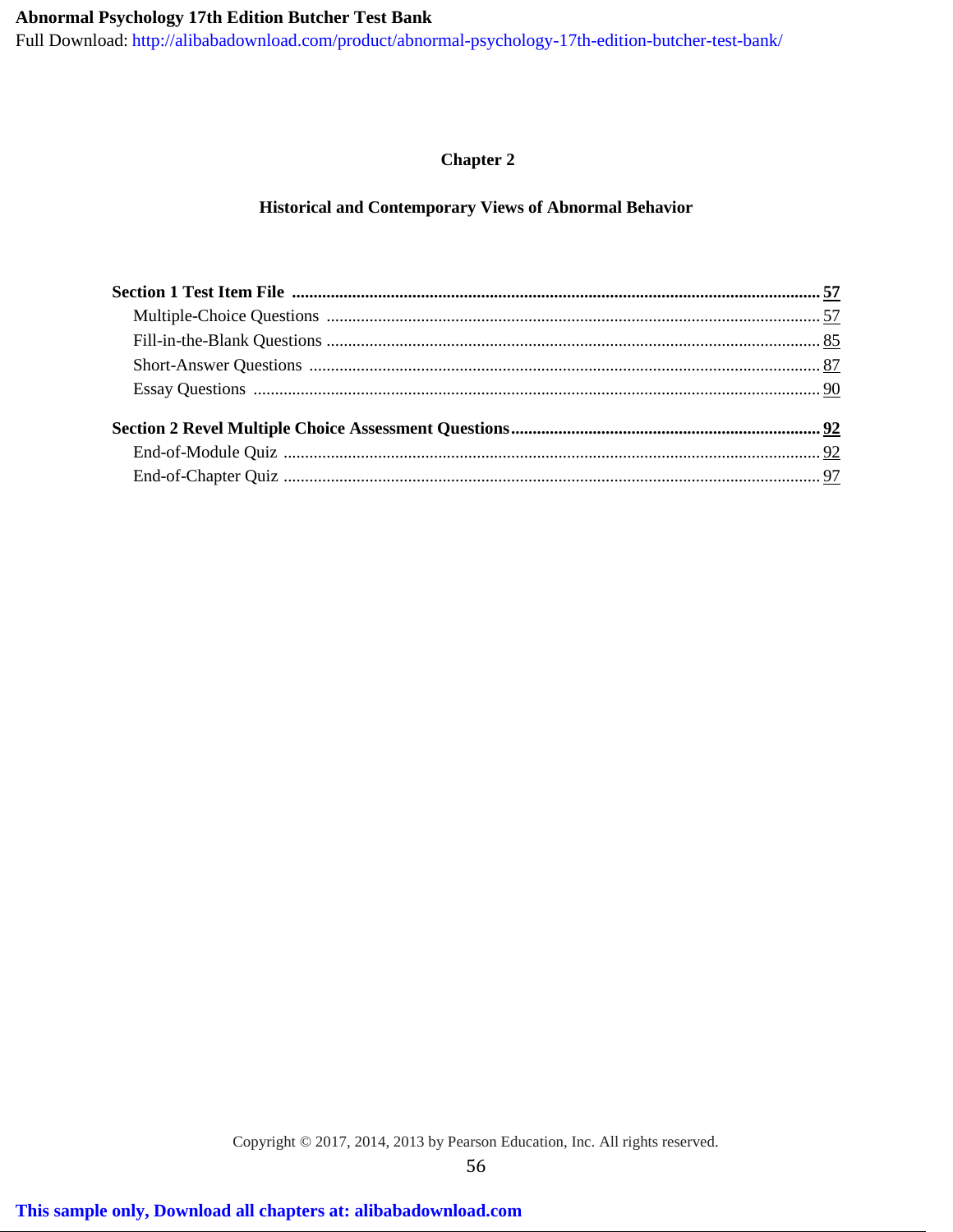| <b>TOTAL</b><br><b>ASSESSMENT</b><br><b>GUIDE</b> | <b>Chapter 2</b>    | <b>Historical and Contemporary Views of Abnormal Behavior</b>                                                                             |                                     |                                         |
|---------------------------------------------------|---------------------|-------------------------------------------------------------------------------------------------------------------------------------------|-------------------------------------|-----------------------------------------|
| <b>Topic</b>                                      |                     | <b>Factual</b>                                                                                                                            | <b>Conceptual</b>                   | <b>Applied</b>                          |
| <b>Learning Objective 2.1</b>                     | Multiple Choice     | 1, 2, 3, 4, 5, 6, 8, 10,<br>12, 13, 15, 16, 17, 22,<br>23, 24, 25, 28, 29, 30,<br>31, 33                                                  | 7, 18, 19, 20,<br>21, 23, 26,<br>28 | 9, 11, 14, 27,<br>32                    |
|                                                   | Fill in the Blank   | 108, 109                                                                                                                                  |                                     |                                         |
|                                                   | <b>Short Answer</b> | 116, 117                                                                                                                                  | 118                                 |                                         |
|                                                   | Essay               | 130, 131                                                                                                                                  |                                     |                                         |
| <b>Learning Objective 2.2</b>                     | Multiple Choice     | 34, 35, 36, 37, 38, 40,<br>41, 42, 43, 44, 45, 46,<br>47, 48, 50, 51, 52, 53,<br>55, 56, 57, 59, 60, 63,<br>65, 69, 70, 71, 72, 74,<br>75 | 49, 54, 58,<br>62, 67, 68,<br>76    | 39, 61, 64, 66,<br>73, 77, 78           |
|                                                   | Fill in the Blank   | 110, 111, 112                                                                                                                             |                                     |                                         |
|                                                   | <b>Short Answer</b> | 119, 120, 121, 123                                                                                                                        | 124                                 | 122                                     |
|                                                   | Essay               |                                                                                                                                           |                                     | 132                                     |
| <b>Learning Objective 2.3</b>                     | Multiple Choice     | 79, 82, 84, 85, 86, 87,<br>88, 89, 90, 92, 94, 95,<br>96, 98, 99, 103, 106                                                                | 83, 104, 105,<br>107                | 80, 81, 91, 93,<br>97, 100, 101,<br>102 |
|                                                   | Fill in the Blank   | 113, 114, 115                                                                                                                             |                                     |                                         |
|                                                   | <b>Short Answer</b> | 126, 128                                                                                                                                  | 125, 129                            | 127                                     |
|                                                   | Essay               | 134                                                                                                                                       | 133                                 |                                         |

### **Chapter 2 Historical and Contemporary Views of Abnormal Behavior**

# <span id="page-1-0"></span>**Section 1 Test Item File**

### <span id="page-1-1"></span>**Multiple-Choice Questions**

- 1. Archaeology and early writings indicate the first people to think of the brain as the site of mental functions were the
	- a. ancient Egyptians.
	- b. ancient Greeks.
	- c. Chinese.
	- d. Hebrews.

Answer: a. ancient Egyptians. Difficulty: 2 Page: 33 Skill: Remember the Facts Learning Objective: 2.1: Explain how abnormal behavior has been viewed throughout history.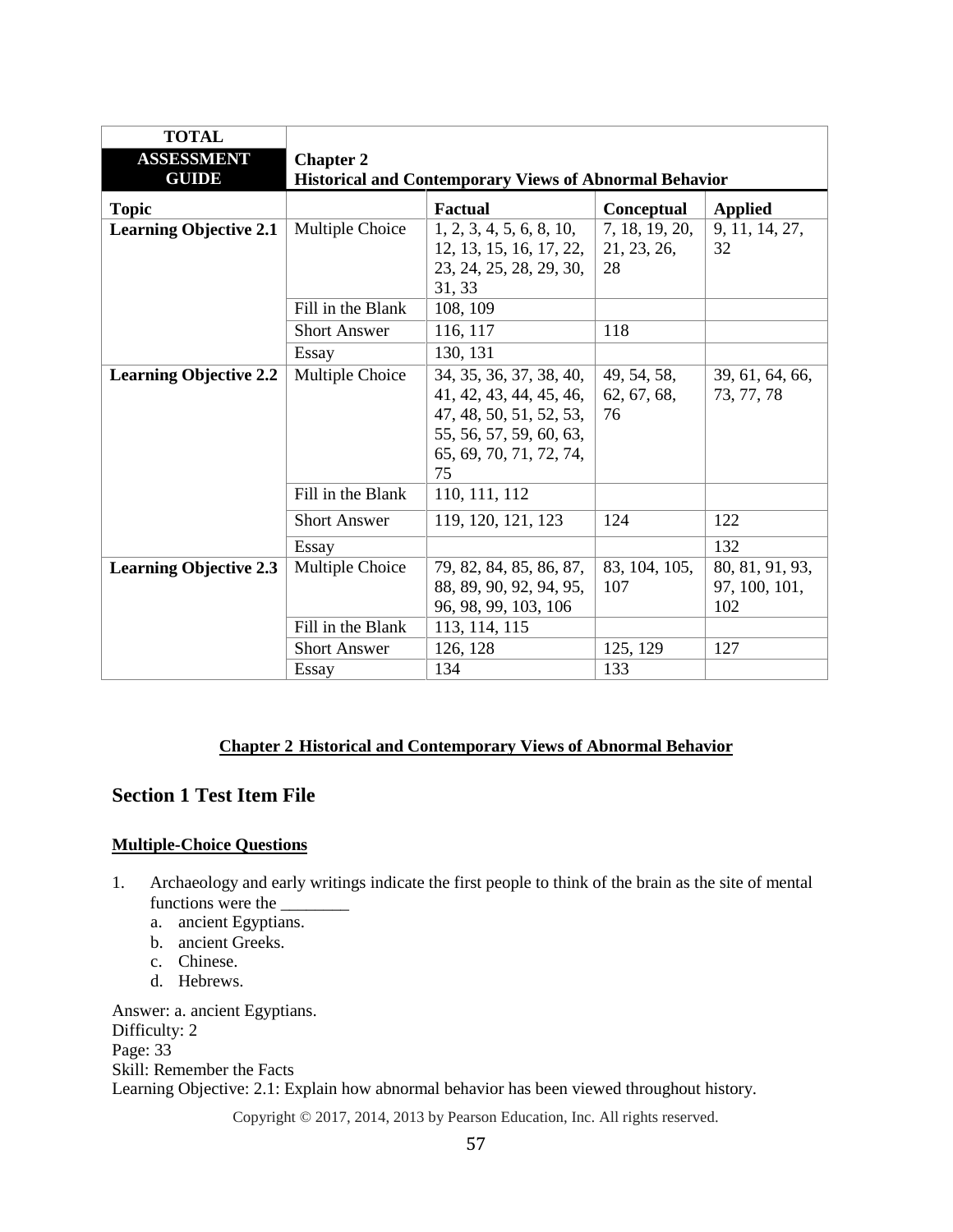- 2. Early writings show that the Chinese, Egyptians, Hebrews, and Greeks often attributed abnormal behavior to \_\_\_\_\_\_\_\_
	- a. poor parenting.
	- b. physical disease.
	- c. demonic possession.
	- d. chemical imbalance in the brain.

Answer: c. demonic possession.

Difficulty: 2

Page: 34

Skill: Remember the Facts

Learning Objective: 2.1: Explain how abnormal behavior has been viewed throughout history.

- 3. In ancient societies, if a person's abnormal conduct consisted of speech that appeared to have a religious or mystical significance, then the person was
	- a. assumed to have willingly entered into a pact with the devil.
	- b. thought to be a witch.
	- c. thought to be possessed by a good spirit or god.
	- d. assumed to have something physically wrong with the heart.

Answer: c. thought to be possessed by a good spirit or god.

Difficulty: 2

Page: 34

Skill: Remember the Facts

Learning Objective: 2.1: Explain how abnormal behavior has been viewed throughout history.

4. Prayer, incantations, and noise-making were all techniques for

- a. altering a person's brain functioning.
- b. improving a person's dreams.
- c. helping a person become possessed by good spirits.
- d. exorcising demons.

Answer: d. exorcising demons. Difficulty: 1 Page: 34 Skill: Remember the Facts Learning Objective: 2.1: Explain how abnormal behavior has been viewed throughout history.

- 5. According to Hippocrates, mental disorders were part of which three general categories?
	- a. Schizophrenia, mania, and melancholia.
	- b. Schizophrenia, mania, and phrenitis.
	- c. Melancholia, mania, and phrenitis.
	- d. Melancholia, mania, and anxiety.

Answer: c. Melancholia, mania, and phrenitis.

Difficulty: 1

Page: 34

Skill: Remember the Facts

Learning Objective: 2.1: Explain how abnormal behavior has been viewed throughout history.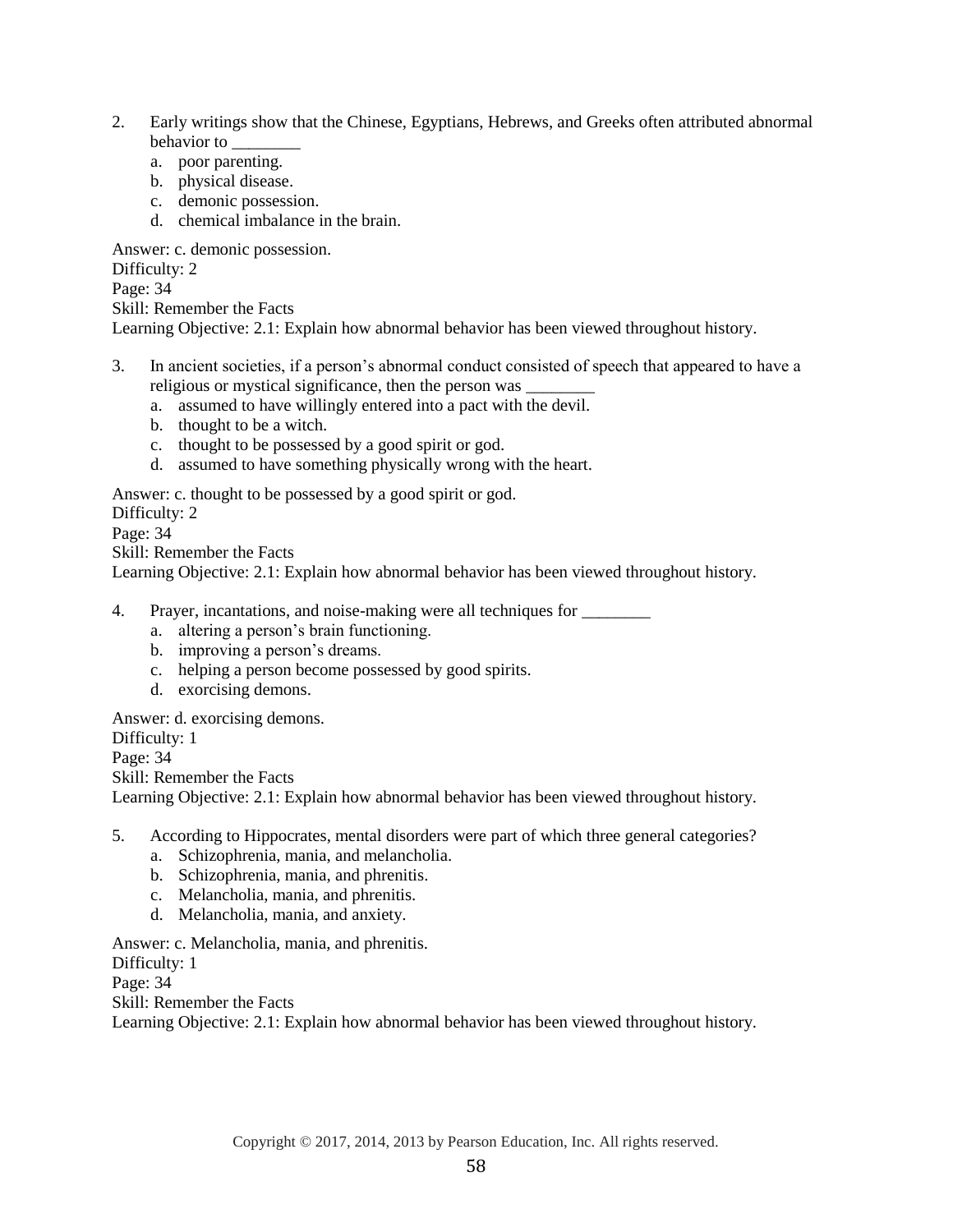- 6. Each of the following is one of the "four humors" *except* \_\_\_\_\_\_\_\_
	- a. blood.
	- b. phlegm.
	- c. phrenitis.
	- d. bile.

Answer: c. phrenitis. Difficulty: 1 Page: 34 Skill: Remember the Facts Learning Objective: 2.1: Explain how abnormal behavior has been viewed throughout history.

- 7. The belief in the four humors as a means of explaining temperament \_\_\_\_\_\_\_\_
	- a. is inconsistent with a biological explanation for mental illness.
	- b. has yet to be disproven.
	- c. proposed different proportions of each humor in each individual.
	- d. provides that first indication that ancient people recognized the significance of the brain in determining behavior.

Answer: c. proposed different proportions of each humor in each individual.

Difficulty: 2

Page: 34

Skill: Understand the Concepts

Learning Objective: 2.1: Explain how abnormal behavior has been viewed throughout history.

- 8. The doctrine of the four humors  $\Box$ 
	- a. was an attempt to support moral management.
	- b. was an explanation for personality traits.
	- c. was an early suggested treatment for melancholy.
	- d. was the first psychological explanation of mental disorders.

Answer: b. was an explanation for personality traits.

Difficulty: 2

Page: 35

Skill: Remember the Facts

Learning Objective: 2.1: Explain how abnormal behavior has been viewed throughout history.

9. According to early beliefs, what would characterize an individual with an excess of blood?

- a. Depression
- b. Schizophrenia
- c. Irritability
- d. Cheerfulness

Answer: d. Cheerfulness Difficulty: 2 Page: 35 Skill: Apply What You Know Learning Objective: 2.1: Explain how abnormal behavior has been viewed throughout history.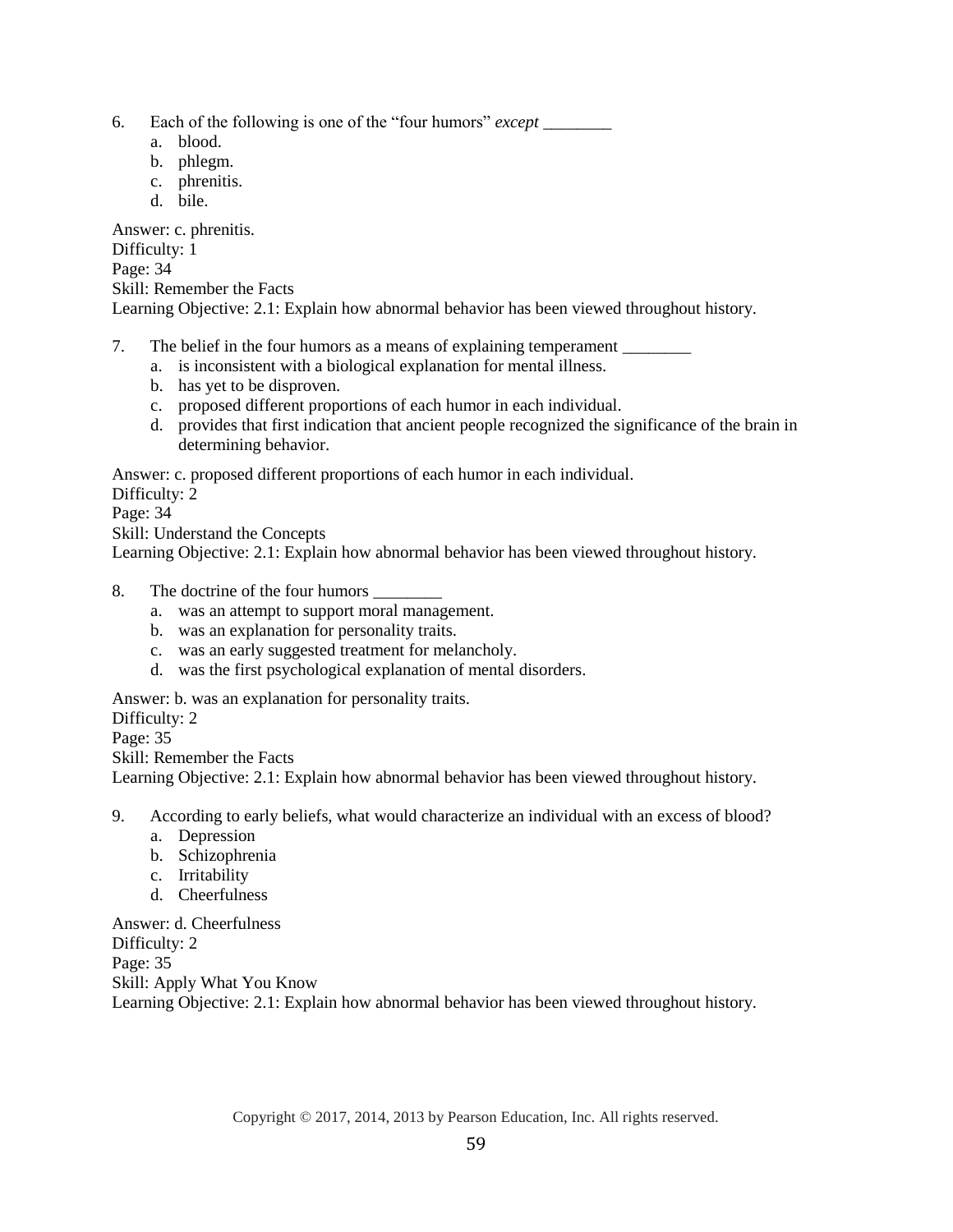- 10. Hippocrates suggested marriage as a cure for \_\_\_\_\_\_\_\_
	- a. impotence.
	- b. hysteria in women.
	- c. phrenitis (brain fever) in men.
	- d. melancholia.

Answer: b. hysteria in women. Difficulty: 1 Page: 35 Skill: Remember the Facts Learning Objective: 2.1: Explain how abnormal behavior has been viewed throughout history.

- 11. Cleades was feeling depressed. He sought help from Hippocrates. Hippocrates would probably have
	- a. prescribed the roots of certain plants and unusual elixirs.
	- b. utilized a talking cure.
	- c. prescribed exercise, tranquility, and celibacy.
	- d. performed an exorcism.

Answer: c. prescribed exercise, tranquility, and celibacy.

Difficulty: 2

 $\overline{\phantom{a}}$ 

Page: 35

Skill: Apply What You Know

Learning Objective: 2.1: Explain how abnormal behavior has been viewed throughout history.

- 12. According to your textbook, which mental disorder received the most attention from early scholars? a. Phobias
	- b. Depression
	- c. Schizophrenia
	- d. Multiple personality disorder

Answer: b. Depression

Difficulty: 2 Page: 35 Skill: Remember the Facts Learning Objective: 2.1: Explain how abnormal behavior has been viewed throughout history.

13. Antisocial personality problems were first written about and described by the \_\_\_\_\_\_\_\_

- a. ancient Egyptians.
- b. ancient Greeks.
- c. Mesopotamians.
- d. Hebrews.

Answer: c. Mesopotamians. Difficulty: 2 Page: 33 Skill: Remember the Facts Learning Objective: 2.1: Explain how abnormal behavior has been viewed throughout history.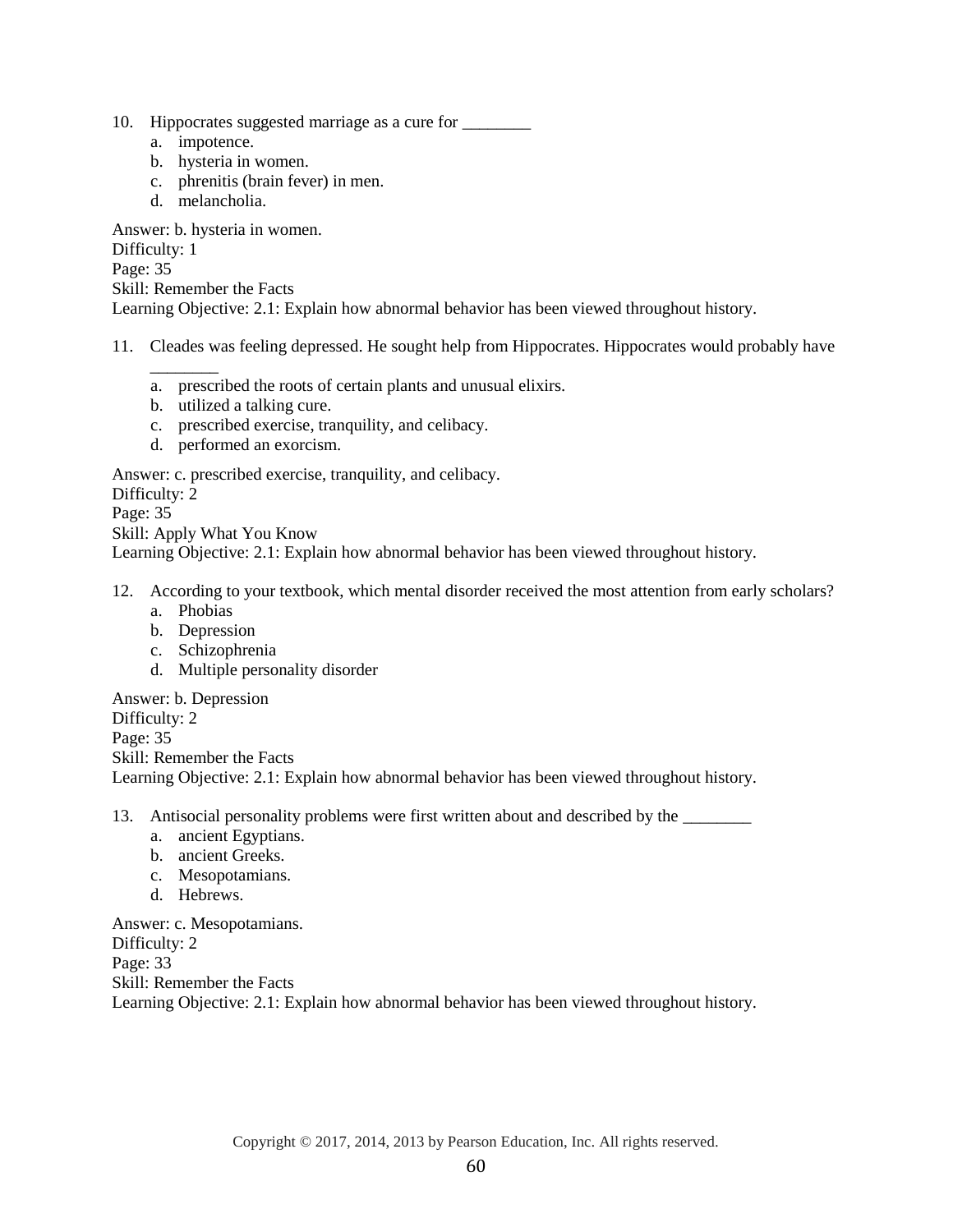- 14. Plato was one of the first to argue for
	- a. medical treatment of mental illness.
	- b. demonic possession in mental illness.
	- c. different punishments for mentally disturbed individuals.
	- d. the use of bleeding as a treatment for mental illness.

Answer: c. different punishments for mentally disturbed individuals.

Difficulty: 2

Page: 36

Skill: Apply What You Know

Learning Objective: 2.1: Explain how abnormal behavior has been viewed throughout history.

- 15. Aristotle believed that
	- a. mental disorders could be caused by psychological factors.
	- b. mental disorders could not be caused by psychological factors.
	- c. bodily fluids had nothing to do with mental illness.
	- d. mental illness was due to demonic possession.

Answer: b. mental disorders could not be caused by psychological factors.

Difficulty: 2

Page: 36

Skill: Remember the Facts

Learning Objective: 2.1: Explain how abnormal behavior has been viewed throughout history.

### 16. One of Aristotle's major contributions to psychology was \_\_\_\_\_\_\_\_

- a. his belief that dreams explained most mental disorders.
- b. his theory that psychological disorders were due to psychological rather than physical factors.
- c. his description of personality traits.
- d. his description of consciousness.

Answer: d. his description of consciousness.

Difficulty: 2

Page: 36

Skill: Remember the Facts

Learning Objective: 2.1: Explain how abnormal behavior has been viewed throughout history.

- 17. The physicians of Alexandria, Egypt, in the era after Alexander the Great were most likely to treat mental patients by
	- a. putting them in prisons.
	- b. using brutal forms of exorcism.
	- c. having them make sacrifices to gods.
	- d. providing activities, massage, and education.

Answer: d. providing activities, massage, and education.

Difficulty: 2

Page: 36

Skill: Remember the Facts

Learning Objective: 2.1: Explain how abnormal behavior has been viewed throughout history.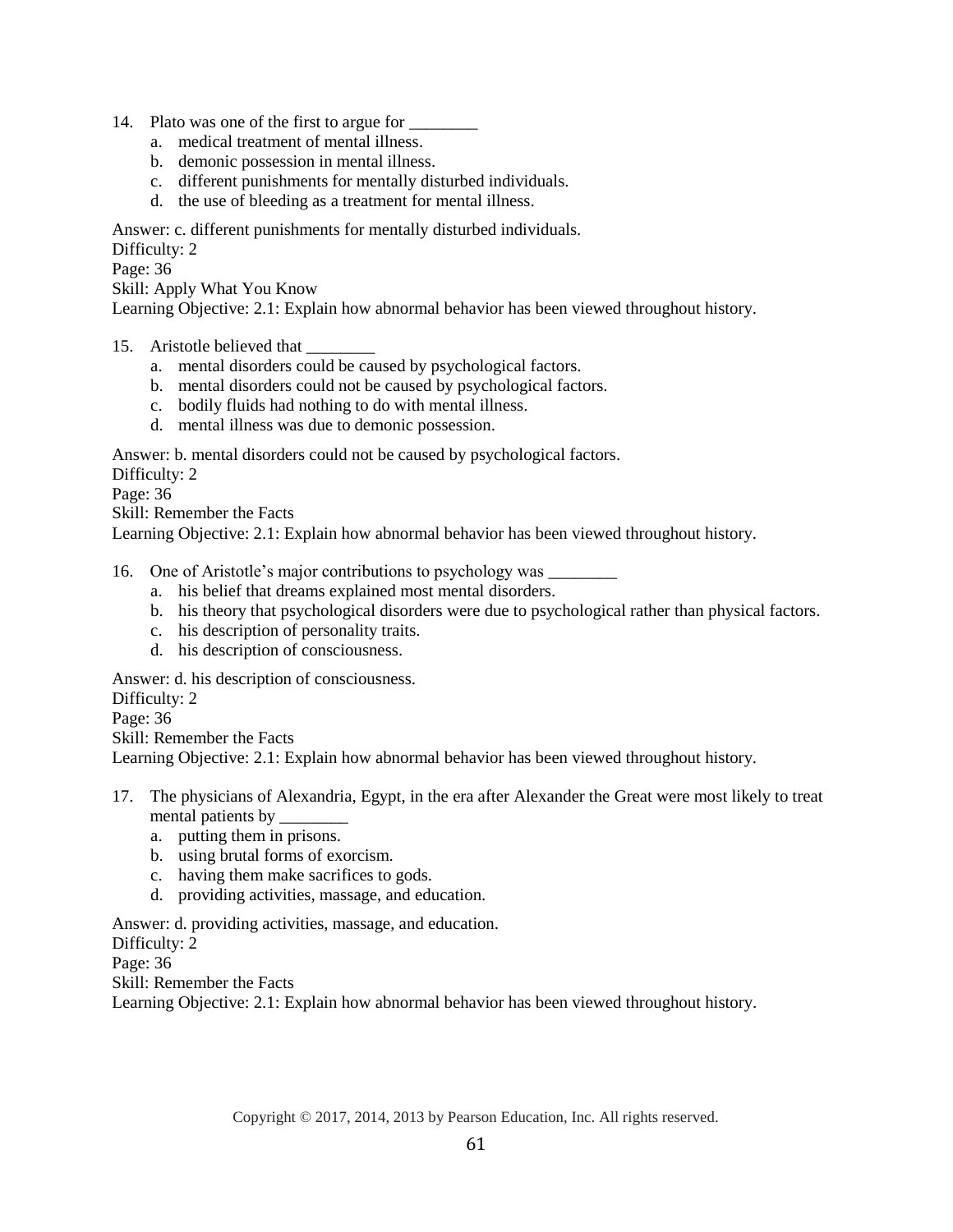- 18. What is Galen credited with?
	- a. Providing the first biological explanation for mental disorders
	- b. Performing the first human autopsies
	- c. Demonstrating that the doctrine of the four humors was flawed
	- d. Recognizing that psychological disorders could have both biological and psychological causes

Answer: d. Recognizing that psychological disorders could have both biological and psychological causes Difficulty: 2

Page: 36

Skill: Understand the Concepts

Learning Objective: 2.1: Explain how abnormal behavior has been viewed throughout history.

- 19. Chung Ching wrote two well-known medical works around A.D. 200 and has been referred to as the \_\_\_\_\_\_\_\_\_\_\_\_ of China.
	- a. Aristotle
	- b. Galen
	- c. Plato
	- d. Hippocrates

Answer: d. Hippocrates.

Difficulty: 2

Page: 37

Skill: Understand the Concepts

Learning Objective: 2.1: Explain how abnormal behavior has been viewed throughout history.

- 20. Compared to the West, in the Chinese "Dark Ages," views of mental illness
	- a. began at a more sophisticated level but regressed, like the West, to belief in supernatural forces, although not for as long or with as negative a reaction to patients.
	- b. began at a less sophisticated level but regressed, like the West, to belief in supernatural forces, although they regressed earlier and with a more negative reaction to patients.
	- c. were always that mental illness was due to supernatural forces. This belief is still prevalent in China.
	- d. were always more sophisticated than the West; the focus was always on medical causes and humane treatment.

Answer: a. began at a more sophisticated level but regressed, like the West, to belief in the supernatural forces, although not for as long or with as negative a reaction to patients.

Difficulty: 2

Page: 37

Skill: Understand the Concepts

Learning Objective: 2.1: Explain how abnormal behavior has been viewed throughout history.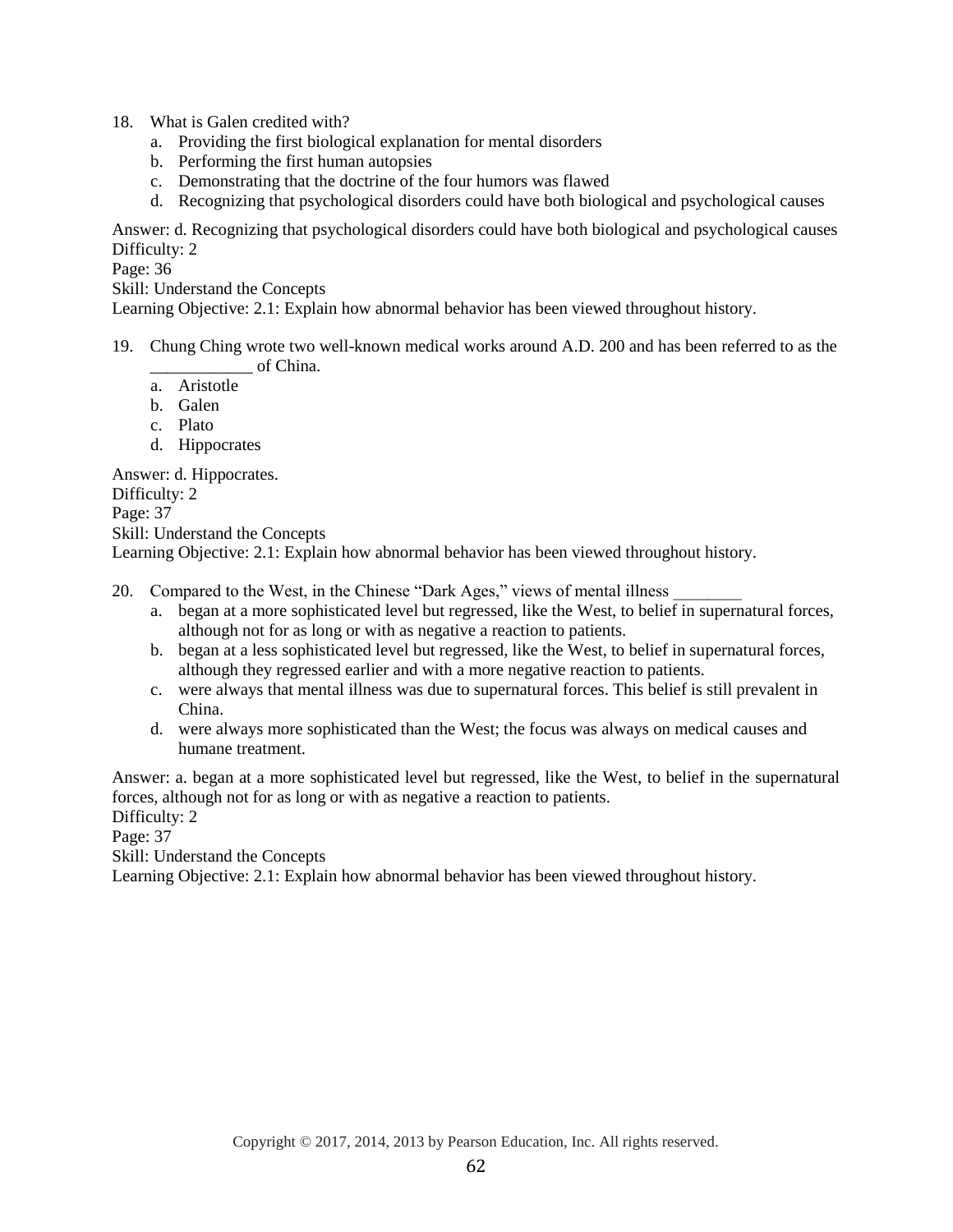- 21. Which statement about treatment of abnormal behavior in the Middle Ages is accurate?
	- a. Although the Hippocratic tradition was continued in most of Europe, Islamic countries emphasized demonology.
	- b. Scientific reasoning and humane treatments were valued in both European and Islamic societies.
	- c. Islamic forms of treatment were more humane than European approaches.
	- d. The Chinese emphasized prayer, the Europeans emphasized exercise, and the Islamic peoples emphasized balancing the four bodily humors.

Answer: c. Islamic forms of treatment were more humane than European approaches.

Difficulty: 2

Page: 37

Skill: Understand the Concepts

Learning Objective: 2.1: Explain how abnormal behavior has been viewed throughout history.

- 22. The approaches to treatment of the mentally ill during the Middle Ages in Europe are best characterized as \_\_\_\_\_\_\_\_
	- a. superstitious.
	- b. humane.
	- c. medical.
	- d. scientific.

Answer: a. superstitious. Difficulty: 1 Page: 38 Skill: Remember the Facts Learning Objective: 2.1: Explain how abnormal behavior has been viewed throughout history.

23. What trend was observed during the Middle Ages in Europe?

- a. Belief in theology was declining.
- b. Approaches to mental disorders were becoming increasingly scientific.
- c. Supernatural explanations for mental disorders grew in popularity.
- d. Humane treatments were developed.

Answer: c. Supernatural explanations for mental disorders grew in popularity. Difficulty: 2

Page: 38

Skill: Understand the Concepts

Learning Objective: 2.1: Explain how abnormal behavior has been viewed throughout history.

24. What is "mass madness"?

- a. An exhibition of disordered behavior by a group of people that appears to be caused by hysteria
- b. A reaction to the harsh and inhumane treatment of the mentally ill during the Middle Ages
- c. A reference to the increased incidence of schizophrenia seen 16 years after a flu epidemic
- d. A reaction to hallucinogenic compounds taken as part of religious rituals in ancient Egypt

Answer: a. An exhibition of disordered behavior by a group of people that appears to be caused by hysteria

Difficulty: 2

Page: 38

Skill: Remember the Facts

Learning Objective: 2.1: Explain how abnormal behavior has been viewed throughout history.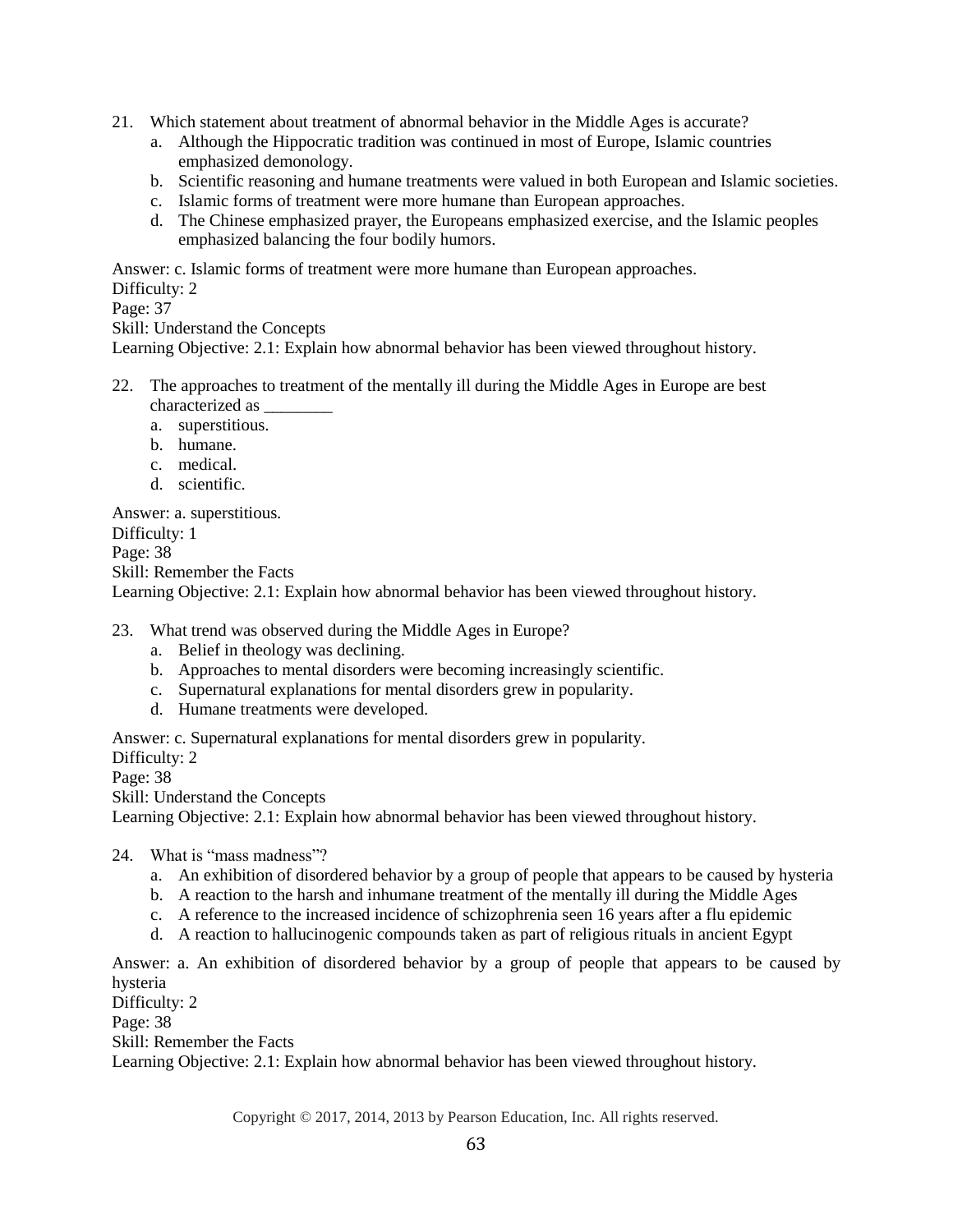- 25. What is lycanthropy?
	- a. A form of mass hysteria characterized by wild dance-like movements
	- b. A condition in which people believe themselves to be possessed by wolves
	- c. A form of mass madness seen only in men
	- d. A form of mass hysteria now known to have been drug-induced

Answer: b. A condition in which people believe themselves to be possessed by wolves Difficulty: 2

Page: 38

Skill: Remember the Facts

 $\overline{\phantom{a}}$ 

Learning Objective: 2.1: Explain how abnormal behavior has been viewed throughout history.

26. The fact that episodes of mass madness peaked at the time of the Black Death illustrates that

- a. mass hysteria usually has a biological basis.
- b. mental and physical illnesses commonly occur together.
- c. phenomena that impact the society and its structure may also affect mental health.
- d. mental illnesses really are caused by imbalances in the four bodily humors.

Answer: c. phenomena that impact the society and its structure may also affect mental health. Difficulty: 2

Page: 38

Skill: Understand the Concepts Learning Objective:

- 27. In 1983, a large group of West Bank Palestinian girls showed signs of illness. Some thought they were poisoned, but later it was discovered that psychological factors played a key role in most cases. This incident best illustrates \_\_\_\_\_\_\_\_\_
	- a. St. Vitus's dance.
	- b. exorcism.
	- c. lycanthropy.
	- d. mass madness.

Answer: d. mass madness. Difficulty: 1 Page: 38 Skill: Apply What You Know Learning Objective: 2.1: Explain how abnormal behavior has been viewed throughout history.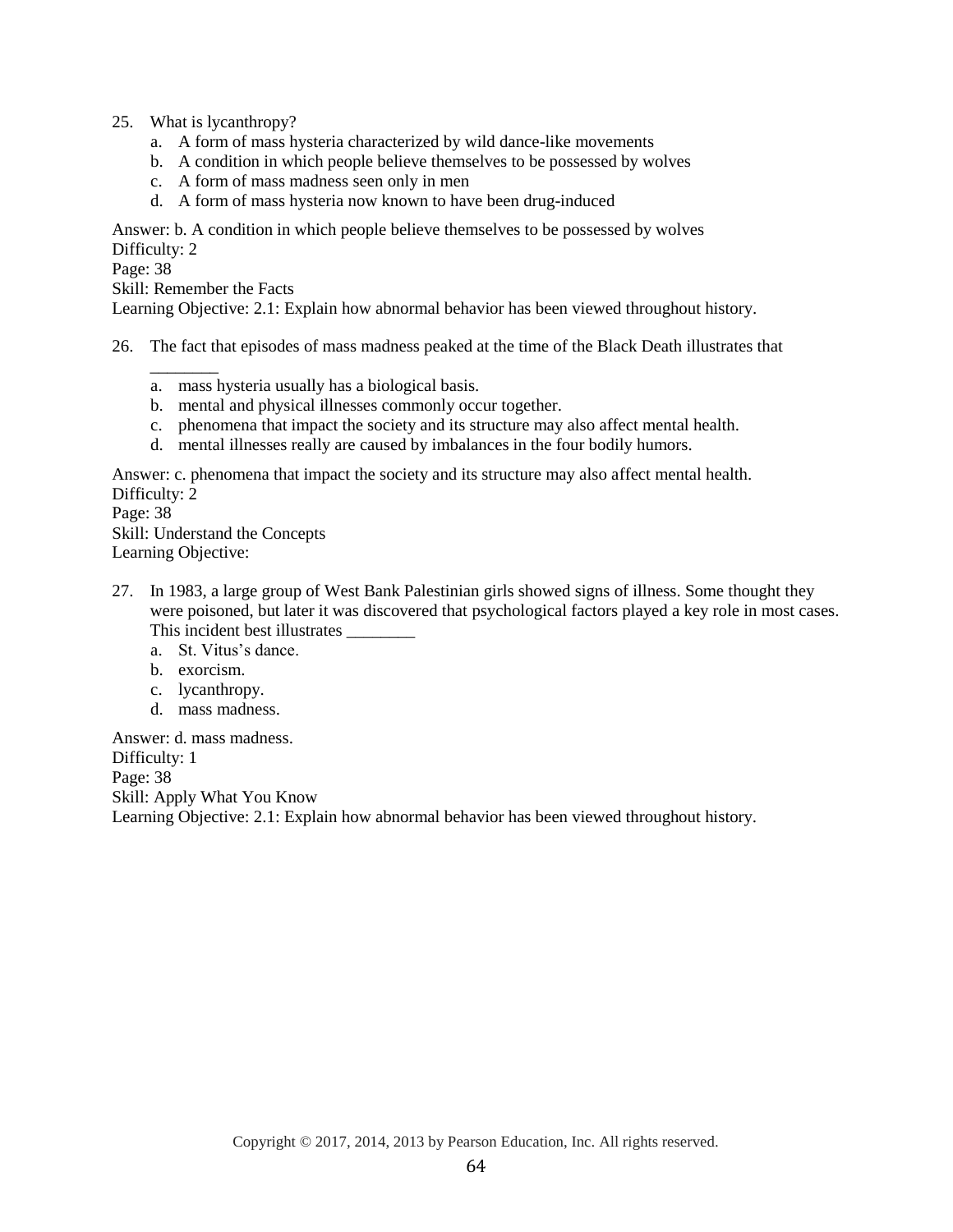- 28. The disorder Koro, where males fear that their genitals have retracted into their body, possibly leading to death, is similar to the episodes of mass madness during the Black Death because
	- \_\_\_\_\_\_\_\_ a. both demonstrated that mass madness is primarily a physiological disorder.
	- b. both demonstrated the effect that sociocultural stressors can have on mental functioning of large groups of people.
	- c. both demonstrated that the responses of other people to the person with mass madness determines whether the person will recover.
	- d. both demonstrated that it is extremely difficult, if not impossible, to discover the cause of mass madness.

Answer: b. both demonstrated the effect that sociocultural stressors can have on mental functioning of large groups of people.

Difficulty: 3

Page: 39

Skill: Understand the Concepts

Learning Objective: 2.1: Explain how abnormal behavior has been viewed throughout history.

- 29. A common treatment for mental illness during the Middle Ages in Europe was
	- a. exorcism.
	- b. fresh air and supportive surroundings.
	- c. banishment.
	- d. an early form of psychoanalytic dream interpretation.

Answer: a. exorcism. Difficulty: 1 Page: 39 Skill: Remember the Facts

Learning Objective: 2.1: Explain how abnormal behavior has been viewed throughout history.

- 30. Recent historical reviews of the literature indicate that the typical accused witch in the Middle Ages in Europe was \_\_\_\_\_\_\_\_
	- a. a person we would now consider to have a mental illness.
	- b. a priest who was a rival of a more powerful priest.
	- c. an ill-tempered, impoverished woman.
	- d. a person we would now consider to have mental retardation.

Answer: c. an ill-tempered, impoverished woman.

Difficulty: 2

Page: 39

Skill: Remember the Facts

Learning Objective: 2.1: Explain how abnormal behavior has been viewed throughout history.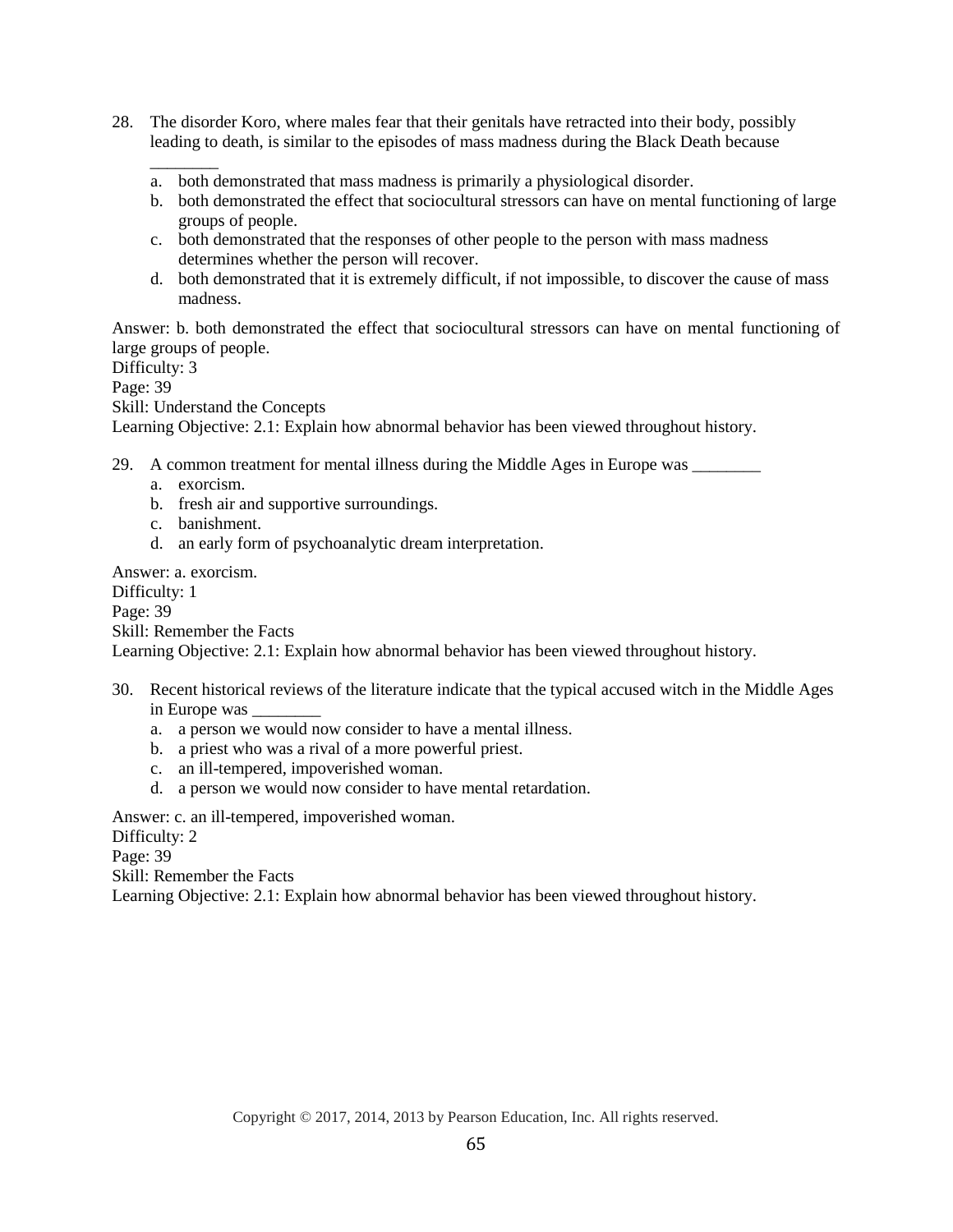31. People in the Middle Ages

- a. believed that mentally ill people were witches.
- b. believed that witches were mentally ill.
- c. believed that mentally ill witches should be treated differently than other types of witches.
- d. believed that most witches and mentally ill people were possessed by demons, but in different ways.

Answer: d. believed that most witches and mentally ill people were possessed by demons, but in different ways.

Difficulty: 2

Page: 39

Skill: Remember the Facts

Learning Objective: 2.1: Explain how abnormal behavior has been viewed throughout history.

- 32. During the Middle Ages in Europe, which of the following was most likely to treat mental illness?
	- a. A priest
	- b. A physician
	- c. A scientist
	- d. A surgeon

Answer: a. A priest Difficulty: 2 Page: 39 Skill: Apply What You Know Learning Objective: 2.1: Explain how abnormal behavior has been viewed throughout history.

### 33. Exorcism is

- a. still occasionally practiced today for the treatment of psychological problems, sometimes with fatal results.
- b. a religious rite that is no longer used for the treatment of psychological problems.
- c. a symbolic act that can still be useful in changing psychological functioning.
- d. a treatment that, throughout history, was never a very popular method of treating psychological problems.

Answer: a. still occasionally practiced today for the treatment of psychological problems, sometimes with fatal results.

Difficulty: 2

Page: 39

Skill: Remember the Facts

Learning Objective: 2.1: Explain how abnormal behavior has been viewed throughout history.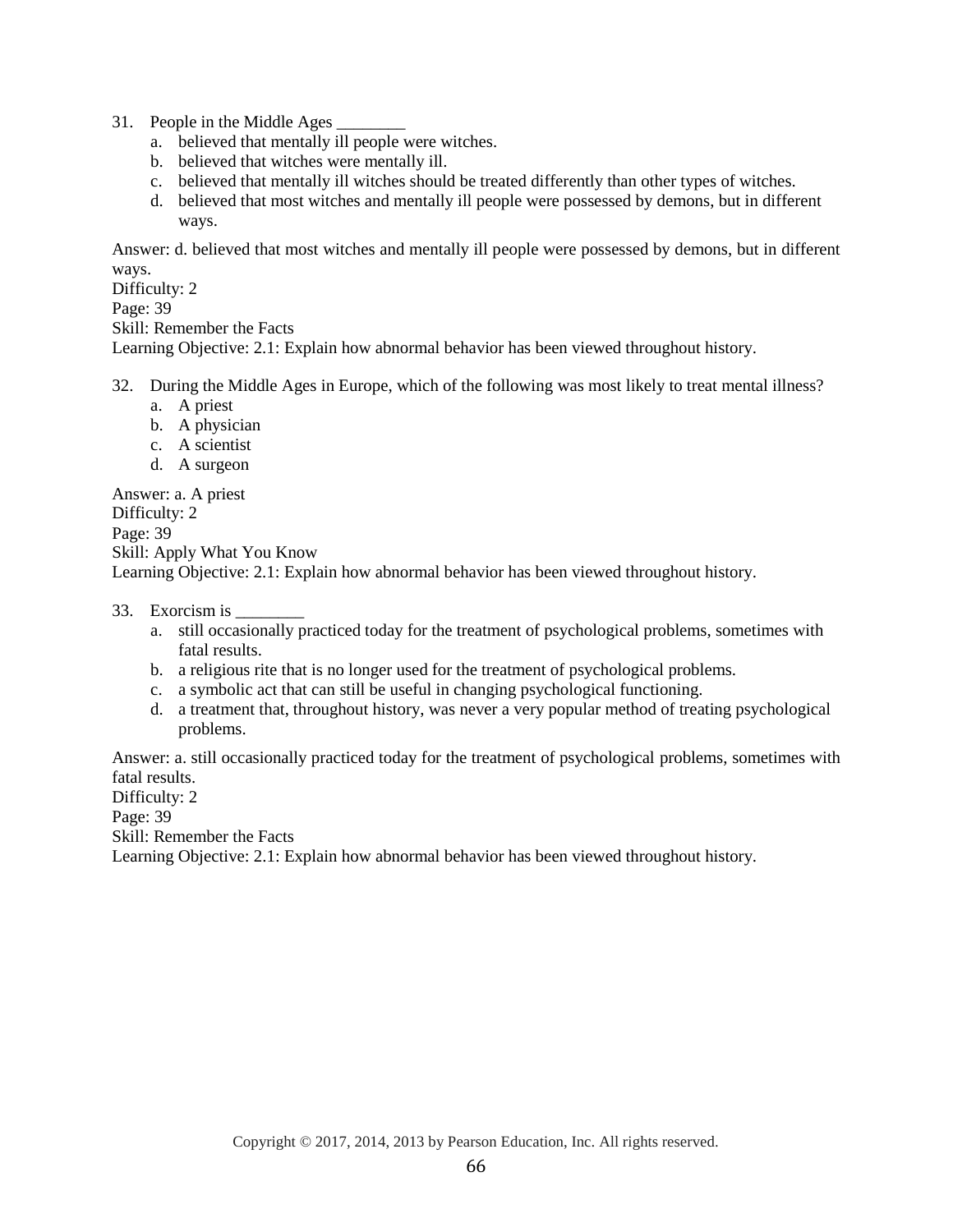- 34. The emergence of humanism brought about changes in all of the following *except \_\_\_\_\_\_\_\_*
	- a. an increase in the belief in supernatural causes of behavior.
	- b. scientific questioning.
	- c. more humane treatment.
	- d. fewer superstitious beliefs about demonic possession.

Answer: a. an increase in the belief in supernatural causes of behavior.

Difficulty: 2

Page: 39

Skill: Remember the Facts

Learning Objective: 2.2: Describe the effect that humanism had on abnormal psychology.

- 35. Johann Weyer, in the early 1500s,
	- a. was a popularly accepted writer who argued that mental illness was due to demon possession.
	- b. was a popularly accepted writer who argued that mental illness was due to imbalances in the four humors.
	- c. wrote a book that was condemned by many, arguing that many witches were actually mentally ill.
	- d. wrote a book that was scorned by many, arguing that mental illness was due to bodily magnetism.

Answer: c. wrote a book that was condemned by many, arguing that many witches were actually mentally ill.

Difficulty: 2

Page: 40

Skill: Remember the Facts

Learning Objective: 2.2: Describe the effect that humanism had on abnormal psychology.

- 36. Who was one of the first physicians in the early 1500s to criticize the idea that mental illness was due to demonic possession (although he did believe the moon influenced the brain)?
	- a. Paracelsus
	- b. Galen
	- c. Pinel
	- d. Hippocrates

Answer: a. Paracelsus Difficulty: 2 Page: 39 Skill: Remember the Facts Learning Objective: 2.2: Describe the effect that humanism had on abnormal psychology.

- 37. What was the purpose of the early asylums?
	- a. To remove those who could not care for themselves from society
	- b. To provide exorcisms
	- c. To offer humanitarian treatment to those afflicted with mental illnesses
	- d. To offer biological approaches to the treatment of mental disorders

Answer: a. To remove those who could not care for themselves from society Difficulty: 2 Page: 40 Skill: Remember the Facts

Learning Objective: 2.2: Describe the effect that humanism had on abnormal psychology.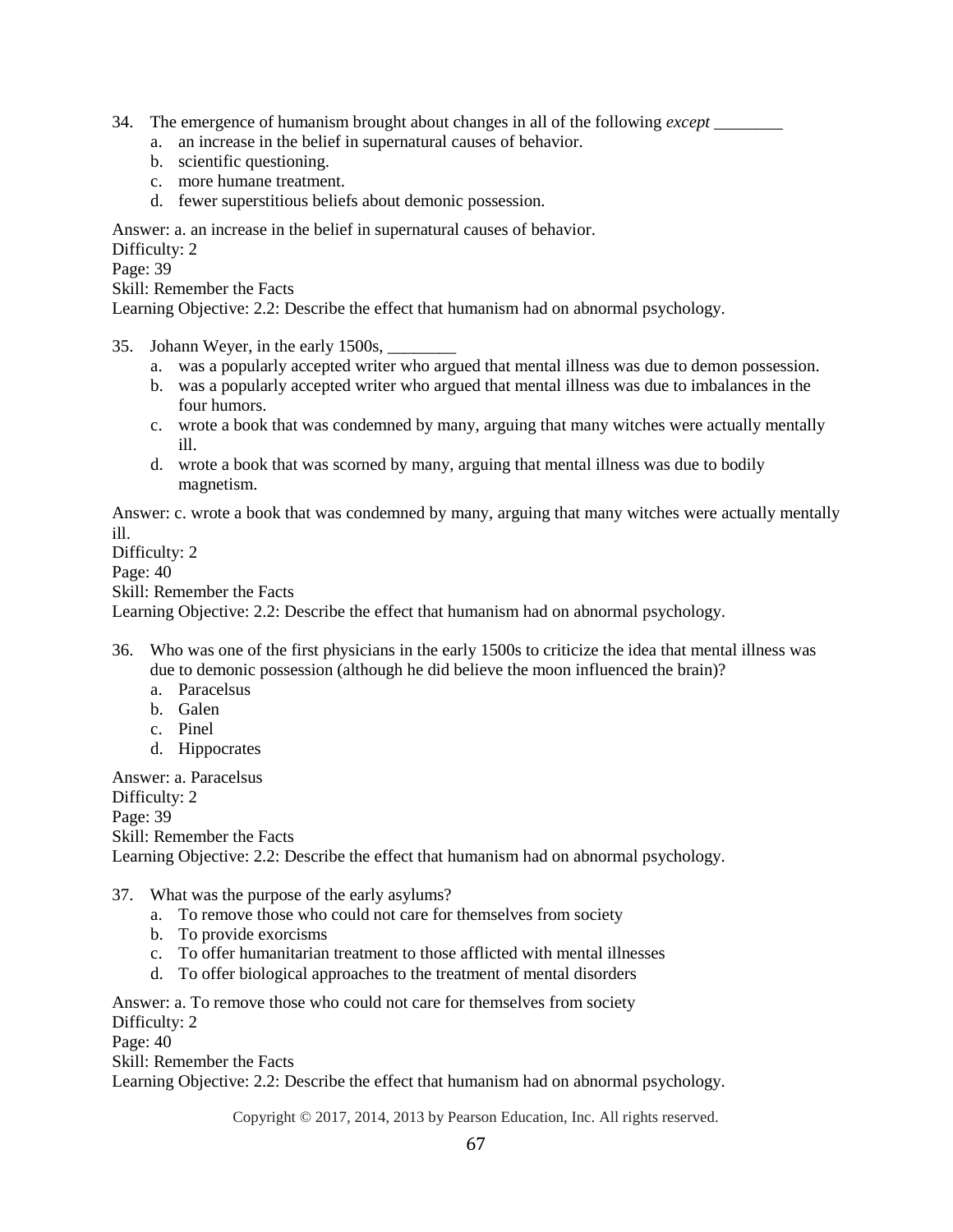- 38. How did early treatment of mental patients in the United States compare to that offered in Europe?
	- a. Treatment in the United States was more humanitarian.
	- b. It was comparable to that offered in Europe.
	- c. The techniques employed were more scientifically based than those used in Europe.
	- d. The treatment approaches used in the United States were more effective than those used in Europe.

Answer: b. It was comparable to that offered in Europe.

Difficulty: 2

Page: 41

Skill: Remember the Facts

Learning Objective: 2.2: Describe the effect that humanism had on abnormal psychology.

- 39. If you visited an asylum in the 16th Century in Europe you would likely find \_\_\_\_\_\_\_\_
	- a. a place that mixed together the mentally ill, the poor, criminals, and the physically ill.
	- b. exorcisms being done by priests.
	- c. a place where people were given good food, work, and rest so they could recover.
	- d. mentally ill people living in conditions of filth and cruelty.

Answer: d. mentally ill people living in conditions of filth and cruelty.

Difficulty: 1

Page: 41

Skill: Apply What You Know

Learning Objective: 2.2: Describe the effect that humanism had on abnormal psychology.

- 40. The early asylums \_\_\_\_\_\_\_\_
	- a. were primarily warehouses for the mentally ill.
	- b. were designed to be places of refuge for the mentally ill.
	- c. were designed to treat the mentally ill with physiological treatments, such as bloodletting.
	- d. were similar to the places the early Greeks used for people with mental illness.

Answer: a. were primarily warehouses for the mentally ill.

Difficulty: 1

Page: 40

Skill: Remember the Facts

Learning Objective: 2.2: Describe the effect that humanism had on abnormal psychology.

41. Shackling a patient to a wall with little food or heat would be most typical of

- a. the hospitals run by Philippe Pinel.
- b. the sanatoriums of Alexandria, Egypt.
- c. the early asylums in Europe.
- d. the treatment advocated by Hippocrates.

Answer: c. the early asylums in Europe.

Difficulty: 1

Page: 40-41

Skill: Remember the Facts

Learning Objective: 2.2: Describe the effect that humanism had on abnormal psychology.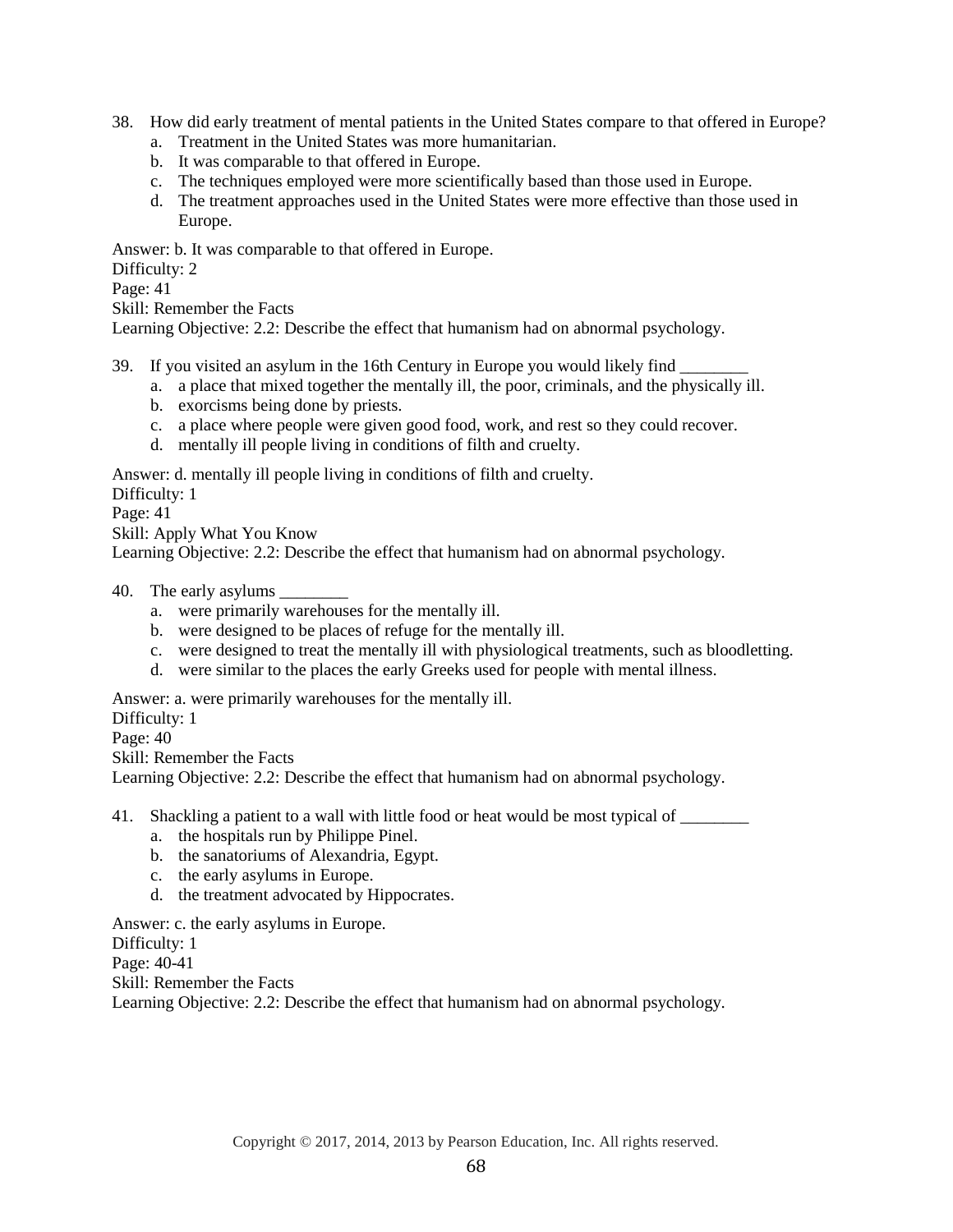- 42. "Bedlam" in London was one of several hospitals for the mentally ill in different countries that
	- a. treated the mentally ill with physiological treatments.
	- b. exhibited their patients for profit.
	- c. viewed themselves as religious houses for the demonically possessed.
	- d. allowed patients a lot of freedom.

Answer: b. exhibited their patients for profit.

Difficulty: 1

Page: 40

Skill: Remember the Facts

\_\_\_\_\_\_\_\_

Learning Objective: 2.2: Describe the effect that humanism had on abnormal psychology.

- 43. In the United States, an early treatment involved the belief that
	- a. patients needed to choose rationality over insanity and treatments were designed to intimidate patients into choosing correctly.
	- b. patients were demonically possessed and needed to be made uncomfortable to get the demons to leave.
	- c. patients were medically ill and needed physiological treatments.
	- d. patients were basically animals and were treated as such.

Answer: a. patients needed to choose rationality over insanity and treatments were designed to intimidate patients into choosing correctly.

Difficulty: 2

Page: 41

Skill: Remember the Facts

Learning Objective: 2.2: Describe the effect that humanism had on abnormal psychology.

44. Humanitarian treatment would be most typical of \_\_\_\_\_\_\_\_

- a. the hospitals run by Philippe Pinel.
- b. Bedlam.
- c. the early asylums in Europe.
- d. the early asylums in the United States.

Answer: a. the hospitals run by Philippe Pinel.

Difficulty: 1

Page: 41

Skill: Remember the Facts

Learning Objective: 2.2: Describe the effect that humanism had on abnormal psychology.

45. There is some debate about whether Philippe Pinel

- a. was the first person to remove chains from mental patients in a French mental hospital.
- b. was the first person to refute the idea of witchcraft as an explanation for abnormal behavior.
- c. supported Mesmer's ideas of animal magnetism and hypnosis.
- d. approved of the use of bleeding, beatings, and imprisonment for mental patients.

Answer: a. was the first person to remove chains from mental patients in a French mental hospital. Difficulty: 1

Page: 41

Skill: Remember the Facts

Learning Objective: 2.2: Describe the effect that humanism had on abnormal psychology.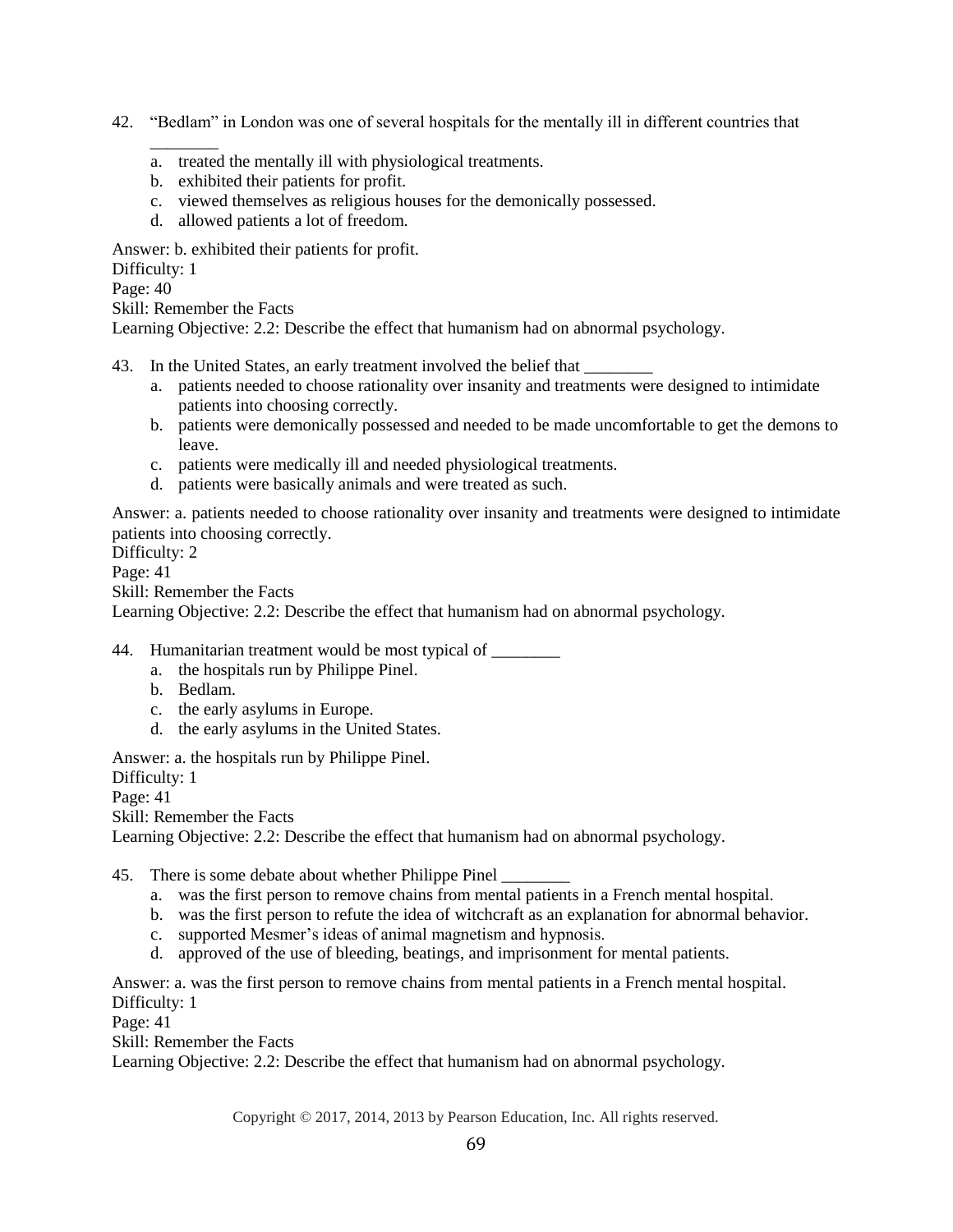46. Philippe Pinel

- a. believed that mental illness was due to possession by demons and exorcism was the only useful treatment.
- b. believed that mental patients needed to choose rationality over insanity, so treatment was aimed at making their lives as patients uncomfortable.
- c. believed that mental patients were ill and needed to be treated as such—with kindness and caring.
- d. believed that mental illness was purely a physiological phenomenon, and could only be treated by physical means such as bloodletting.

Answer: c. believed that mental patients were ill and needed to be treated as such—with kindness and caring. Difficulty: 1

Page: 41 Skill: Remember the Facts Learning Objective: 2.2: Describe the effect that humanism had on abnormal psychology.

47. A contemporary of Pinel's in England who started a Quaker religious retreat for the mentally ill was

- $\overline{\phantom{a}}$ a. John Wesley.
- b. Benjamin Rush.
- c. Dorothea Dix.
- d. William Tuke.

Answer: d. William Tuke. Difficulty: 1 Page: 41 Skill: Remember the Facts Learning Objective: 2.2: Describe the effect that humanism had on abnormal psychology.

48. Which of the following is credited with continuing the work of Pinel in the United States?

- a. John Wesley
- b. Benjamin Rush
- c. John Connolly
- d. Samuel Hitch

Answer: b. Benjamin Rush Difficulty: 1 Page: 42 Skill: Remember the Facts Learning Objective: 2.2: Describe the effect that humanism had on abnormal psychology.

49. Benjamin Rush is credited with all of the following *except \_\_\_\_\_\_\_\_*

- a. signing the Declaration of Independence.
- b. encouraging more humane treatment of the mentally ill.
- c. taking a scientific approach to the study and treatment of mental disorders.
- d. being the first American to organize a course in psychiatry.

Answer: c. taking a scientific approach to the study and treatment of mental disorders. Difficulty: 2 Page: 42-43

Skill: Understand the Concepts

Learning Objective: 2.2: Describe the effect that humanism had on abnormal psychology.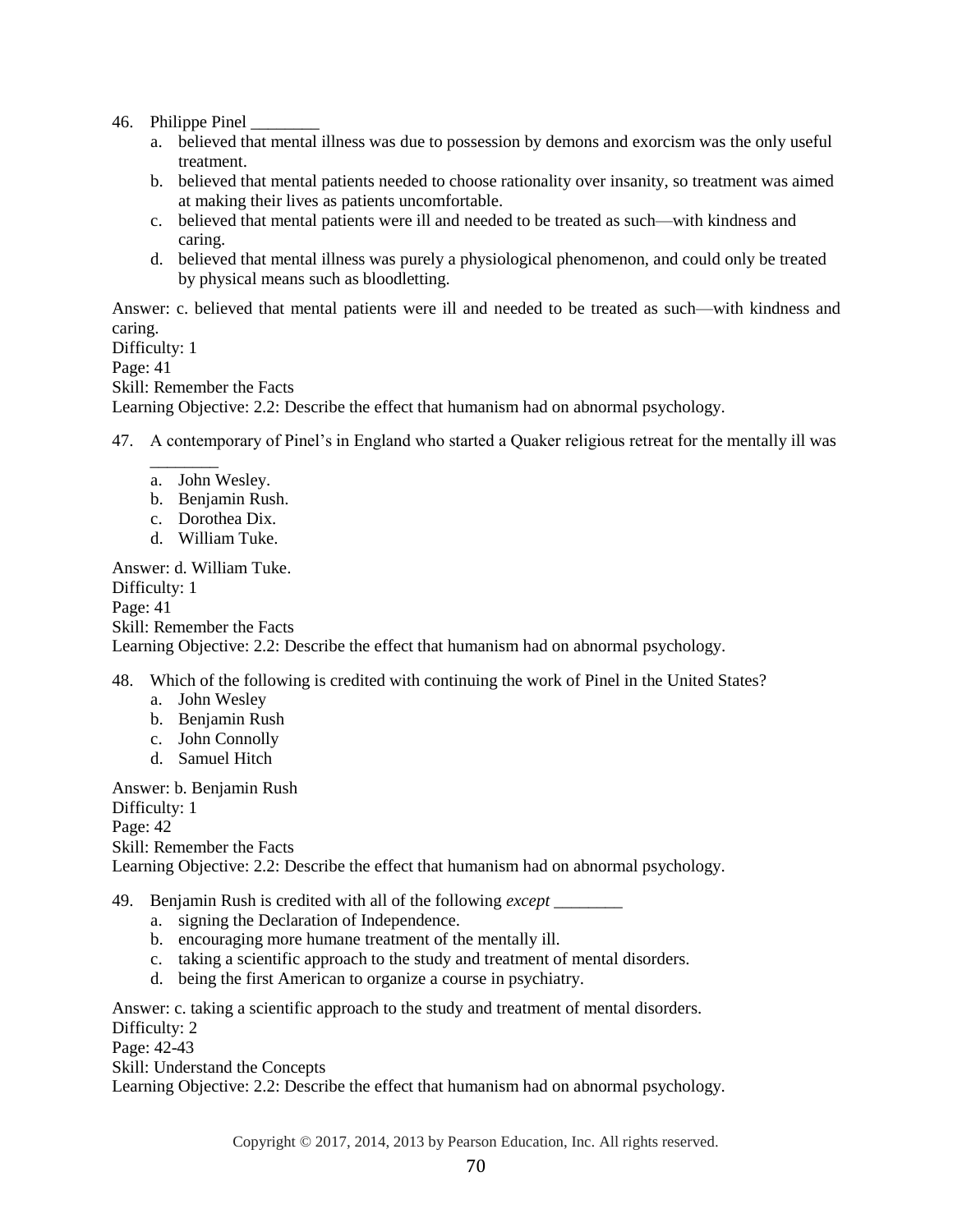- 50. Benjamin Rush, who encouraged more humane treatment of the mentally ill in the United States, used as his principal remedies \_\_\_\_\_\_\_\_
	- a. rest and talk.
	- b. bloodletting and the tranquilizer chair.
	- c. exorcism and purging.
	- d. the tranquilizer chair and relaxation.

Answer: b. bloodletting and the tranquilizer chair.

Difficulty: 2

Page: 43

Skill: Remember the Facts

Learning Objective: 2.2: Describe the effect that humanism had on abnormal psychology.

### 51. Who is considered the founder of American psychiatry?

- a. William Tuke
- b. Dorothea Dix
- c. Benjamin Rush
- d. Clifford Beers

Answer: c. Benjamin Rush

Difficulty: 1

Page: 43

Skill: Remember the Facts

Learning Objective: 2.2: Describe the effect that humanism had on abnormal psychology.

- 52. The moral management treatment
	- a. focused on the physiological problems that mental patients supposedly had rather than their mental state.
	- b. focused on the symptoms that mental patients had rather than on their moral character.
	- c. focused on warehousing and punishing mental patients, so that they would choose to become well.
	- d. focused on the moral and spiritual development of mental patients rather than their disorder.

Answer: d. focused on the moral and spiritual development of mental patients rather than their disorder. Difficulty: 2

Page: 43

Skill: Remember the Facts

Learning Objective: 2.2: Describe the effect that humanism had on abnormal psychology.

53. All of the following were likely to be part of moral management treatment in the 1800s *except* 

a. manual labor.

*\_\_\_\_\_\_\_\_*

- b. spiritual discussions.
- c. character development.
- d. antipsychotic medication.

Answer: d. antipsychotic medication.

Difficulty: 2 Page: 43

Skill: Remember the Facts

Learning Objective: 2.2: Describe the effect that humanism had on abnormal psychology.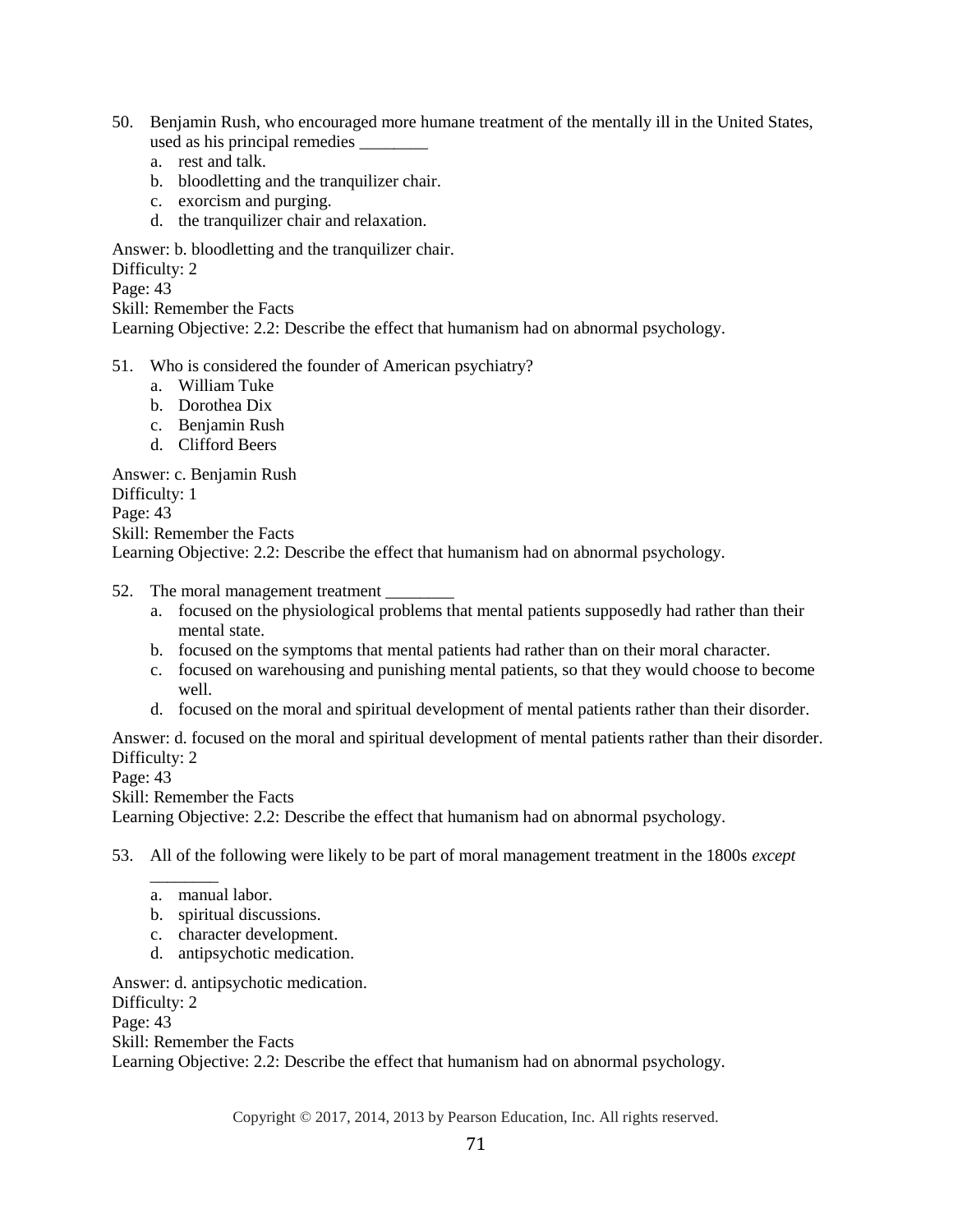- 54. The level of success achieved with the use of moral management is surprising because
	- a. most mental illnesses are not treatable.
	- b. the drugs used were usually inappropriate.
	- c. the majority of those hospitalized for mental illness were schizophrenic.
	- d. many patients suffered from syphilis, which was, at the time, incurable.

Answer: d. many patients suffered from syphilis, which was, at the time, incurable.

Difficulty: 2

Page: 38

Skill: Understand the Concepts

Learning Objective: 2.2: Describe the effect that humanism had on abnormal psychology.

- 55. Which of the following was a form of treatment that addressed a patient's social, individual, and occupational needs?
	- a. Moral management
	- b. The treatments provided at the Geel Shrine
	- c. Anton Mesmer's approach to treating the mentally ill
	- d. The treatment started by the Nancy School

Answer: a. Moral management

Difficulty: 1

Page: 43

Skill: Remember the Facts

Learning Objective: 2.2: Describe the effect that humanism had on abnormal psychology.

- 56. Which of the following contributed to the virtual absence of moral management by the nineteenth century?
	- a. The fact that it was rarely effective in treating the mentally ill
	- b. The shrinking of the size of most mental hospitals
	- c. Society's displeasure with the idea that mentally ill people were morally inferior
	- d. Advances in biomedical science

Answer: d. Advances in biomedical science

Difficulty: 1

Page: 43

Skill: Remember the Facts

Learning Objective: 2.2: Describe the effect that humanism had on abnormal psychology.

57. Which of the following approaches to treatment focuses almost exclusively on physical well-being?

- a. Moral management
- b. Mental hygiene
- c. Humanitarian
- d. Deinstitutionalization

Answer: b. Mental hygiene Difficulty: 2 Page: 44 Skill: Remember the Facts Learning Objective: 2.2: Describe the effect that humanism had on abnormal psychology.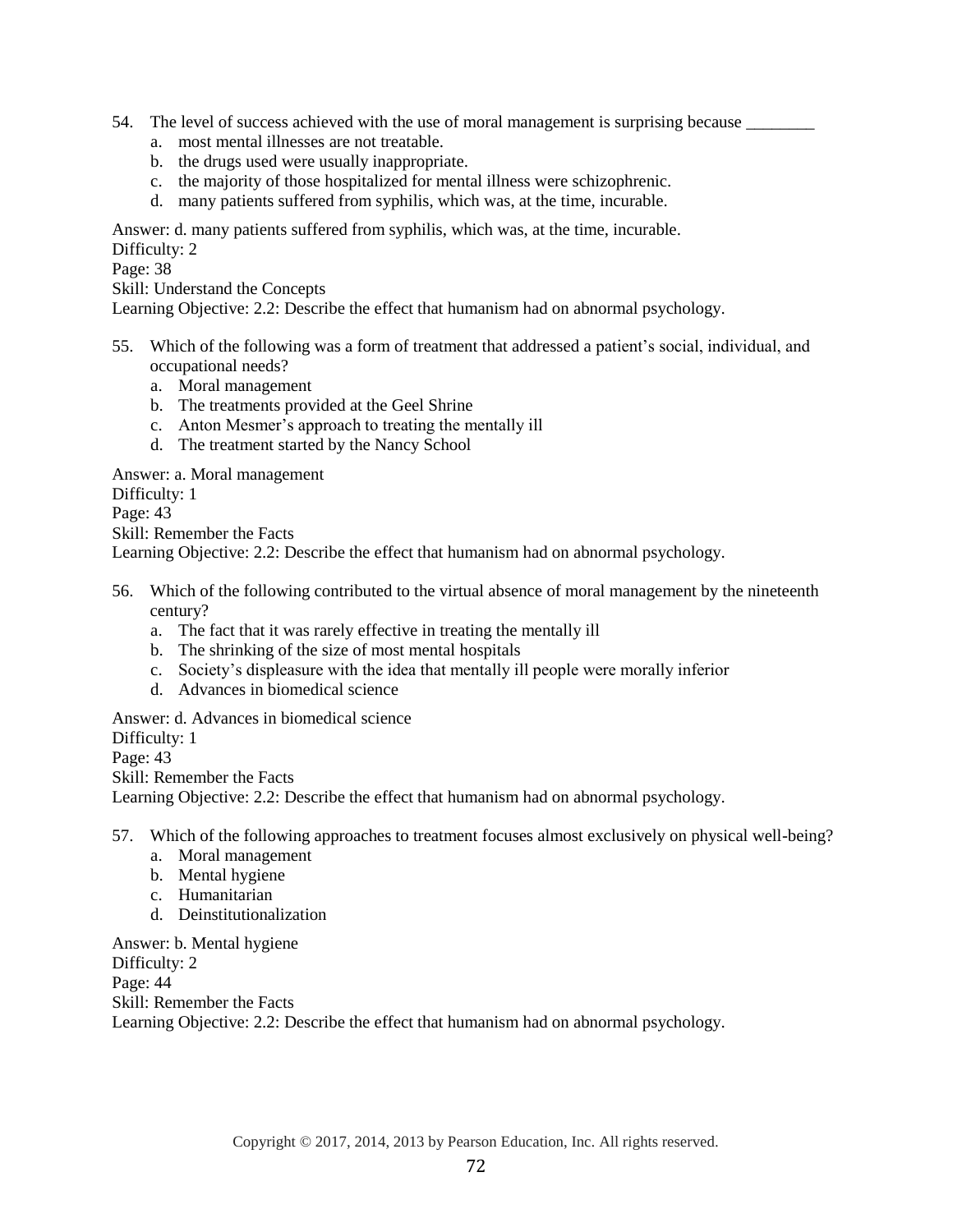- 58. Which of the following was a consequence of the rise of the mental hygiene movement and the occurrence of biomedical advances?
	- a. The social and psychological environments of mental patients were ignored.
	- b. Biological causes for most mental disorders were identified.
	- c. Physical comfort was neglected.
	- d. Most humanitarian gains were lost.

Answer: a. The social and psychological environments of mental patients were ignored.

Difficulty: 2

Page: 43

Skill: Understand the Concepts

Learning Objective: 2.2: Describe the effect that humanism had on abnormal psychology.

- 59. The demise of moral management occurred for all of the following reasons *except \_\_\_\_\_\_\_\_*
	- a. research showed that it had never been effective.
	- b. the rise of the moral hygiene movement put a focus on patient well-being.
	- c. the rise of biological explanations diminished the importance of the social environment.
	- d. hospital facilities got so large that it was difficult to maintain the staff-patient relationships necessary for moral management.

Answer: a. research showed that it had never been effective.

Difficulty: 1

Page: 43

Skill: Remember the Facts

Learning Objective: 2.2: Describe the effect that humanism had on abnormal psychology.

60. Dorothea Dix \_\_\_\_\_\_\_\_

- a. urged that religious conversion should be a primary means of treatment for the mentally disturbed.
- b. was a major impediment to the mental hygiene movement in this country.
- c. was a leading force in the emphasis on finding biological cures for mental disorders.
- d. is credited with establishing numerous humane mental hospitals in many countries.

Answer: d. is credited with establishing numerous humane mental hospitals in many countries. Difficulty: 1

Page: 44

Skill: Remember the Facts

Learning Objective: 2.2: Describe the effect that humanism had on abnormal psychology.

- 61. Which one of the following increased the availability of treatment for the mentally ill in the United States?
	- a. Dorothea Dix
	- b. Benjamin Rush
	- c. Emil Kraepelin
	- d. Philippe Pinel

Answer: a. Dorothea Dix Difficulty: 1 Page: 44 Skill: Apply What You Know Learning Objective: 2.2: Describe the effect that humanism had on abnormal psychology.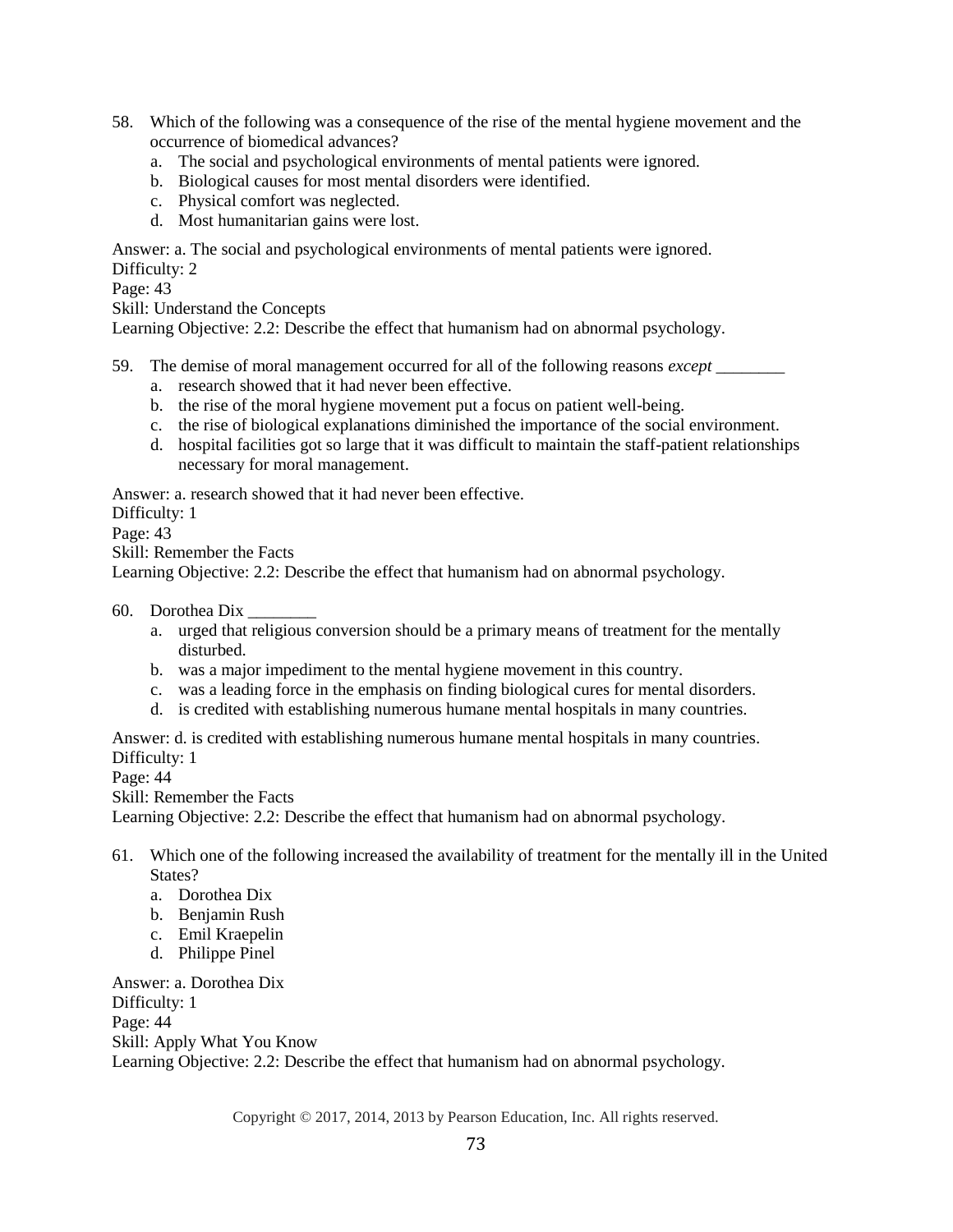- 62. The work of Dorothea Dix has been criticized for
	- a. interfering with the provision of moral therapy.
	- b. increasing the use of unproven treatment approaches.
	- c. popularizing humanitarian approaches.
	- d. preventing the development of biomedical approaches to mental illness.

Answer: a. interfering with the provision of moral therapy.

Difficulty: 2

Page: 44

Skill: Understand the Concepts

Learning Objective: 2.2: Describe the effect that humanism had on abnormal psychology.

63. In the early nineteenth century, psychiatrists were referred to as \_\_\_\_\_\_\_\_

- a. alienists.
- b. lunatics.
- c. soothsayers.
- d. purgatists.

Answer: a. alienists.

Difficulty: 1 Page: 45 Skill: Remember the Facts Learning Objective: 2.2: Describe the effect that humanism had on abnormal psychology.

- 64. Imagine that it is 1885. A man complains of "shattered nerves." He is lacking in energy and shows low mood. Physicians specializing in mental conditions (alienists) would likely consider this person
	- \_\_\_\_\_\_\_\_ a. a morally deficient individual.
	- b. as suffering from neurasthenia.
	- c. as suffering from hysteria.
	- d. as untreatable because the condition was biological.

Answer: b. as suffering from neurasthenia. Difficulty: 2 Page: 45 Skill: Apply What You Know Learning Objective: 2.2: Describe the effect that humanism had on abnormal psychology.

65. During the late nineteenth century, alienists \_\_\_\_\_\_\_\_

- a. focused on removing evil demons from the psyche.
- b. employed techniques such as drugging, restraint, and bleeding.
- c. did not view mental illnesses as treatable.
- d. incorporated moral management therapy into treatments.

Answer: d. incorporated moral management therapy into treatments.

Difficulty: 3

Page: 45

Skill: Remember the Facts

Learning Objective: 2.2: Describe the effect that humanism had on abnormal psychology.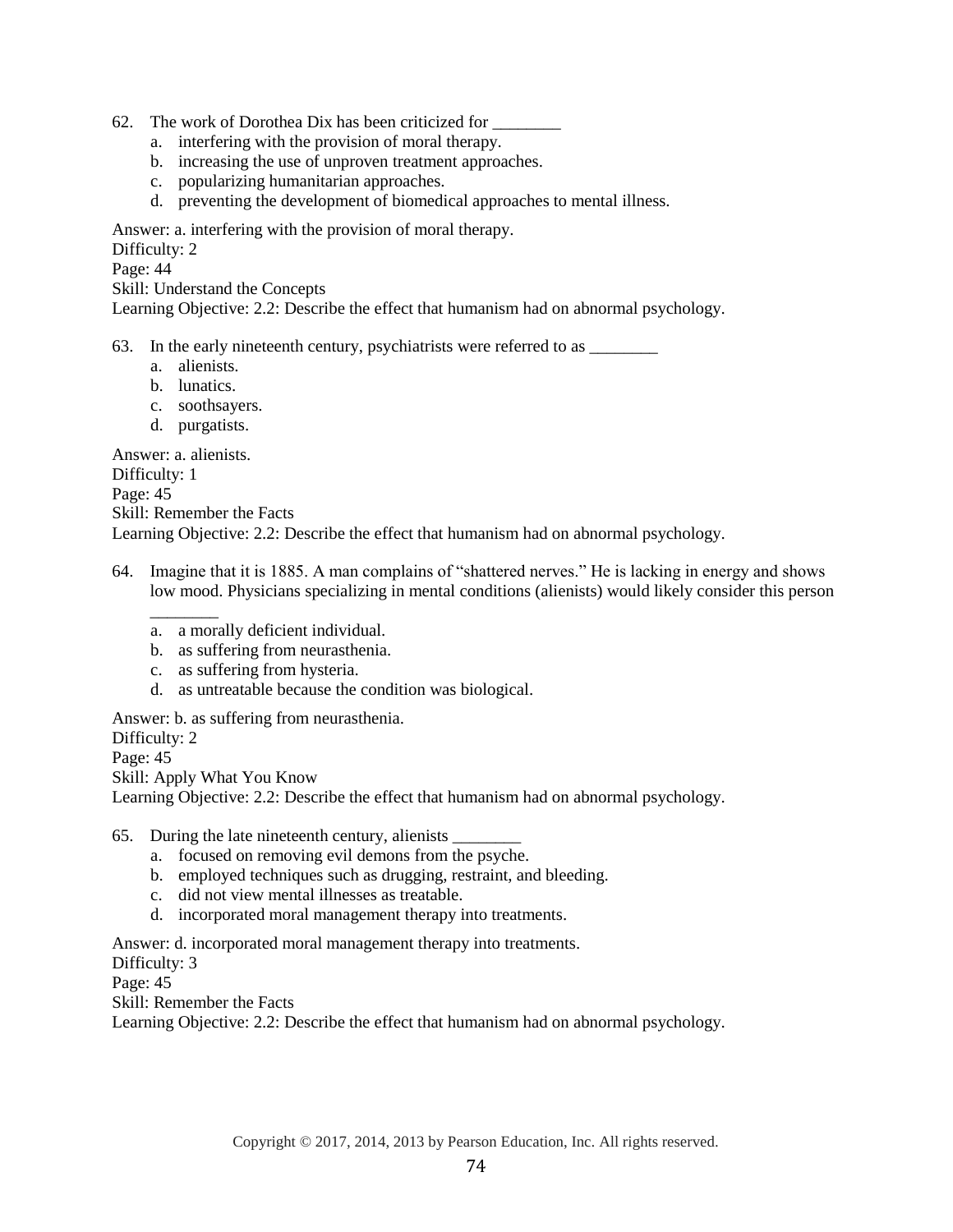- 66. The "neurasthenia" recognized in the 1800s resembles today's diagnosis of \_\_\_\_\_\_\_\_
	- a. anxiety.
	- b. schizophrenia.
	- c. bipolar disorder.
	- d. depression.

Answer: d. depression. Difficulty: 3 Page: 45 Skill: Apply What You Know Learning Objective: 2.2: Describe the effect that humanism had on abnormal psychology.

- 67. By the end of the nineteenth century \_\_\_\_\_\_\_\_
	- a. effective treatments had been developed for many forms of mental illness.
	- b. little was known about most mental illnesses.
	- c. asylums were recognized as humanitarian institutions that served an important function.
	- d. most mental hospitals effectively addressed the physical needs of patients, but ignored other needs.

Answer: b. little was known about most mental illnesses.

Difficulty: 2

Page: 45

Skill: Understand the Concepts

Learning Objective: 2.2: Describe the effect that humanism had on abnormal psychology.

- 68. At the start of the twentieth century in America, public attitudes toward the mentally ill \_\_\_\_\_\_\_\_ a. had become enlightened and humane.
	- b. associated mental disorder with "tainted genes" and divine retribution.
	- c. had become a conviction that the mentally ill were incurable and should be executed or jailed for the rest of their lives.
	- d. were characterized by fear, horror, and ignorance.

Answer: d. were characterized by fear, horror, and ignorance.

Difficulty: 1

Page: 45

Skill: Understand the Concepts

Learning Objective: 2.2: Describe the effect that humanism had on abnormal psychology.

69. What is Clifford Beers known for?

- a. He developed the first effective antidepressant.
- b. His efforts led to the establishment of over thirty mental hospitals.
- c. He vigorously rejected the Victorian idea that sexual fantasies caused mental disorders.
- d. He publicized the brutal treatment that many mental patients received.

Answer: d. He publicized the brutal treatment that many mental patients received.

Difficulty: 1

Page: 45

Skill: Remember the Facts

Learning Objective: 2.2: Describe the effect that humanism had on abnormal psychology.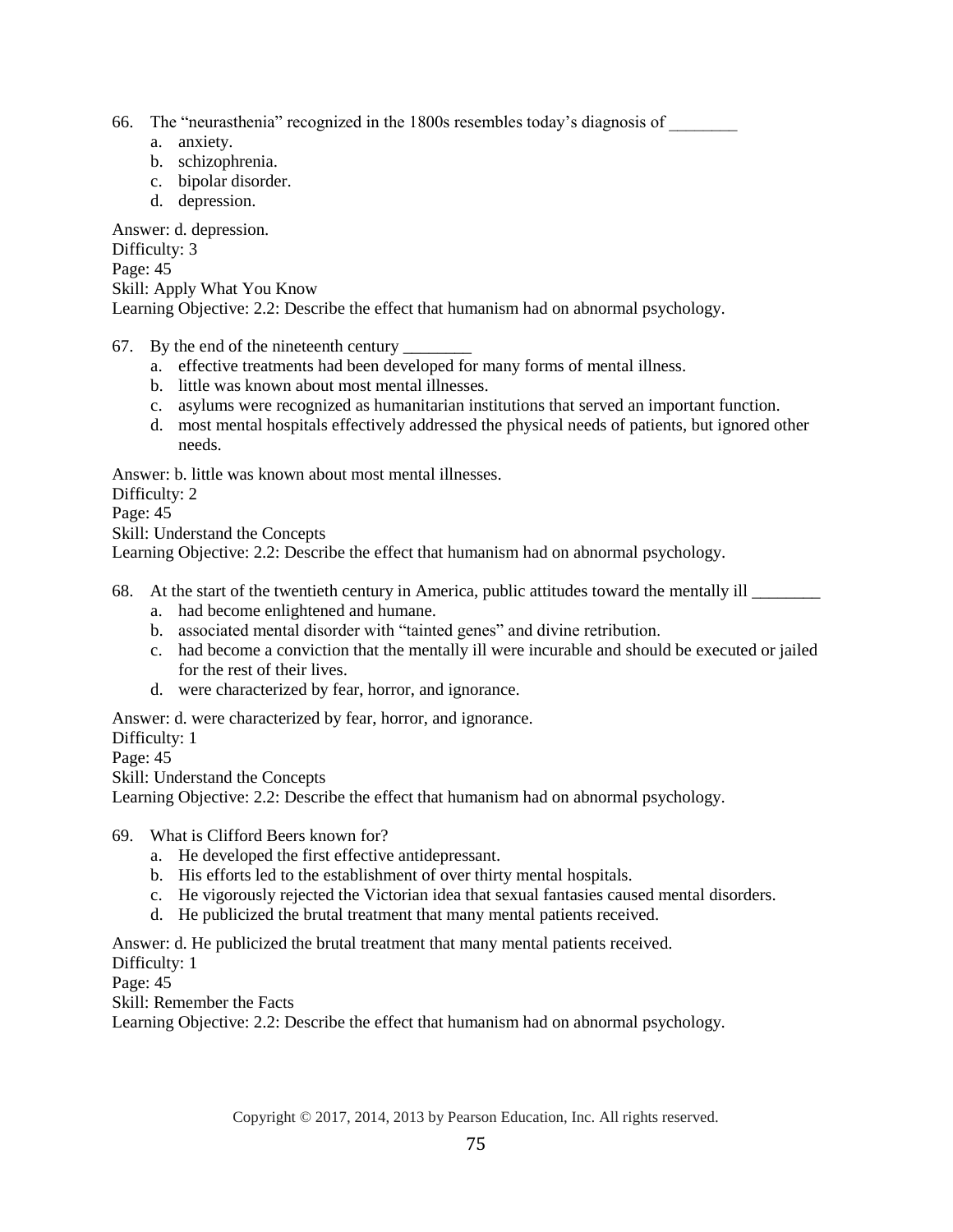- 70. During the early twentieth century,
	- a. more asylums and mental hospitals were established.
	- b. most of the institutionalized mentally ill received moral therapy.
	- c. hospital stays tended to be brief.
	- d. mental hospitals housed very few people.

Answer: a. more asylums and mental hospitals were established. Difficulty: 1 Page: 45 Skill: Remember the Facts Learning Objective: 2.2: Describe the effect that humanism had on abnormal psychology.

- 71. During the first half of the twentieth century, mental hospital care would best be characterized as
	- \_\_\_\_\_\_\_\_ a. effective.
	- b. humane.
	- c. moral.
	- d. punitive.

Answer: d. punitive. Difficulty: 1 Page: 46 Skill: Remember the Facts Learning Objective: 2.2: Describe the effect that humanism had on abnormal psychology.

- 72. Which of the following served to publicize the plight of the mentally ill in the mid-1940s?
	- a. The publication of *A Mind That Found Itself*
	- b. The publication of *The Snake Pit*
	- c. The research funded by the National Institutes of Mental Health
	- d. The passage of the Community Health Services act

Answer: b. The publication of *The Snake Pit*

Difficulty: 1

Page: 46

Skill: Remember the Facts

Learning Objective: 2.2: Describe the effect that humanism had on abnormal psychology.

- 73. The Hill-Burton Act
	- a. ended the moral hygiene movement.
	- b. contributed to the practice of warehousing the mentally ill.
	- c. provided funding for mental health treatment in the community.
	- d. legislated the creation of 50 percent more inpatient facilities for the mentally ill.

Answer: c. provided funding for mental health treatment in the community.

Difficulty: 2

Page: 46

Skill: Apply What You Know

Learning Objective: 2.2: Describe the effect that humanism had on abnormal psychology.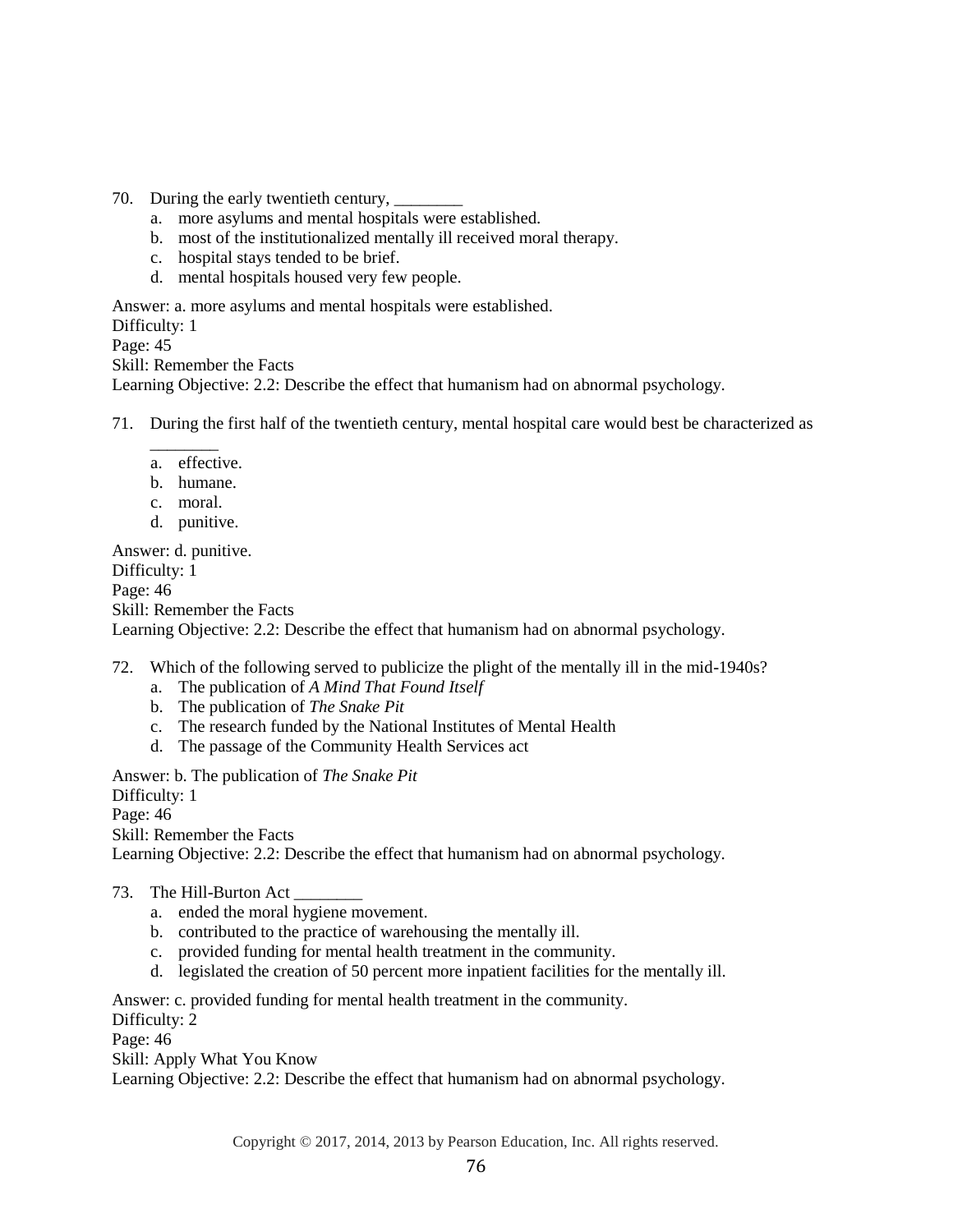- 74. Which of the following occurred in the late twentieth century?
	- a. The establishment of large inpatient facilities for the mentally ill
	- b. A movement of the mentally ill from institutions to the community
	- c. Dramatic increases in the cost of caring for the mentally ill
	- d. The inpatient mentally ill population doubled

Answer: b. A movement of the mentally ill from institutions to the community Difficulty: 1

Page: 47

Skill: Remember the Facts

Learning Objective: 2.2: Describe the effect that humanism had on abnormal psychology.

- 75. Medications for psychological disorders \_\_\_\_\_\_\_\_
	- a. were first used centuries ago.
	- b. were first used only recently.
	- c. still currently use some ancient ingredients, such as "mummy powder."
	- d. made the search for the causes of disorders more difficult.

Answer: a. were first used centuries ago.

Difficulty: 1

Page: 47

Skill: Remember the Facts

Learning Objective: 2.2: Describe the effect that humanism had on abnormal psychology.

76. The rationale behind deinstitutionalization was

- a. a belief that physicians could better medicate and give physical treatment to patients in their own homes.
- b. a concern that prolonged hospitalization could keep patients from being able to adjust to and function in the outside world.
- c. a belief that most mental patients were faking and would cease to do so if they were not "rewarded" by allowing them to stay in the hospital.
- d. a concern that mental hospitals were such unpleasant places that for mental patients, living on their own could only be better.

Answer: b. a concern that prolonged hospitalization could keep patients from being able to adjust to and function in the outside world.

Difficulty: 2

Page: 47

Skill: Understand the Concepts

Learning Objective: 2.2: Describe the effect that humanism had on abnormal psychology.

77. Which of the following was a reason for the growth of the deinstitutionalization movement?

- a. A desire to involve the family in the care of the mentally ill.
- b. It was thought to be more humane.
- c. New medications were not successful.
- d. It was less cost effective than institutionalization.

Answer: b. it was thought to be more humane.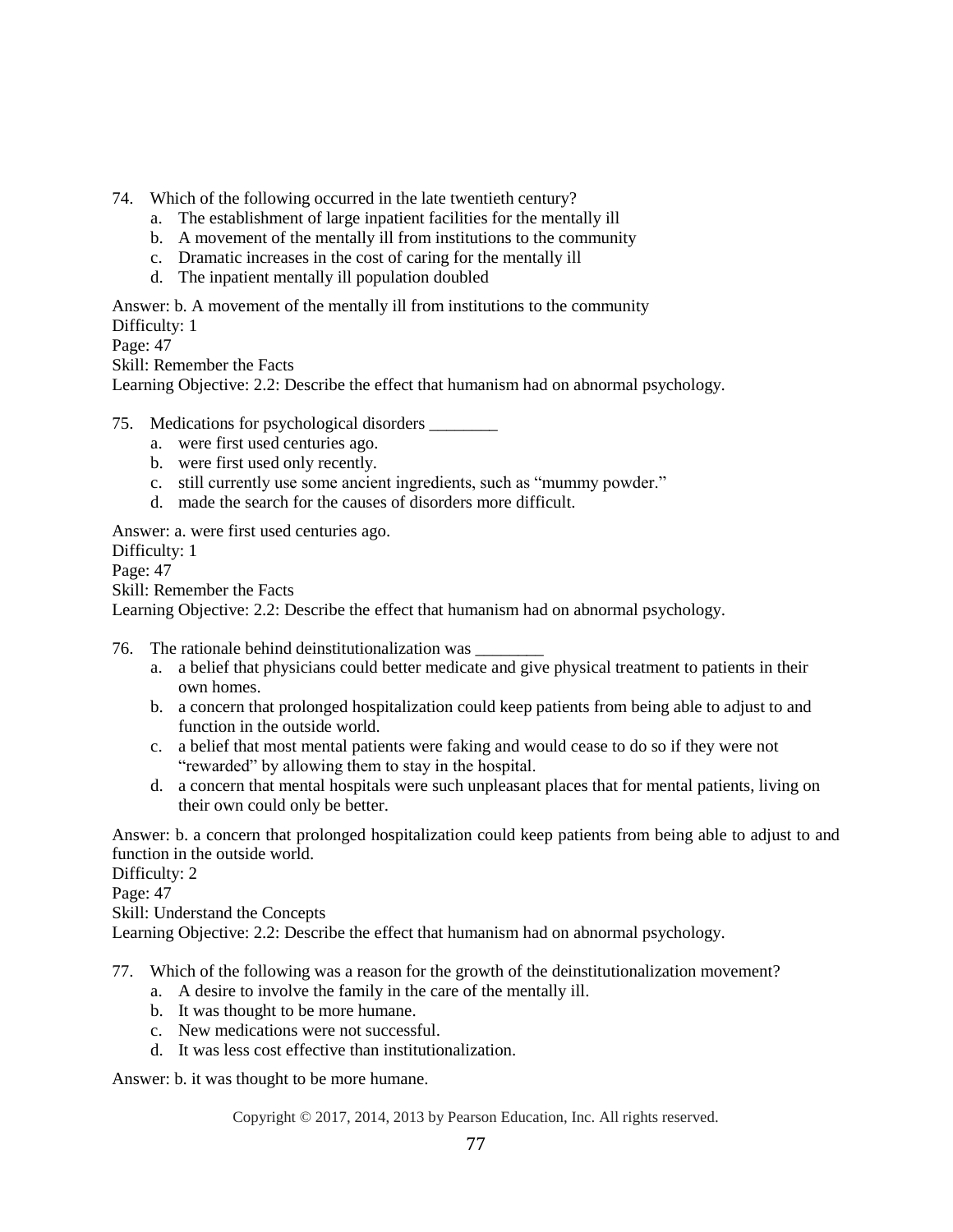Difficulty: 2 Page: 47 Skill: Apply What You Know Learning Objective: 2.2: Describe the effect that humanism had on abnormal psychology.

78. Which of the following was an effect of the deinstitutionalization movement?

- a. A large number of psychiatric hospitals remained open.
- b. Mental hospital populations were re-institutionalized in medical hospitals.
- c. Most of the services once offered on an inpatient basis were available at community health centers.
- d. Some of those released would have been better off remaining hospitalized.

Answer: d. Some of those released would have been better off remaining hospitalized.

Difficulty: 3

Page: 47

Skill: Apply What You Know

Learning Objective: 2.2: Describe the effect that humanism had on abnormal psychology.

- 79. Which of the following individuals is credited with emphasizing the link between brain pathology and mental illness?
	- a. Dix.
	- b. Skinner.
	- c. Bandura.
	- d. Kraepelin.

Answer: d. Kraepelin.

Difficulty: 2

Page: 49

Skill: Remember the Facts

Learning Objective: 2.3: Identify developments that led to the contemporary view of abnormal psychology.

80. The insanity associated with general paresis

- a. has no known physical cause.
- b. is caused by excessive alcohol consumption.
- c. is seen only in the aging who have compromised health.
- d. results from an infection of the brain.

Answer: d. results from an infection of the brain.

Difficulty: 2

Page: 48

Skill: Apply What You Know

Learning Objective: 2.3: Identify developments that led to the contemporary view of abnormal psychology.

81. Why was malarial therapy effective in treating general paresis?

- a. The fever that was induced killed off the cause of the observed symptoms.
- b. General paresis was caused by malaria, and malarial therapy triggered an immune response that destroyed the existing infection.
- c. Malarial therapy prevented the syphilis spirochetes from entering the brain.
- d. There is no known treatment for general paresis.

Answer: a. The fever that was induced killed off the cause of the observed symptoms. Difficulty: 1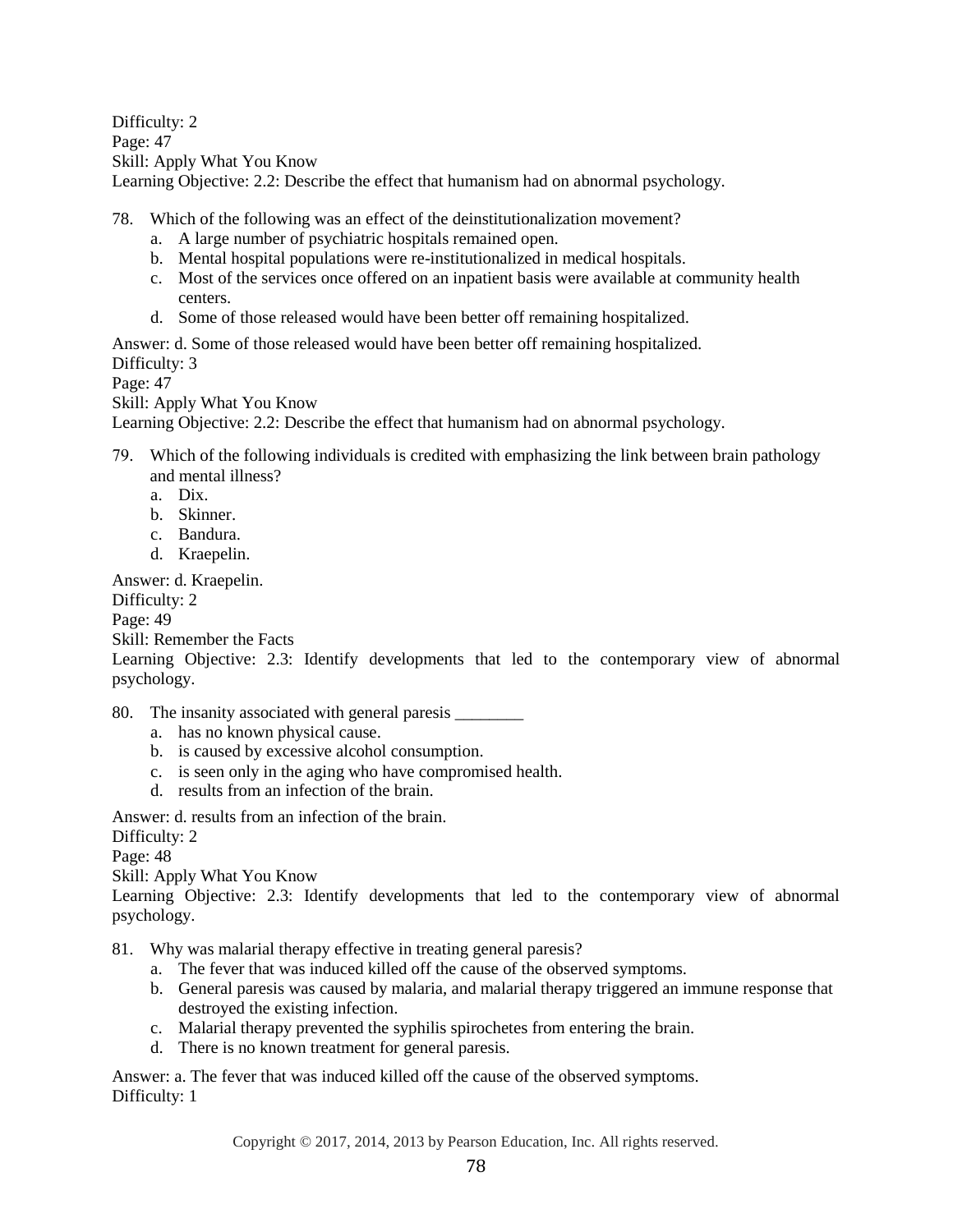Page: 48

Skill: Apply What You Know

Learning Objective: 2.3: Identify developments that led to the contemporary view of abnormal psychology.

82. Which of the following is recognized as a major biomedical breakthrough in psychopathology because it established the link between mental and physical illnesses?

- a. The discovery of the cause and later a cure for general paresis (syphilitic insanity)
- b. The discovery of penicillin as a cure for syphilis
- c. The development of electroshock therapy for general paresis (syphilitic insanity)
- d. The discovery that brain injuries could be associated with mental disorders

Answer: a. The discovery of the cause and later a cure for general paresis (syphilitic insanity) Difficulty: 1

Page: 48

Skill: Remember the Facts

Learning Objective: 2.3: Identify developments that led to the contemporary view of abnormal psychology.

83. The use of malarial fever to treat paresis

- a. is an example of the barbaric treatment that mental patients received at the beginning of the twentieth century.
- b. proved to be so ineffectual that many professionals abandoned the biological explanation of mental disorders.
- c. represented the first clear-cut defeat of a mental disorder by medicine.
- d. was the first time scientists used knowledge of brain chemistry to develop specific drugs for treating mental disorders.

Answer: c. represented the first clear-cut defeat of a mental disorder by medicine.

Difficulty: 2

Page: 48

Skill: Understand the Concepts

Learning Objective: 2.3: Identify developments that led to the contemporary view of abnormal psychology.

84. Which one of the following is credited with developing a classification system for mental disorders?

- a. Dix
- b. Pinel
- c. Alzheimer
- d. Kraepelin

Answer: d. Kraepelin Difficulty: 2 Page: 49 Skill: Remember the Facts

Learning Objective: 2.3: Identify developments that led to the contemporary view of abnormal psychology.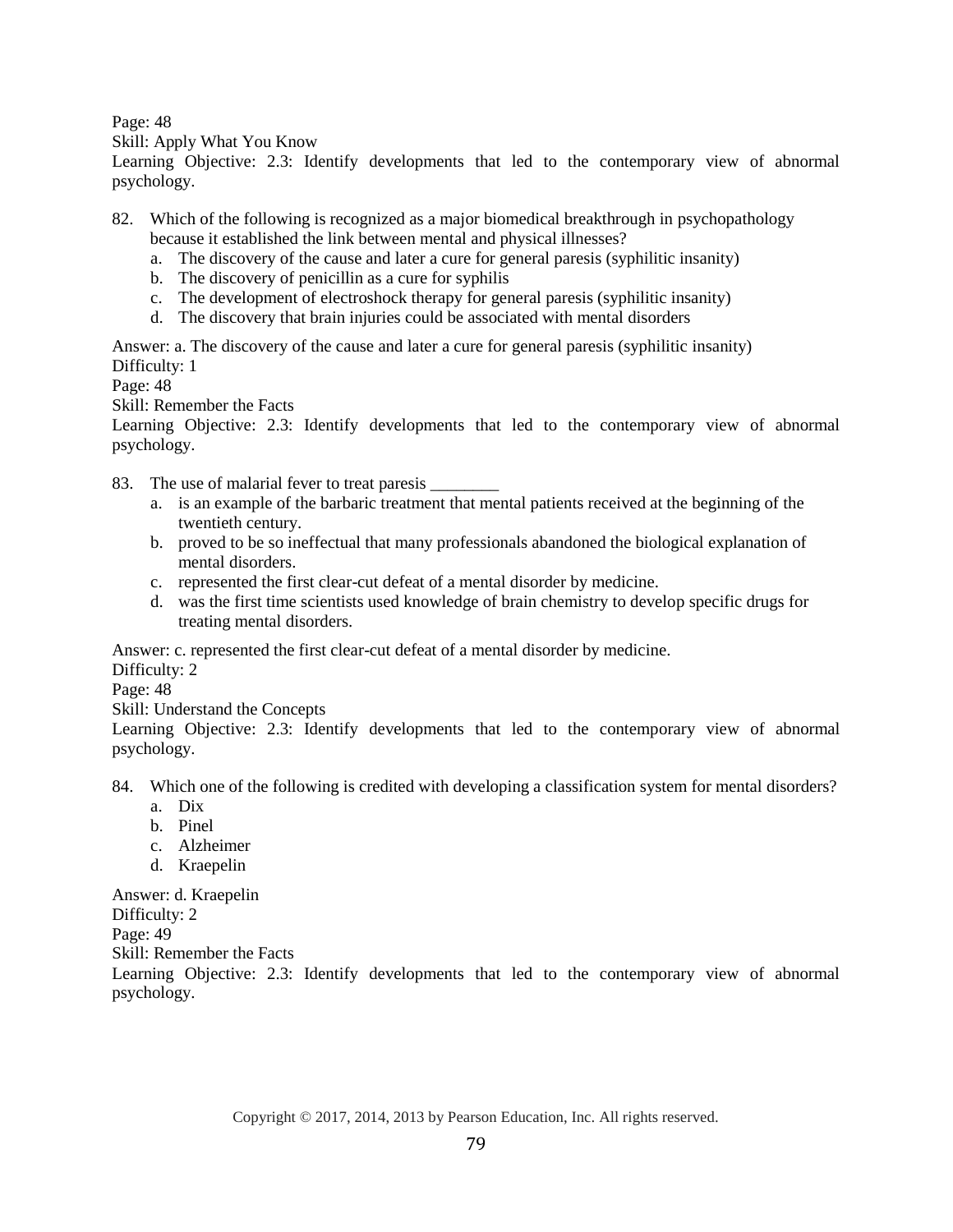- 85. Kraepelin is credited with
	- a. discovering that penicillin was an effective treatment for malaria.
	- b. determining the cause of senile dementia.
	- c. identifying different types of mental disorders.
	- d. writing the first edition of the DSM.

Answer: c. identifying different types of mental disorders.

Difficulty: 1

Page: 49

Skill: Remember the Facts

Learning Objective: 2.3: Identify developments that led to the contemporary view of abnormal psychology.

86. The first classification of mental disorders involved \_\_\_\_\_\_\_\_

- a. identifying the biological causes of the disorders, so a person could be tested for them.
- b. understanding the theoretical descriptions of different disorders.
- c. recognizing symptoms that occurred together often enough to be regarded as a type of mental disorder.
- d. identifying the types of thoughts that people with different mental illnesses tended to have.

Answer: c. recognizing symptoms that occurred together often enough to be regarded as a type of mental disorder.

Difficulty: 1

Page: 49

Skill: Remember the Facts

Learning Objective: 2.3: Identify developments that led to the contemporary view of abnormal psychology.

87. The ancestral roots of what we now know as psychoanalysis can be traced back to

- a. the study of hypnosis.
- b. early beliefs in demonology and possession.
- c. the discovery of the cause of general paresis.
- d. Dorothea Dix.

Answer: a. the study of hypnosis.

Difficulty: 1

Page: 51

Skill: Remember the Facts

Learning Objective: 2.3: Identify developments that led to the contemporary view of abnormal psychology.

### 88. Mesmer was a proponent of

- a. humanitarianism.
- b. community mental health clinics.
- c. the mental hygiene movement.
- d. the power of animal magnetism.

Answer: d. the power of animal magnetism.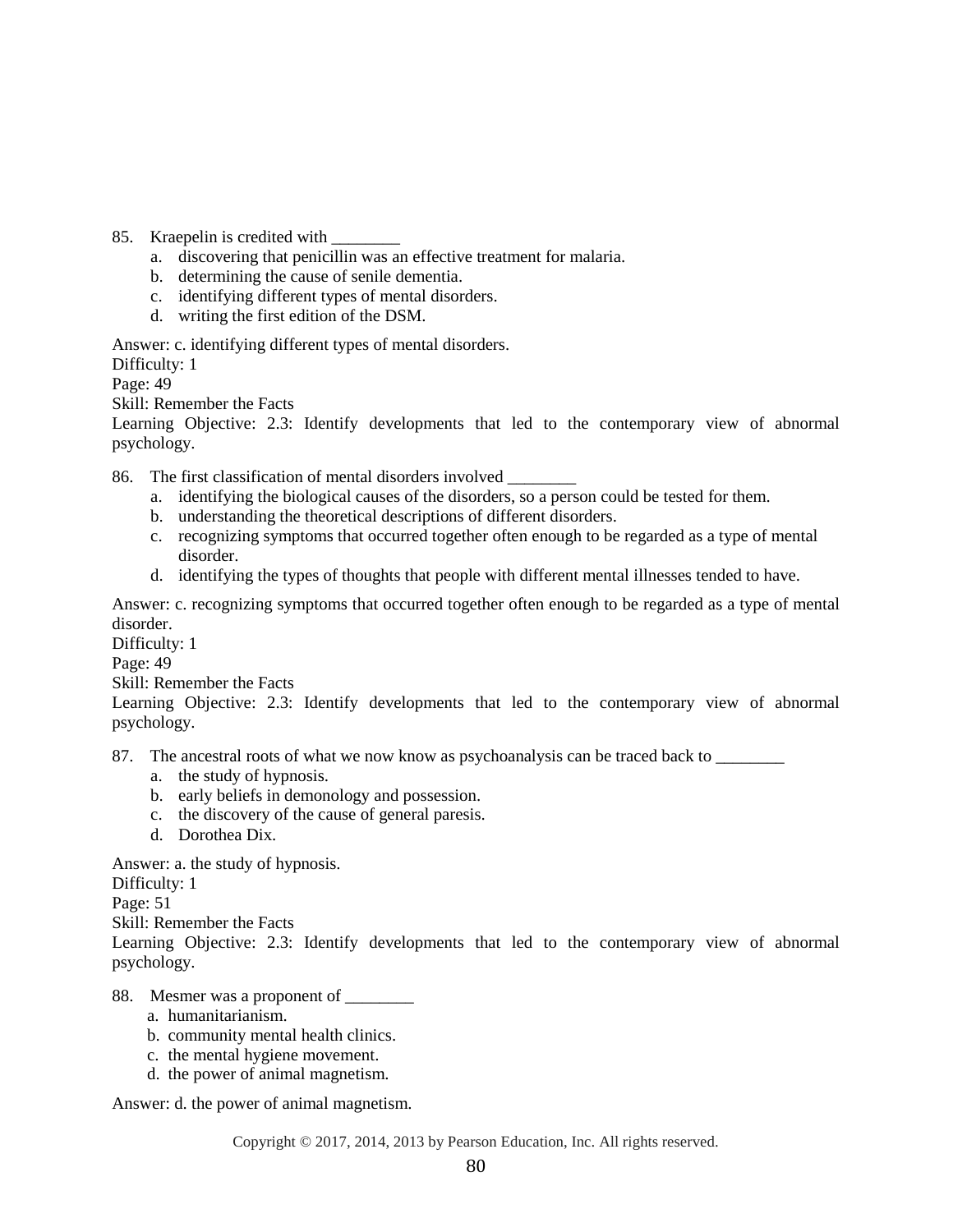Difficulty: 1 Page: 51 Skill: Remember the Facts Learning Objective: 2.3: Identify developments that led to the contemporary view of abnormal psychology.

- 89. Freud and Breuer proposed that allowing patients to discuss their problems under hypnosis would provide a therapeutic emotional release. What is this emotional release called?
	- a. Free association
	- b. Catharsis
	- c. Dream analysis
	- d. Mesmerism

Answer: b. Catharsis

Difficulty: 1

Page: 52

Skill: Remember the Facts

Learning Objective: 2.3: Identify developments that led to the contemporary view of abnormal psychology.

90. The study of hypnosis and its relationship to hysteria was the starting point for  $\sqrt{ }$ 

- a. the medical model.
- b. the biological classification of mental disorders.
- c. psychoanalysis.
- d. the mental hygiene movement.

Answer: c. psychoanalysis.

Difficulty: 1

Page: 52

Skill: Remember the Facts

Learning Objective: 2.3: Identify developments that led to the contemporary view of abnormal psychology.

- 91. The physicians of the Nancy School
	- a. opposed the use of hypnotism.
	- b. demonstrated the power of suggestion.
	- c. found that hypnotism was not effective in the treatment of any mental illnesses.
	- d. believed that hysteria was the result of brain degeneration.

Answer: b. demonstrated the power of suggestion.

Difficulty: 1

Page: 52

Skill: Apply What You Know

Learning Objective: 2.3: Identify developments that led to the contemporary view of abnormal psychology.

### 92. The Nancy School \_\_\_\_\_\_\_\_

- a. advanced the recognition that psychological factors were involved in the development of mental disorders.
- b. furthered our understanding of the role of biological factors in the development of mental illness.
- c. fell out of favor when the evidence supporting the views of Charcot accumulated.
- d. failed to recognize that most forms of psychopathology are incurable.

Answer: a. advanced the recognition that psychological factors were involved in the development of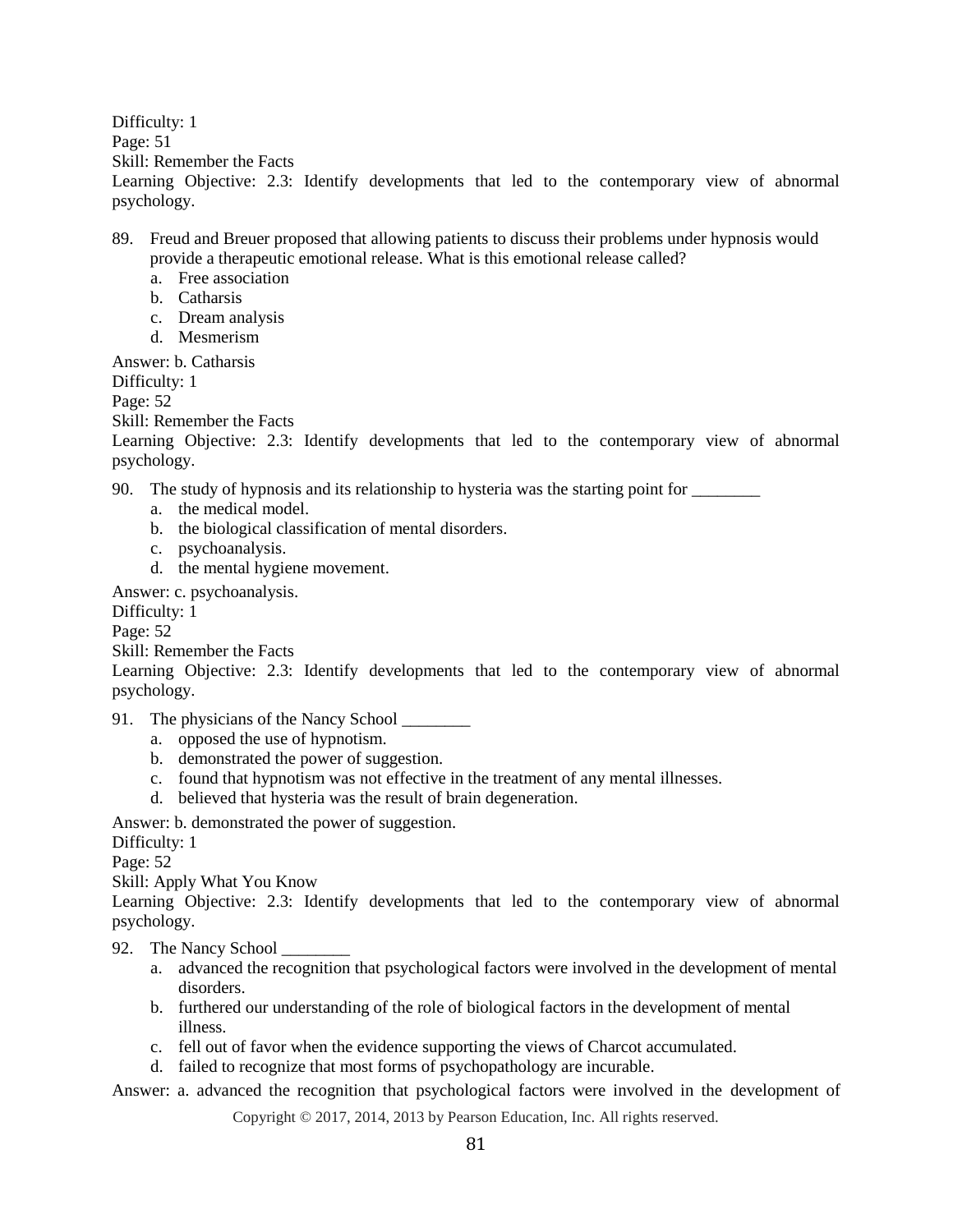mental disorders. Difficulty: 1 Page: 52 Skill: Remember the Facts Learning Objective: 2.3: Identify developments that led to the contemporary view of abnormal psychology.

93. The Nancy School/Charcot debate is best described as one that focuses on

- a. biology vs. genes.
- b. learning vs. nurture.
- c. drugs vs. surgery.
- d. psychology vs. biology.

Answer: d. psychology vs. biology.

Difficulty: 1

Page: 52

Skill: Apply What You Know

Learning Objective: 2.3: Identify developments that led to the contemporary view of abnormal psychology.

94. In 1893, Breuer and Freud published a paper on hysteria. In it they announced that \_\_\_\_\_\_\_\_

- a. unconscious factors can determine behavior and produce mental disorders.
- b. hysteria was caused by hypnosis.
- c. hysteria and hypnosis were both the result of neurological abnormalities.
- d. many forms of mental disorder are the conscious result of seeking attention from others.

Answer: a. unconscious factors can determine behavior and produce mental disorders.

Difficulty: 1

Page: 52

Skill: Remember the Facts

Learning Objective: 2.3: Identify developments that led to the contemporary view of abnormal psychology.

- 95. Freud was the first to describe \_\_\_\_\_\_\_\_: the part of the mind that could contain information of which it is unaware, but by which it is still affected.
	- a. catharsis
	- b. the unconscious
	- c. hysteria
	- d. operant conditioning

Answer: b. the unconscious

Difficulty: 1

Page: 52

Skill: Remember the Facts

Learning Objective: 2.3: Identify developments that led to the contemporary view of abnormal psychology.

96. A catharsis is \_\_\_\_\_\_\_\_

- a. a type of hypnosis.
- b. an emotional release.
- c. the part of the brain where the unconscious exists.
- d. a type of hysteria.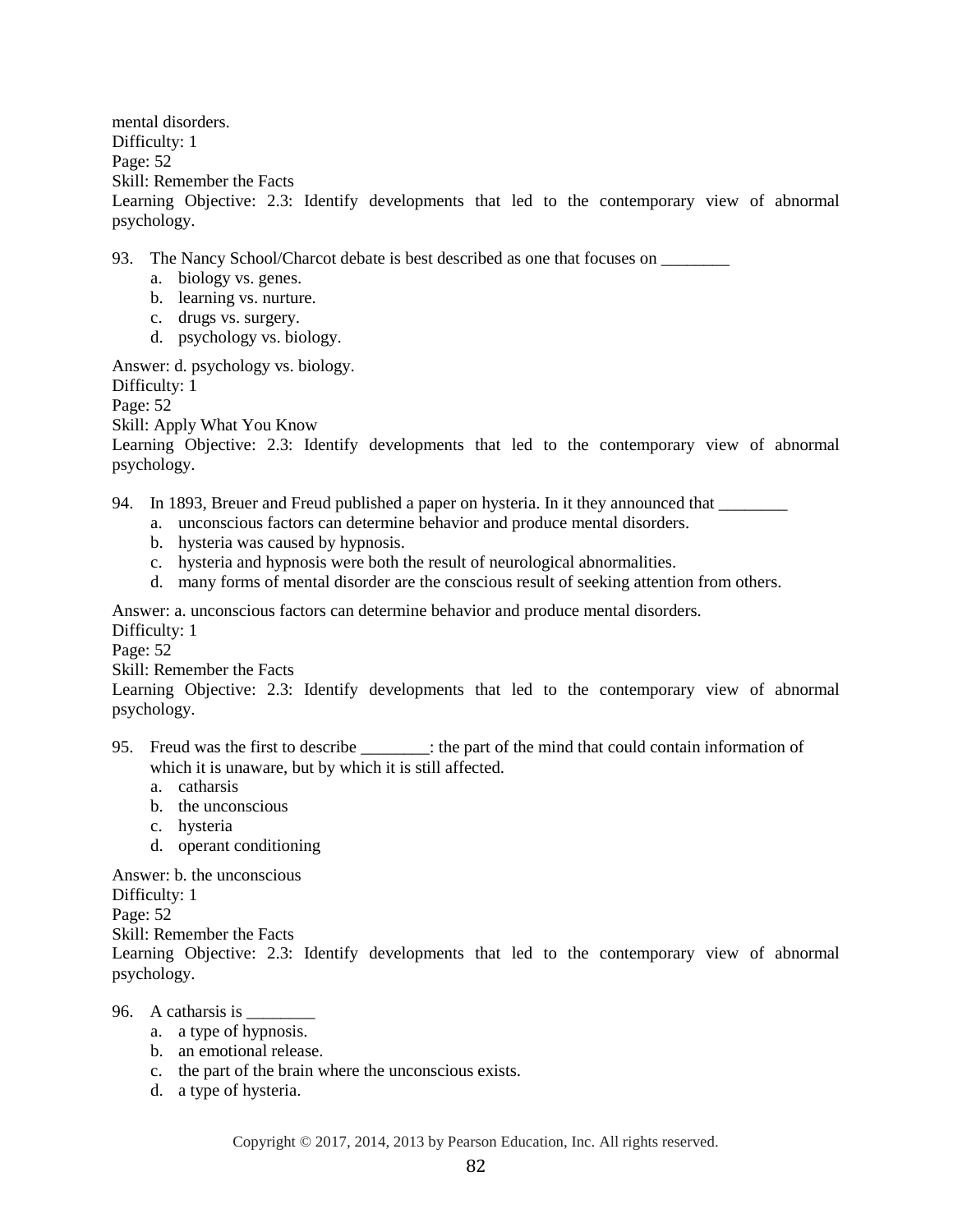Answer: b. an emotional release. Difficulty: 1 Page: 52 Skill: Remember the Facts Learning Objective: 2.3: Identify developments that led to the contemporary view of abnormal psychology.

- 97. Free association and dream analysis
	- a. are techniques typically used in hypnotized subjects.
	- b. provide insight into the workings of the unconscious.
	- c. were developed in the early 1800s.
	- d. have been used extensively in behavioral therapy.

Answer: b. provide insight into the workings of the unconscious.

Difficulty: 1

Page: 53

Skill: Apply What You Know

Learning Objective: 2.3: Identify developments that led to the contemporary view of abnormal psychology.

98. Who established the first experimental psychology laboratory?

- a. Wundt
- b. Watson
- c. Freud
- d. Kraepelin

Answer: a. Wundt

Difficulty: 1

Page: 53

Skill: Remember the Facts

Learning Objective: 2.3: Identify developments that led to the contemporary view of abnormal psychology.

99. Witmer is credited with

- a. establishing psychology as a field in the United States.
- b. bringing psychoanalysis to the United States.
- c. writing the first psychology text.
- d. being the founder of clinical psychology.

Answer: d. being the founder of clinical psychology.

Difficulty: 1

Page: 53

Skill: Remember the Facts

Learning Objective: 2.3: Identify developments that led to the contemporary view of abnormal psychology.

100. Behaviorism was \_\_\_\_\_\_\_\_

- a. a reaction to what the behaviorists perceived as a lack of scientific rigor in psychoanalysis.
- b. a reaction to the lack of moral and spiritual factors in most theories at the time.
- c. an attempt to focus on the thinking styles of people with mental illness.
- d. a spin-off theory that elaborated on the psychoanalytic viewpoint.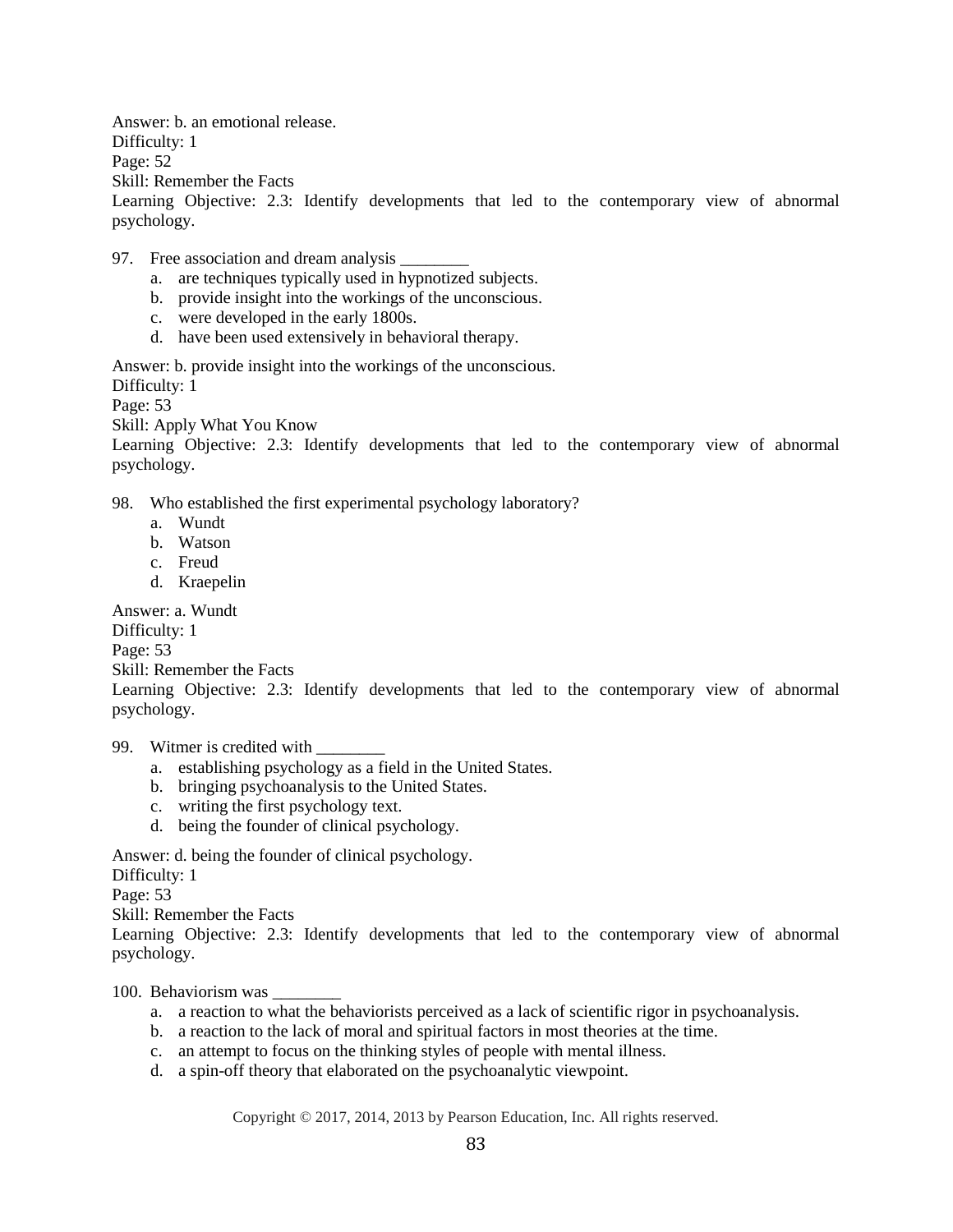Answer: a. a reaction to what the behaviorists perceived as a lack of scientific rigor in psychoanalysis. Difficulty: 1

Page: 54

Skill: Apply What You Know

Learning Objective: 2.3: Identify developments that led to the contemporary view of abnormal psychology.

101. A behavioral psychologist would be most likely to use

- a. hypnotism.
- b. observational techniques.
- c. free association.
- d. dream analysis.

Answer: b. observational techniques.

Difficulty: 1

Page: 54

Skill: Apply What You Know

Learning Objective: 2.3: Identify developments that led to the contemporary view of abnormal psychology.

102. A psychologist who takes a behavioral perspective would focus on \_\_\_\_\_\_\_\_

- a. learning.
- b. early experiences.
- c. unconscious conflicts.
- d. the role of dreams.

Answer: a. learning.

Difficulty: 1

Page: 54

Skill: Apply What You Know

Learning Objective: 2.3: Identify developments that led to the contemporary view of abnormal psychology.

103. Who is considered to be the "father" of behaviorism?

- a. Pavlov
- b. Freud
- c. Wundt
- d. Watson

Answer: d. Watson Difficulty: 2 Page: 56 Skill: Remember the Facts Learning Objective: 2.3: Identify developments that led to the contemporary view of abnormal psychology.

104. The central principle of classical conditioning is that \_\_\_\_\_\_\_\_

- a. after repeated pairings with a stimulus that naturally causes a response, a neutral stimulus will cause a similar response.
- b. we repeat those actions that we see others engage in.
- c. the consequences of behavior influence its likelihood of being repeated.
- d. the interaction of genetics and social factors best explains human behavior.

Answer: a. after repeated pairings with a stimulus that naturally causes a response, a neutral stimulus will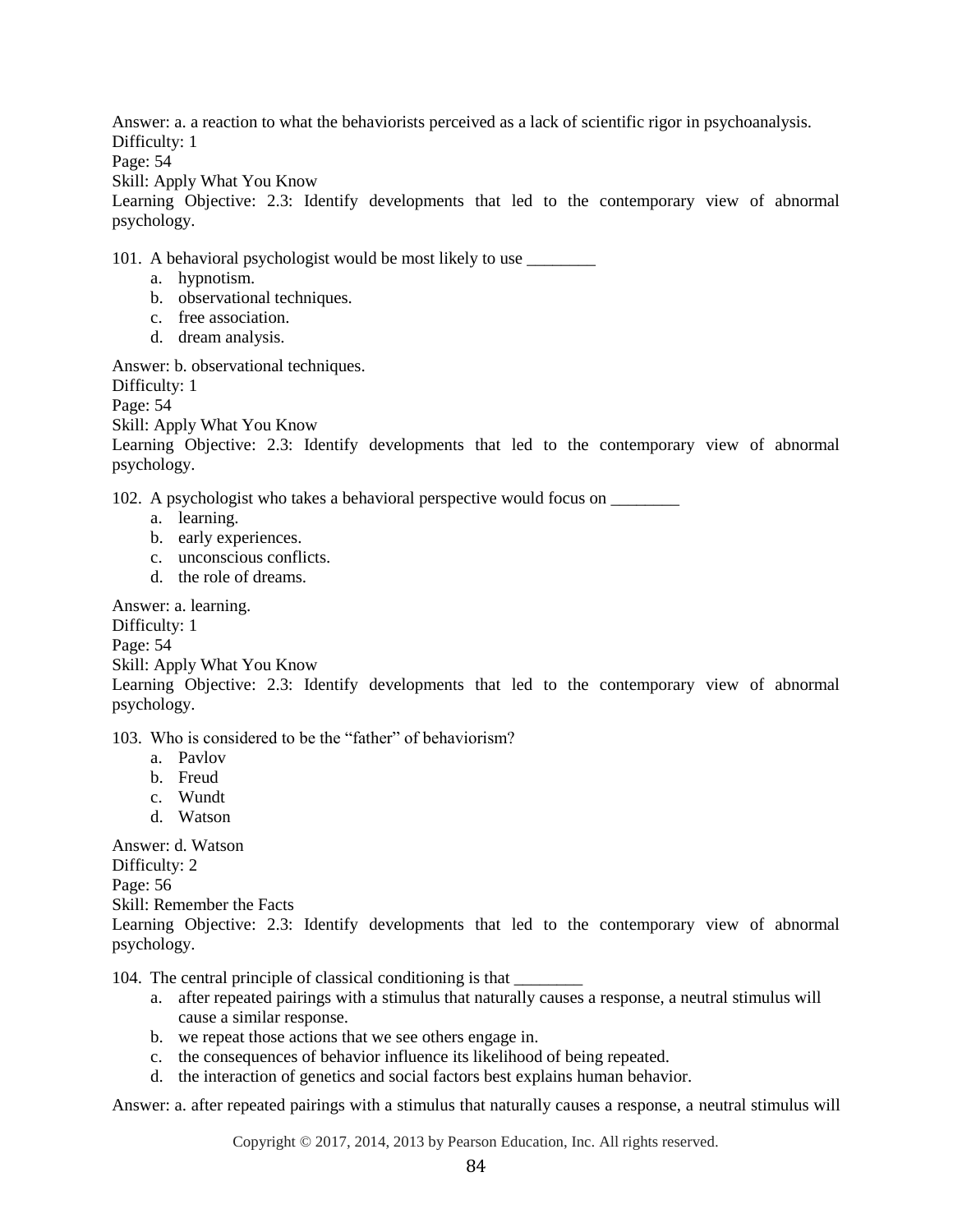cause a similar response. Difficulty: 2 Page: 54 Skill: Understand the Concepts Learning Objective: 2.3: Identify developments that led to the contemporary view of abnormal psychology.

105. The role of learning is the central theme in

- a. Breuer's approach to treating people with mental disorders.
- b. Wundt's approach to psychological research.
- c. the psychoanalytic approach.
- d. the behavioral perspective.

Answer: d. the behavioral perspective.

Difficulty: 1

Page: 54

Skill: Understand the Concepts

Learning Objective: 2.3: Identify developments that led to the contemporary view of abnormal psychology.

106. Both \_\_\_\_\_\_\_\_ and \_\_\_\_\_\_\_\_ studied the effects of consequences on the occurrence of behaviors.

- a. Skinner; Pavlov
- b. Pavlov; Thorndike
- c. Thorndike; Skinner
- d. Pavlov; Freud

Answer: c. Thorndike; Skinner

Difficulty: 3

Page: 54

Skill: Remember the Facts

Learning Objective: 2.3: Identify developments that led to the contemporary view of abnormal psychology.

107. The central principle of operant conditioning is that

- a. certain reflexes cause us to engage in habitual behavior.
- b. we repeat those actions that we see others engage in.
- c. the consequences of behavior influence its likelihood of being repeated.
- d. the interaction of genetics and social factors best explains human behavior.

Answer: c. the consequences of behavior influence its likelihood of being repeated.

Difficulty: 2

Page: 54

Skill: Understand the Concepts

Learning Objective: 2.3: Identify developments that led to the contemporary view of abnormal psychology.

### <span id="page-29-0"></span>**Fill-in-the-Blank Questions**

108. \_\_\_\_\_\_\_\_\_\_\_\_was the affliction in the Middle Ages in which people believed themselves to be possessed by wolves.

Answer: Lycanthropy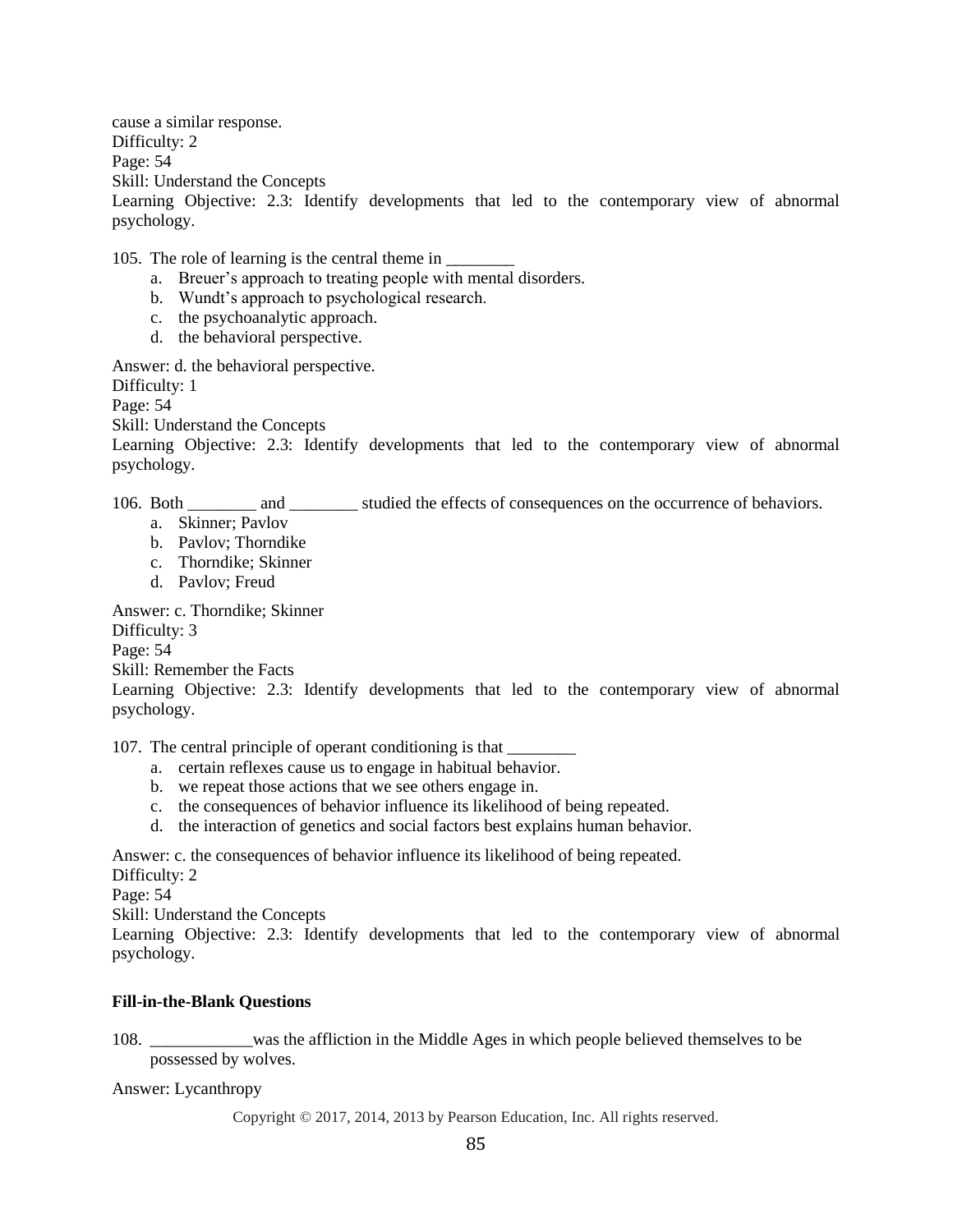Difficulty: 1 Page: 38 Skill: Remember the Facts Learning Objective: 2.1: Explain how abnormal behavior has been viewed throughout history.

109. In the *Republic*, emphasized individual differences when it comes to intellect and other abilities.

Answer: Plato Difficulty: 1 Page: 36 Skill: Remember the Facts Learning Objective: 2.1: Explain how abnormal behavior has been viewed throughout history.

110. \_\_\_\_\_\_\_\_\_\_\_\_\_\_ was the person who revolutionized moral management in the treatment of mental patients in the late 1700s.

Answer: Benjamin Rush Difficulty: 2 Page: 42 Skill: Remember the Facts Learning Objective: 2.2: Describe the effect that humanism had on abnormal psychology.

111. \_\_\_\_\_\_\_\_\_\_\_\_\_\_\_\_\_\_ is the process of moving mental patients from the hospital to the community.

Answer: Deinstitutionalization Difficulty: 2 Page: 47 Skill: Remember the Facts Learning Objective: 2.2: Describe the effect that humanism had on abnormal psychology.

112. **Example 12.** is a wide ranging method of treatment that focuses on a patient's social, individual, and occupational needs.

Answer: Moral management Difficulty: 2 Page: 43 Skill: Remember the Facts Learning Objective: 2.2: Describe the effect that humanism had on abnormal psychology.

113. The surgical procedure used by physicians that initially used an ice pick to treat severe mental disorder is a

Answer: lobotomy Difficulty: 1 Page: 49 Skill: Remember the Facts Learning Objective: 2.3: Identify developments that led to the contemporary view of abnormal psychology.

114. A form of learning in which a neutral stimulus is paired with an unconditional stimulus is called

\_\_\_\_\_\_\_\_\_\_.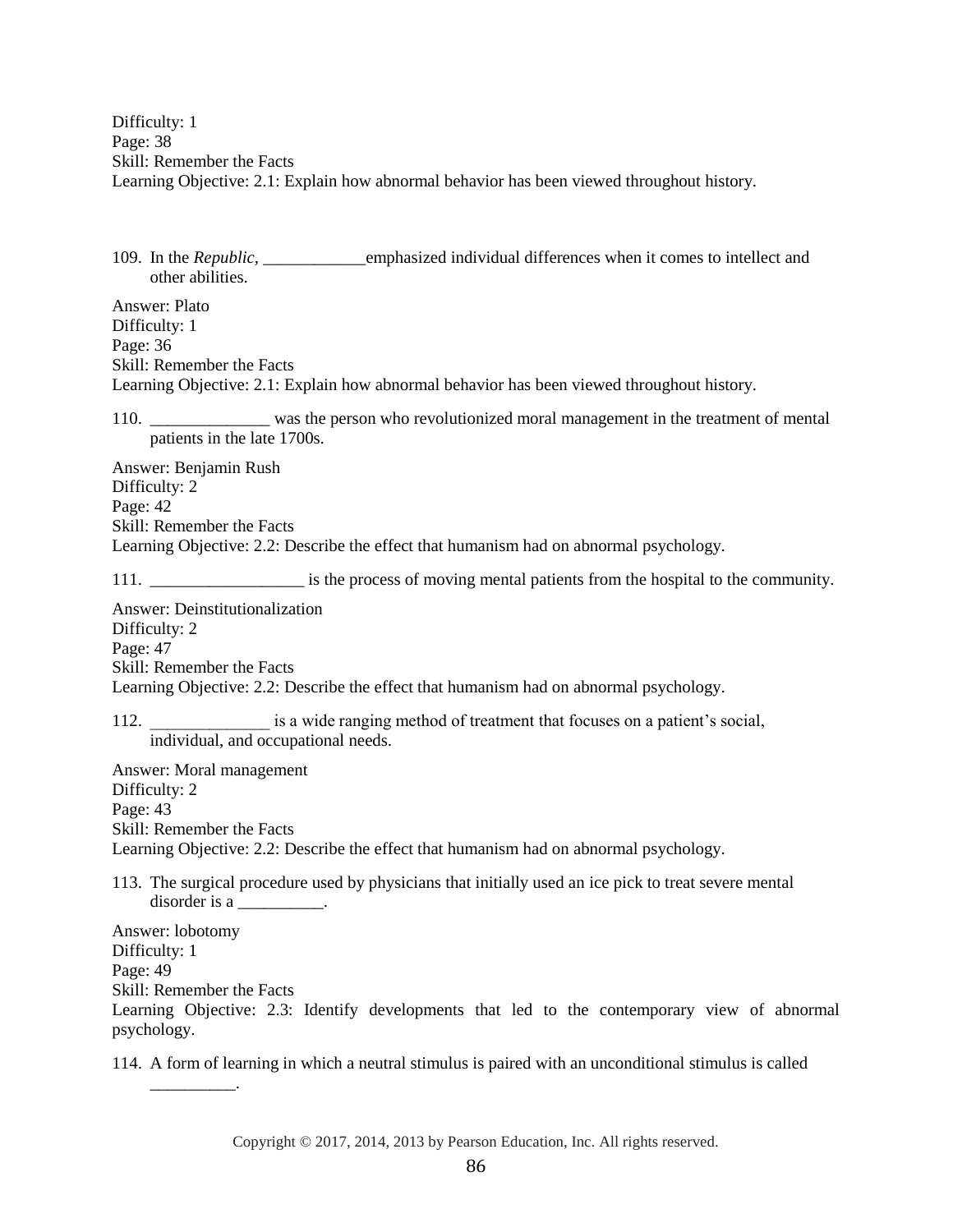Answer: classical conditioning Difficulty: 1 Page: 54 Skill: Remember the Facts Learning Objective: 2.3: Identify developments that led to the contemporary view of abnormal psychology.

115. The portion of the mind that contains the experiences of a person that he/she is not aware of is called the \_\_\_\_\_\_\_\_\_\_.

Answer: unconscious Difficulty: 1 Page: 52 Skill: Remember the Facts Learning Objective: 2.3: Identify developments that led to the contemporary view of abnormal psychology.

### <span id="page-31-0"></span>**Short Answer Questions**

116. What was the most common explanation for abnormal behavior among many ancient peoples including the Chinese, Egyptians, Hebrews, and Greeks?

Answer: The most common explanation was possession by a demon or a god. Difficulty: 1 Page: 34 Skill: Remember the Facts Learning Objective: 2.1: Explain how abnormal behavior has been viewed throughout history.

117. What is tarantism?

Answer: Tarantism is a form of "mass madness" characterized by wild dancing. The behavior came to be viewed as a consequence of having been bitten by a tarantula. Difficulty: 1

Page: 38 Skill: Remember the Facts Learning Objective: 2.1: Explain how abnormal behavior has been viewed throughout history.

118. How did people in the Middle Ages view physical and spiritual possession differently?

Answer: People who experienced physical possession were mentally ill, those who experienced spiritual possession were witches. Difficulty: 3 Page: 39 Skill: Understand the Concepts Learning Objective: 2.1: Explain how abnormal behavior has been viewed throughout history.

119. What was Bedlam?

Answer: Bedlam was an asylum in London that became well known for its deplorable conditions and practices. It was typical of many asylums of the sixteenth century that served primarily as storage facilities for the mentally ill. Difficulty: 1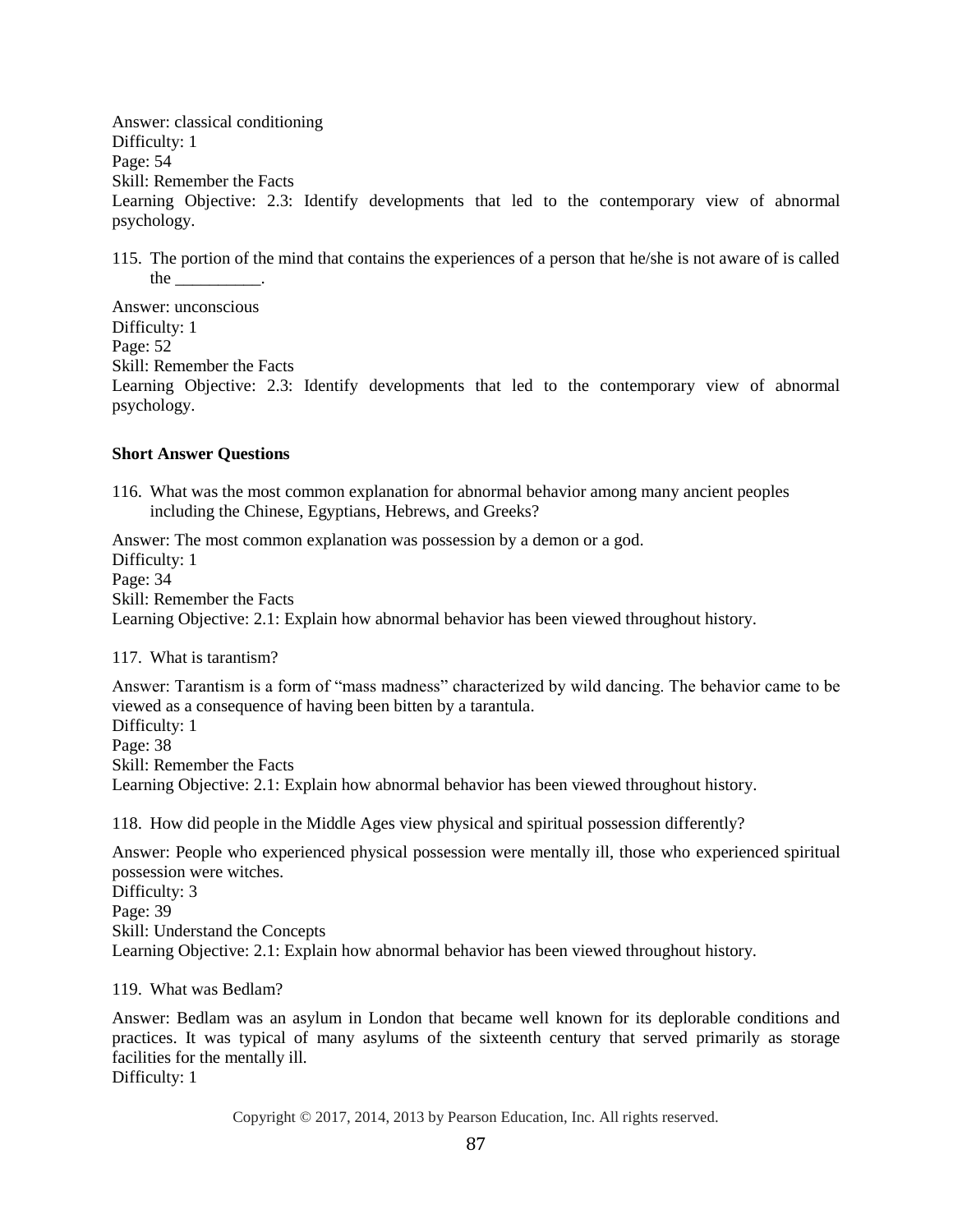Page: 40 Skill: Remember the Facts Learning Objective: 2.2: Describe the effect that humanism had on abnormal psychology.

#### 120. Who was Benjamin Rush?

Answer: Benjamin Rush is credited with encouraging the use of more humane treatment of the mentally ill in the United States. He was the first American to organize a course in psychiatry, and, although some of his practices may have been less than humane, he is recognized as a transitional figure between the poor treatment of the old era and the humane approaches of the new. Difficulty: 1 Page: 42 Skill: Remember the Facts

Learning Objective: 2.2: Describe the effect that humanism had on abnormal psychology.

### 121. What was moral management?

Answer: Moral management was an approach to the care of the mentally ill that emerged in the early part of the period of humanitarian reform. It focused on addressing the patient's social, individual, and occupational needs.

Difficulty: 1 Page: 43 Skill: Remember the Facts Learning Objective: 2.2: Describe the effect that humanism had on abnormal psychology.

122. What contributions did Dorothea Dix make to the treatment of the mentally ill?

Answer: Between 1841 and 1881, Dorothea Dix brought to light the inhuman treatment the mentally ill usually received and persuaded legislatures to fund the building of many mental hospitals. She is credited with improving conditions in American hospitals, establishing 32 mental hospitals, and fostering the growth of the mental hygiene movement in the United States.

Difficulty: 1 Page: 44 Skill: Apply What You Know Learning Objective: 2.2: Describe the effect that humanism had on abnormal psychology.

### 123. Who was Clifford Beers?

Answer: A former mental patient who wrote about his experiences in the institutions of his time. He helped change the attitude about the mentally ill and their treatment. Difficulty: 2 Page:  $45$ Skill: Remember the Facts Learning Objective: 2.2: Describe the effect that humanism had on abnormal psychology.

124. What was the attitude about hospitalization of the mentally ill during the later decades of the twentieth century?

Answer: It is preferable to treat people in the community, and treatment should be deinstitutionalized, although it is not the perfect solution it was once thought to be.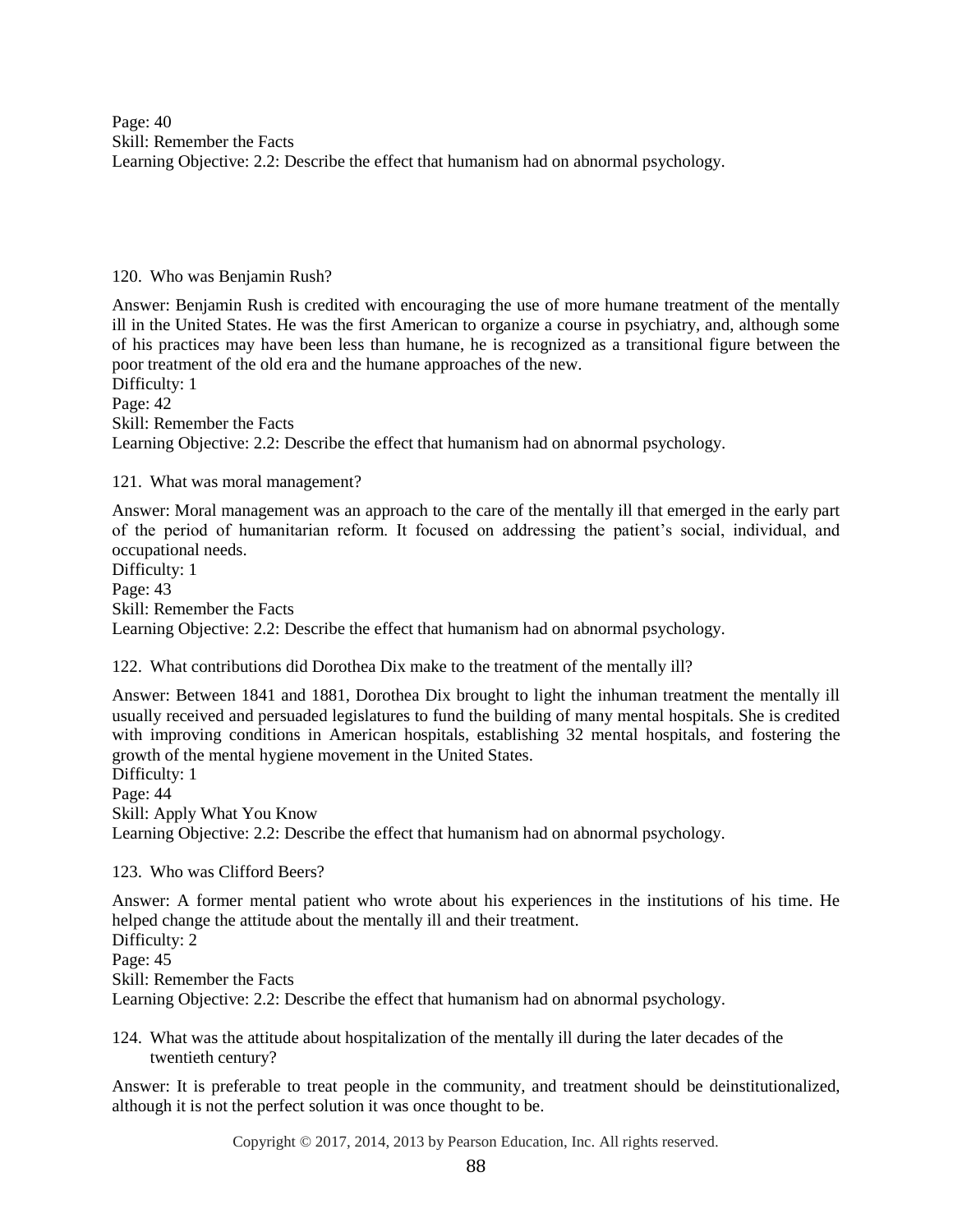Difficulty: 2 Page: 47 Skill: Understand the Concepts Learning Objective: 2.2: Describe the effect that humanism had on abnormal psychology.

125. Why was the discovery of the malarial treatment for general paresis important?

Answer: It was the first scientifically demonstrated connection between a mental illness and brain pathology.

Difficulty: 2

Page: 48

Skill: Understand the Concepts

Learning Objective: 2.3: Identify developments that led to the contemporary view of abnormal psychology.

126. Who was Emil Kraepelin?

Answer: The first to recognize that certain symptoms occurred regularly together and to begin the classification of mental disorders.

Difficulty: 2 Page: 49

Skill: Remember the Facts

Learning Objective: 2.3: Identify developments that led to the contemporary view of abnormal psychology.

127. What contribution to our thinking about abnormal behavior did Freud and Breuer make?

Answer: They made the discovery of the unconscious and argued that processes outside the person's awareness could help determine behavior. They showed that emotional tensions that patients were not aware of could cause hysteria.

Difficulty: 1 Page: 52 Skill: Apply What You Know Learning Objective: 2.3: Identify developments that led to the contemporary view of abnormal psychology.

128. Who was Wilhelm Wundt?

Answer: The man who established the first experimental psychology laboratory.

Difficulty: 1 Page: 53

Skill: Remember the Facts

Learning Objective: 2.3: Identify developments that led to the contemporary view of abnormal psychology.

129. What is the central theme of the behavioral perspective?

Answer: The role of learning in human behavior. Difficulty: 2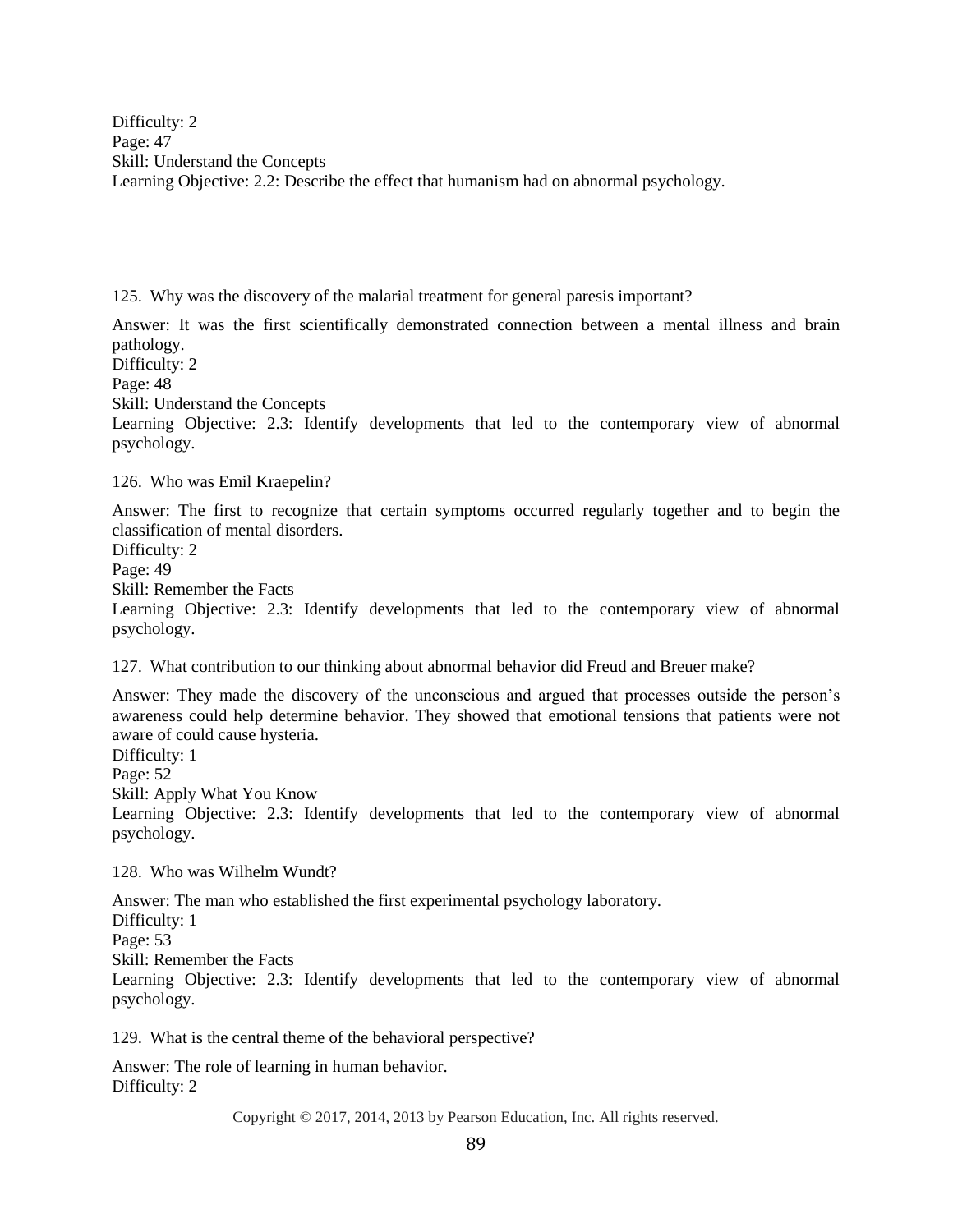Page: 54

Skill: Understand the Concepts

Learning Objective: 2.3: Identify developments that led to the contemporary view of abnormal psychology.

### <span id="page-34-0"></span>**Essay Questions**

130. Abnormal behavior often has been attributed to the influence of supernatural forces. Describe how these forces were used to explain abnormal behavior during various time periods and the treatments that resulted.

Answer: Early writings of the Egyptians, Chinese, Hebrews, and Greeks show they attributed such behavior to possession by a demon or god. This was treated by exorcism. In the Middle Ages, the clergy were largely responsible for treatment because possession was considered causal. In fifteenth- and sixteenth-century Europe, witchcraft became another related explanation for which torture, burning, and other such methods were used. Recent historical analyses, however, suggest that the mentally ill may not have been taken to be witches, as was often once thought. Even in contemporary culture, one can find those who believe that supernatural forces cause psychological problems. Exorcisms are still occasionally practiced. GRADING RUBRIC: 10 points total, 5 points each for a discussion of the use of supernatural explanations during two different time periods. Difficulty: 2

Page: 34-39 Skill: Remember the Facts Learning Objective: 2.1: Explain how abnormal behavior has been viewed throughout history.

131. What was moral management? What caused its near abandonment in the second part of the nineteenth century?

Answer: Moral management was a broad treatment that included a patient's social, individual, and occupational needs. The moral and spiritual development of patients was a focus. More emphasis was placed on patients' character than on their disorder. Typical treatments were spiritual discussion and manual labor. It was surprisingly effective. It was abandoned because of changing attitudes toward the mentally ill and the increasing size of hospitals. The mental hygiene movement and advances in biomedical science also contributed to its decrease in popularity. The focus on physical and biological explanations and care meant that other factors in a patient's life were considered irrelevant. GRADING RUBRIC: 10 points total, 5 for each part of the question.

Difficulty: 2 Page: 42-43 Skill: Remember the Facts Learning Objective: 2.1: Explain how abnormal behavior has been viewed throughout history.

132. Explain how the link between the brain and mental disorders was first established.

Answer: While Hippocrates and others had long proposed that mental disorders had some physical cause, it was not until the 1800s that a clear link between a physical disease process and mental illness was established. This finding then paved the way for further exploration of how brain malfunctions could result in mental illness. General paresis was an illness that produced paralysis, insanity, and, typically, death within two to five years. This mental illness was recognized as a specific type of mental disorder in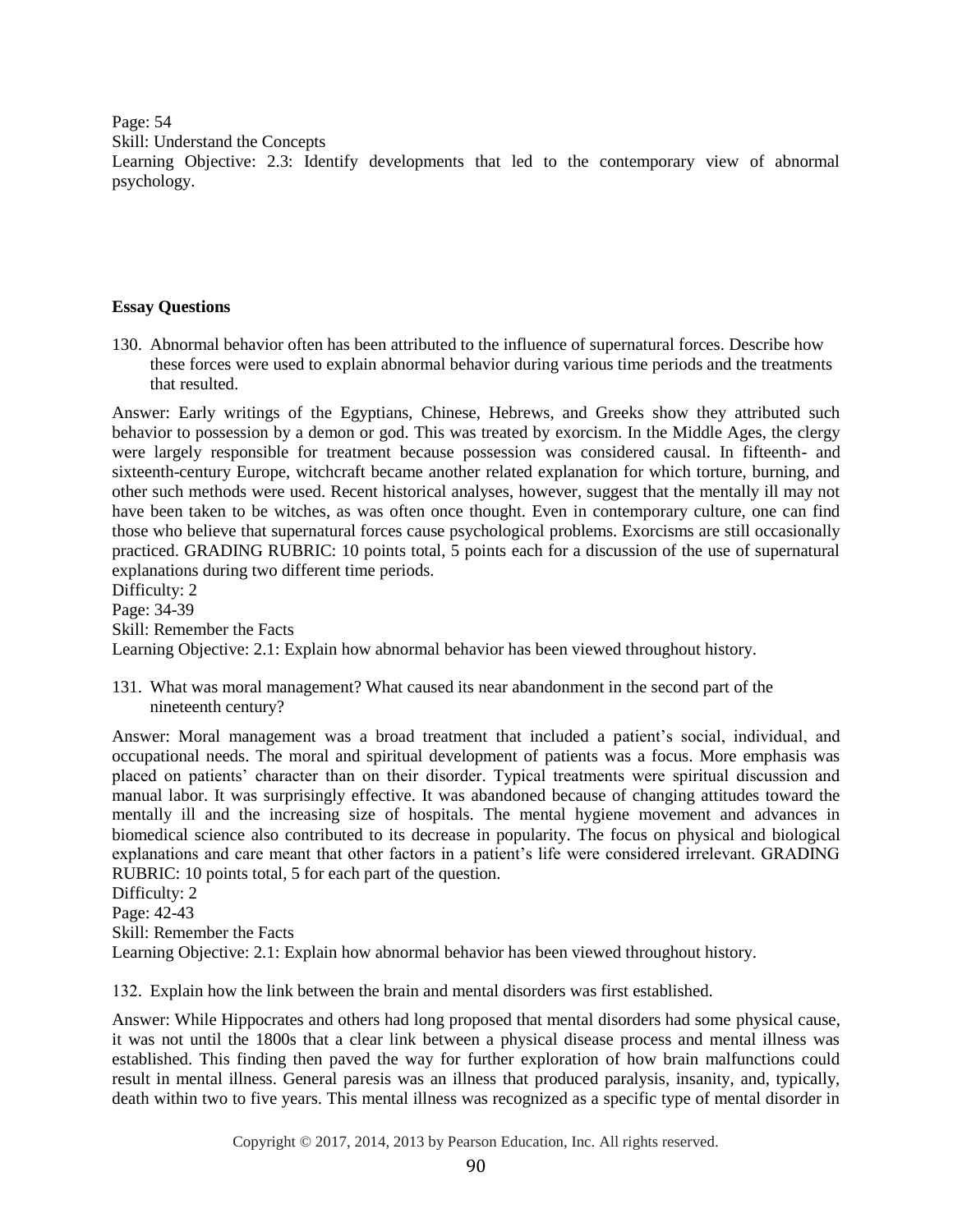1825. Thus, it was recognized as a unique disorder, and attempts could then be made to treat it. It was eventually recognized that this illness was caused by syphilis. This is the first documented link between an identifiable brain infection and mental illness. With this finding, and the rising influence of modern experimental science, the investigation of brain pathology as the cause of mental illness began in earnest. GRADING RUBRIC: 10 points total.

Difficulty: 2 Page: 48 Skill: Apply What You Know Learning Objective: 2.2: Describe the effect that humanism had on abnormal psychology.

133. What was the dispute between Charcot and the Nancy School? Why is this significant?

Answer: The Nancy School, named for the town of Nancy in France, refers to a group of physicians who believed that hysteria was a form of self-hypnosis. In other words, they believed that hysteria had a psychological cause. They came to this conclusion as it was observed that the symptoms of hysteria could be both produced and removed by means of hypnosis. Charcot, a neurologist, had not been able to replicate the findings of the Nancy School and argued that degenerative brain changes led to hysteria. The dispute between Charcot and the Nancy School was a debate about the cause of hysteria (i.e., biological or psychological). In the end, the view of the Nancy School was accepted. This is said to represent the first recognition of a psychologically caused mental disorder. GRADING RUBRIC: 10 points total, 4 points for stating the dispute, 2 points for explaining why it developed, 4 points for explaining its significance. Difficulty: 2

Page: 51-52

Skill: Understand the Concepts

Learning Objective: 2.3: Identify developments that led to the contemporary view of abnormal psychology.

134. Describe classical conditioning.

Answer: Classical conditioning is a form of learning in which a neutral stimulus is paired repeatedly with an unconditioned stimulus. After repeated pairings, the neutral stimulus becomes a conditioned stimulus that elicits a conditioned response. GRADING RUBRIC: 10 points total.

Difficulty: 2

Page: 54

Skill: Remember the Facts

Learning Objective: 2.3: Identify developments that led to the contemporary view of abnormal psychology.

| <b>TOTAL</b><br><b>ASSESSMENT</b><br><b>GUIDE</b> | <b>Chapter 2</b><br><b>Revel Multiple Choice Assessments</b> |                   |                |                   |
|---------------------------------------------------|--------------------------------------------------------------|-------------------|----------------|-------------------|
| <b>Topic</b>                                      | Factual                                                      | Conceptual        | <b>Applied</b> | <b>Analyze It</b> |
| <b>Learning Objective 2.1</b>                     | EOM Q2.1.3                                                   | EOM Q2.1.1        | EOM Q2.1.4     |                   |
|                                                   | <b>EOC Q2.2</b>                                              | <b>EOM Q2.1.2</b> |                |                   |
|                                                   | <b>EOC Q2.3</b>                                              | EOM Q2.1.5        |                |                   |
|                                                   | <b>EOC Q2.4</b>                                              | <b>EOC Q2.1</b>   |                |                   |
|                                                   |                                                              | <b>EOC Q2.5</b>   |                |                   |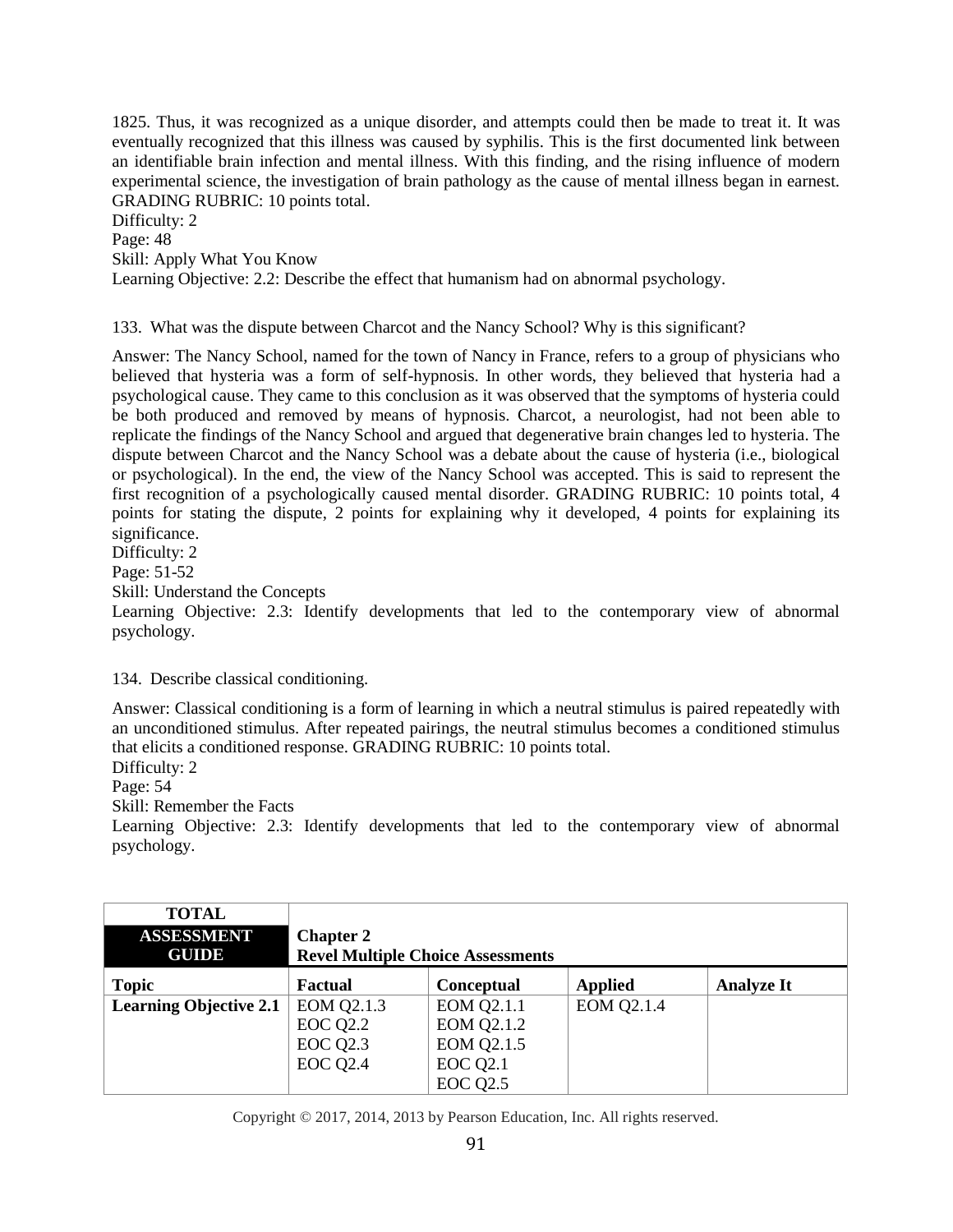| <b>Learning Objective 2.2</b> | EOM Q2.2.1        | <b>EOM Q2.2.3</b> | <b>EOM Q2.2.4</b> |  |
|-------------------------------|-------------------|-------------------|-------------------|--|
|                               | <b>EOM Q2.2.2</b> | <b>EOC Q2.7</b>   | <b>EOC Q2.10</b>  |  |
|                               | <b>EOM Q2.2.5</b> | <b>EOC Q2.8</b>   |                   |  |
|                               | <b>EOC Q2.6</b>   | <b>EOC Q2.9</b>   |                   |  |
| <b>Learning Objective 2.3</b> | EOM Q2.3.3        | EOM Q2.3.1        | EOM Q2.3.2        |  |
|                               | EOM Q2.3.4        | EOM Q2.3.5        |                   |  |
|                               | <b>EOC Q2.11</b>  | <b>EOC Q2.12</b>  |                   |  |
|                               | <b>EOC Q2.13</b>  | <b>EOC Q2.14</b>  |                   |  |
|                               |                   | <b>EOC Q2.15</b>  |                   |  |

# <span id="page-36-0"></span>**Section 2 Revel Multiple Choice Assessment Questions**

# <span id="page-36-1"></span>**End-of-Module Quiz**

### EOM Q2.1.1

Which of the following types of psychological difficulties has posed major problems to all societies, with historical evidence of its existence going back to ancient Mesopotamia?

- a. Antisocial personality disorders
- b. Bipolar disorder
- c. Schizophrenia
- d. Generalized anxiety disorder

Answer: a. Antisocial personality disorders

Difficulty: 2

Skill: Understand the Concepts

Learning Objective: 2.1: Explain how abnormal behavior has been viewed throughout history.

### EOM Q2.1.2

Although many early societies believed that mental illness was a sign of spiritual possession, people with such conditions were often treated with considerable awe and respect. Why?

- a. It was believed that they had supernatural powers.
- b. There were no treatments for such possession, so those afflicted were seen to "represent the wrath and punishment of God."
- c. It was understood that these people were witches, and treating them badly could lead to deadly punishments.
- d. There were writings from physicians like Hippocrates that supernatural possession was a sign of tremendous intelligence.

Answer: a. It was believed that they had supernatural powers. Difficulty: 2 Skill: Understand the Concepts

Learning Objective: 2.1: Explain how abnormal behavior has been viewed throughout history.

### EOM Q2.1.3

Hippocrates, the father of modern medicine, classified all mental disorders into three categories. What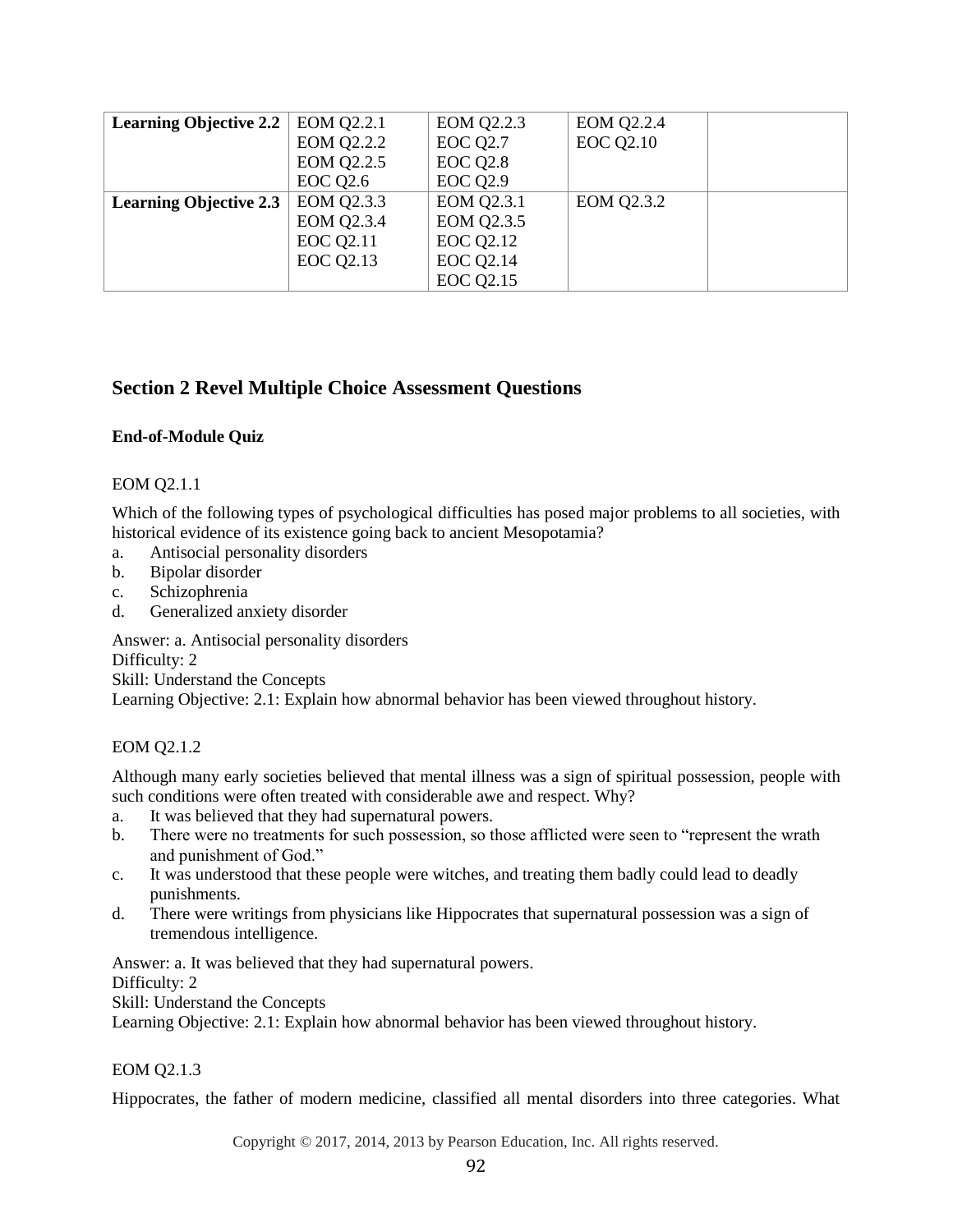were they?

- a. Mania, melancholia, and phrenitis
- b. Anxiety, depression, and psychosis
- c. Neurosis, psychosis, and delusion
- d. Phlebitis, sanguine, and melancholia

Answer: a. Mania, melancholia, and phrenitis

Difficulty: 1

Skill: Remember the Facts

Learning Objective: 2.1: Explain how abnormal behavior has been viewed throughout history.

### EOM Q2.1.4

Iphitos lives in the time of Hippocrates and has been demonstrating the symptoms of a mental illness. If he is to be treated by the famed physician, which of the following would be recommended as part of his recovery?

- a. Remove Jordan from his family during his treatment.
- b. Prescribe a diet high in meat content to create a protein boost in his blood.
- c. Prescribe a course of regular sexual activity.
- d. Abstinence from exercise to avoid overexertion.

Answer: a. Remove Iphitos from his family during his treatment.

Difficulty: 1

Skill: Apply What You Know

Learning Objective: 2.1: Explain how abnormal behavior has been viewed throughout history.

### EOM Q2.1.5

How did early Chinese medicine differ from some other cultures—Hebrews and Egyptians, for example—in their understanding of mental illnesses?

- a. Chinese medicine was based on a belief in natural rather than supernatural causes of illnesses.
- b. Chinese medicine was focused on invasive surgical methods, while other cultures emphasized noninvasive methods.
- c. Chinese medicine examined the way herbal remedies could be used to treat such conditions, while other cultures placed no stock in these approaches.
- d. Chinese physicians were required to be trained and certified spiritual leaders (i.e., priests) in order to treat the mentally ill, while other cultures had no such requirement.

Answer: a. Chinese medicine was based on a belief in natural rather than supernatural causes of illnesses. Difficulty: 2

Skill: Understand the Concepts

Learning Objective: 2.1: Explain how abnormal behavior has been viewed throughout history.

### EOM Q2.2.1

Which physician, placed in charge of La Bicêtre hospital in Paris, began the humanitarian reform by unchaining patients and treating them with kindness and consideration?

- a. Philippe Pinel
- b. William Tuke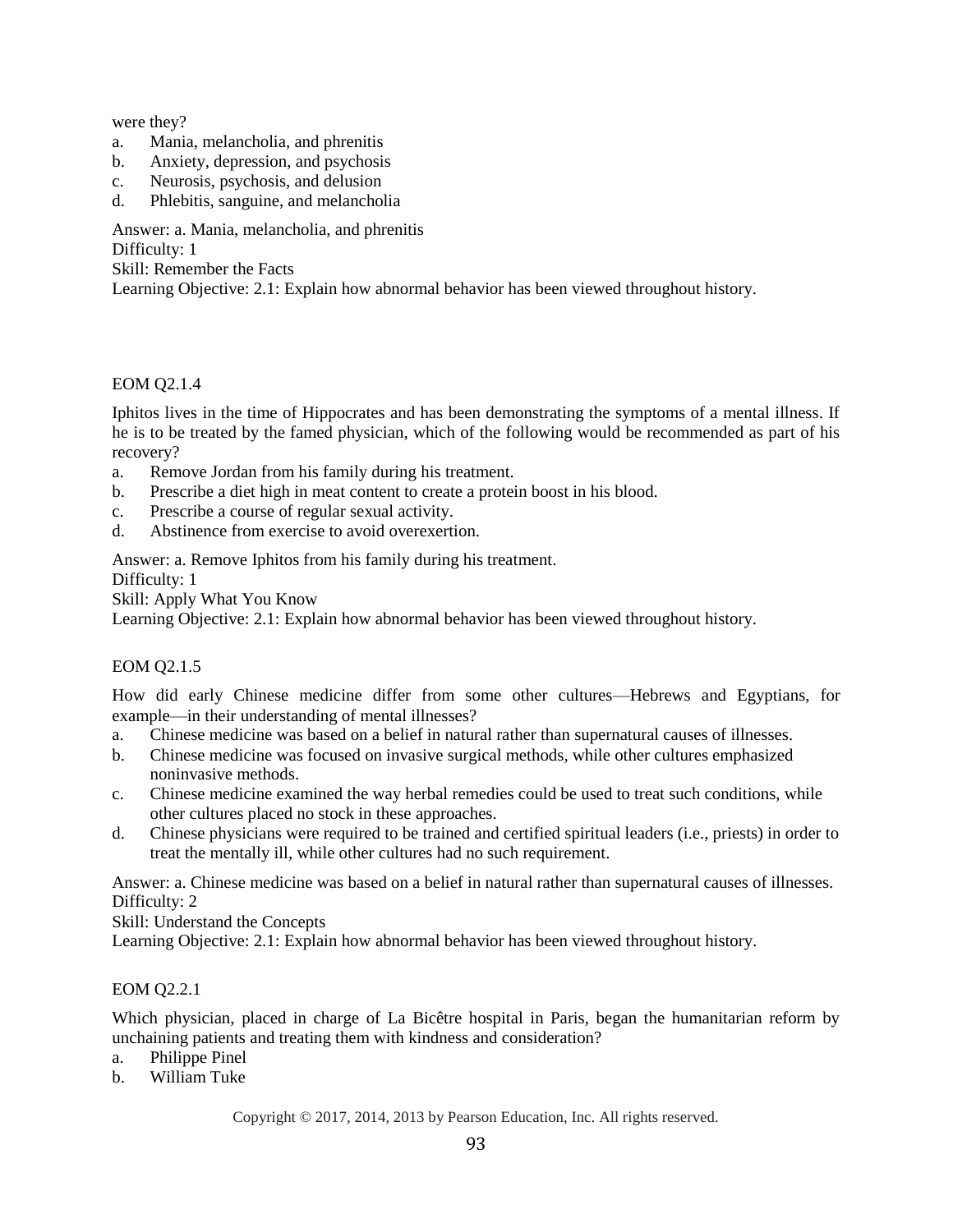#### c. Benjamin Rush

d. Dorothea Dix

Answer: a. Philippe Pinel Difficulty: 1 Skill: Remember the Facts Learning Objective: 2.2: Describe the effect that humanism had on abnormal psychology.

### EOM Q2.2.2

During the early part of the humanitarian reform, the use of \_\_\_\_\_\_\_\_\_ became relatively widespread. This involved focusing on a patient's social, individual, and occupational needs and also emphasized rehabilitating a patient's "character" as part of their treatment.

- a. moral management
- b. milieu therapy
- c. case management
- d. institutionalization

Answer: a. moral management Difficulty: 1 Skill: Remember the Facts Learning Objective: 2.2: Describe the effect that humanism had on abnormal psychology.

### EOM Q2.2.3

Which experiences led Dorothea Dix to undertake a rigorous campaign to reform policies that had resulted in the inhumane treatment of mentally ill persons?

- a. She taught in a women's prison, and became familiar with the deplorable conditions in jails, almshouses, and asylums.
- b. She was mentally ill herself and underwent torturous treatment before eventually recovering.
- c. She was the first elected governor of Massachusetts and as a part of her political responsibilities had to tour the publicly-funded facilities in her state, including prisons and hospitals.
- d. She was a psychiatrist from the state of New Hampshire, and her final training facility was a mental institution where people were tortured as part of their treatments.

Answer: a. She taught in a women's prison, and became familiar with the deplorable conditions in jails, almshouses, and asylums.

Difficulty: 2

Skill: Understand the Concepts

Learning Objective: 2.2: Describe the effect that humanism had on abnormal psychology.

### EOM Q2.2.4

Karl is a psychiatrist in the early 1800s. What will his role be in the treatment of the patients of the asylum where he works?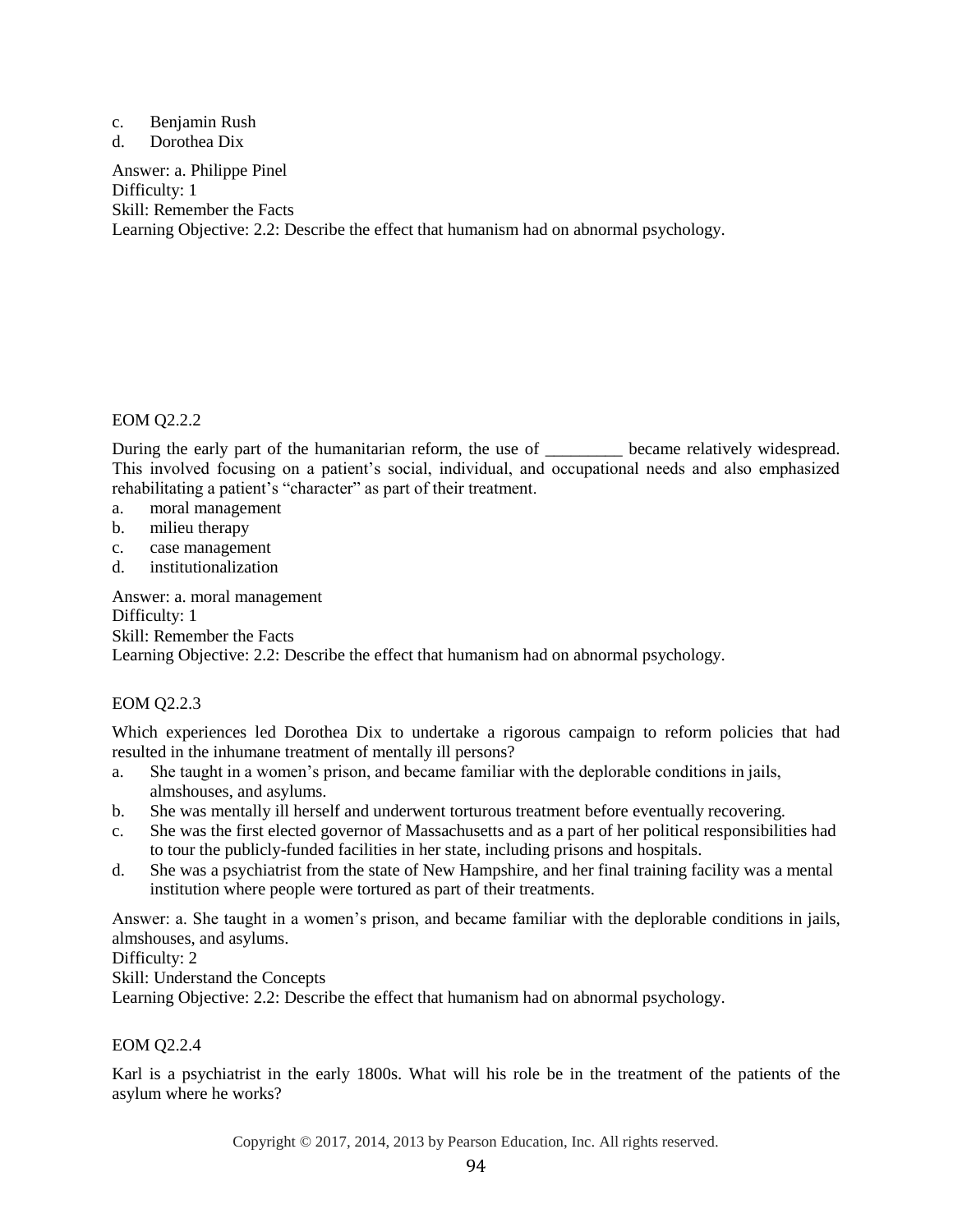- a. He will be relatively inconsequential in the care of the insane who are housed at the facility.
- b. He will probably be the head of the facility, as no other individuals in that era were interested in helping the mentally ill.
- c. His job will be to bathe and feed the patients only. Anything resembling treatment will be nonexistent.
- d. He will be the supervisor of all of the "lay therapists" in the facility, making sure that patients are given adequate care and humane treatment.

Answer: a. He will be relatively inconsequential in the care of the insane who are housed at the facility. Difficulty: 2

Skill: Apply What You Know

Learning Objective: 2.2: Describe the effect that humanism had on abnormal psychology.

### EOM Q2.2.5

Which piece of legislation, which was a program that funded community mental health hospitals, was passed in the mid-1900s?

- a. The Hill-Burton Act
- b. Country Asylums Act
- c. The Francis Sumner Law
- d. The NIMH Act

Answer: a. The Hill-Burton Act Difficulty: 1 Skill: Remember the Facts Learning Objective: 2.2: Describe the effect that humanism had on abnormal psychology.

### EOM Q2.3.1

How did physicians in the late nineteenth century come to identify a relationship between mental illnesses and physical conditions?

- a. They injected people with general paresis with material from syphilis sores and found that these patients did not subsequently develop syphilis.
- b. They labeled the first identified neurotransmitter, serotonin, and recognized its relationship to mood and anxious disorders.
- c. They saw that people suffering from schizophrenia often showed complete remission of symptoms after being injected with large doses of insulin and experiencing a related "insulin seizure."
- d. They created a new intervention, electroconvulsive therapy (ECT), that was successful in the treatment of hysterical syndrome disorder.

Answer: a. They injected people with general paresis with material from syphilis sores and found that these patients did not subsequently develop syphilis.

Difficulty: 2

Skill: Understand the Concepts

Learning Objective: 2.3: Identify developments that led to the contemporary view of abnormal psychology.

EOM Q2.3.2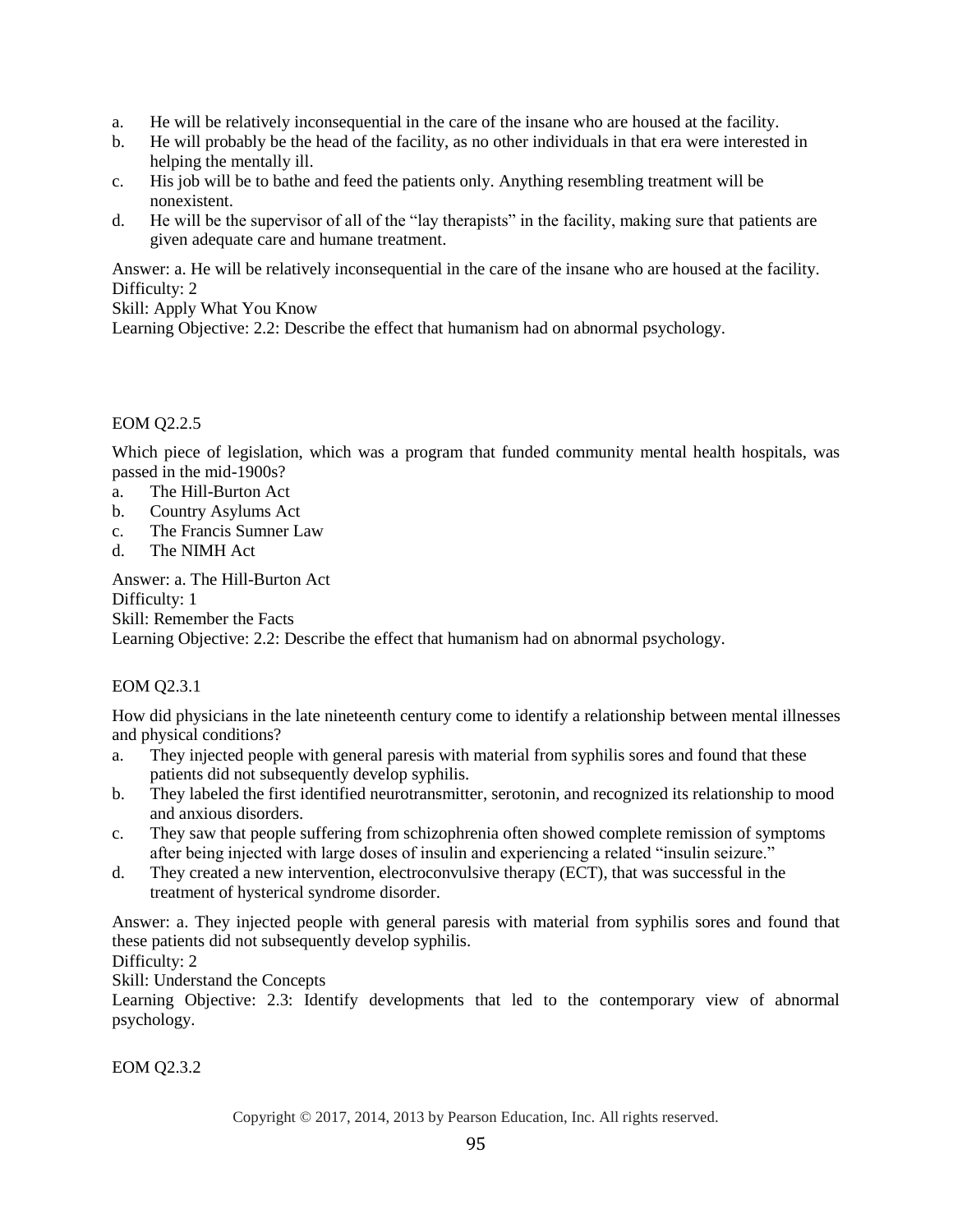Janelle is writing a paper about the surgical techniques used by Walter Freeman in the United States in the mid-1900s. What would be the best title for her paper?

- a. "The Clinical Utility of the Lobotomy"
- b. "The Split-Brain Procedure: Gruesome or Genius?"
- c. "Transcranial Magnetic Stimulation: A Noninvasive Advantage"
- d. "Surgical Removal of Infected Body Parts to Promote Mental Health"

Answer: a. "The Clinical Utility of the Lobotomy"

Difficulty: 2

Skill: Apply What You Know

Learning Objective: 2.3: Identify developments that led to the contemporary view of abnormal psychology.

### EOM Q2.3.3

What was the first drug, derived from the *Rauwolfia serpentina* root, that was used to treat the symptoms of psychosis in the 1950s?

- a. Reserpine
- b. Chlorpromazine
- c. Seroquel
- d. Haloperidol

### Answer: a. Reserpine

Difficulty: 1

Skill: Remember the Facts

Learning Objective: 2.3: Identify developments that led to the contemporary view of abnormal psychology.

### EOM Q2.3.4

The techniques first made famous by Franz Anton Mesmer, where he claimed to treat a variety of diseases using "animal magnetism," were the precursors to modern \_\_\_\_\_\_\_\_.

- a. hypnosis
- b. milieu therapy
- c. sleep inoculation training
- d. copper bracelets

Answer: a. hypnosis Difficulty: 1 Skill: Remember the Facts Learning Objective: 2.3: Identify developments that led to the contemporary view of abnormal psychology.

### EOM Q2.3.5

The term catharsis is loosely synonymous with which of the following phrases?

- a. Emotional release
- b. Dream content
- c. Relationship transfer
- d. Free association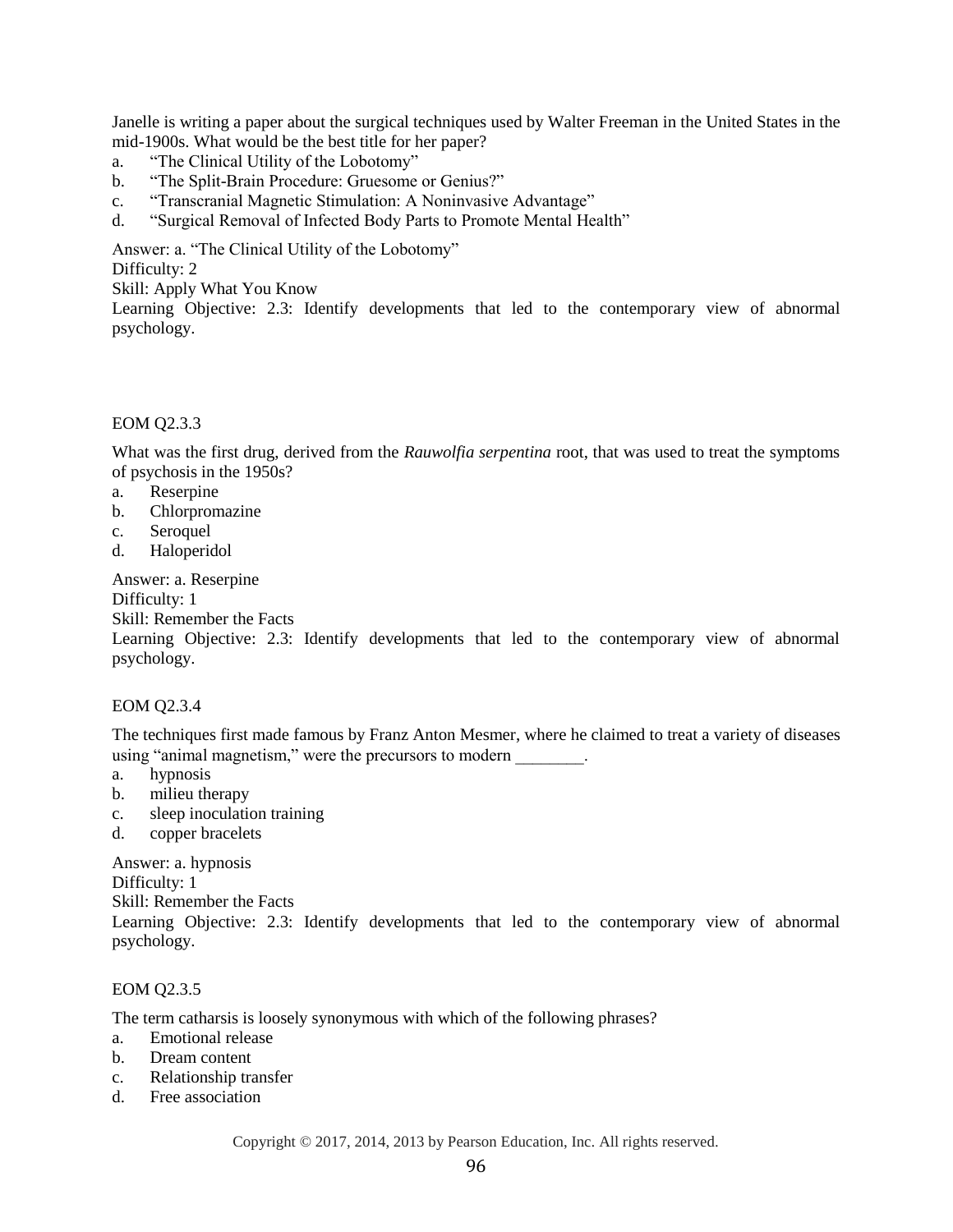Answer: a. Emotional release Difficulty: 2 Skill: Understand the Concepts Learning Objective: 2.3: Identify developments that led to the contemporary view of abnormal psychology.

### <span id="page-41-0"></span>**End-of-Chapter Quiz**

### EOC Q2.1

Which of the following statements best reflects Hippocrates' position on the cause of mental illness?

- a. Mental disorders, like other diseases, have natural causes and appropriate treatments.
- b. Mental disorders are punishments by God for individuals who have violated or strayed from religious teachings.
- c. Mental disorders result from a demon or god taking possession of the individual's spirit.
- d. Mental disorders arise from faulty thinking patterns.

Answer: a. Mental disorders, like other diseases, have natural causes and appropriate treatments. Difficulty: 2

Skill: Understand the Concepts

Learning Objective: 2.1 Explain how abnormal behavior has been viewed throughout history.

### EOC Q2.2

During the Middle Ages in Europe, management and care of persons with mental illness was taken on  $by_\_$ 

- a. family members
- b. clergy
- c. the legal system
- d. regional work or poor houses

Answer: a. family members Difficulty: 1 Skill: Remember the Facts Learning Objective: 2.1 Explain how abnormal behavior has been viewed throughout history.

### EOC Q2.3

Which early influential Greek maintained that by "thinking as directed," one could eliminate pain and better attain pleasure?

- a. Aristotle
- b. Plato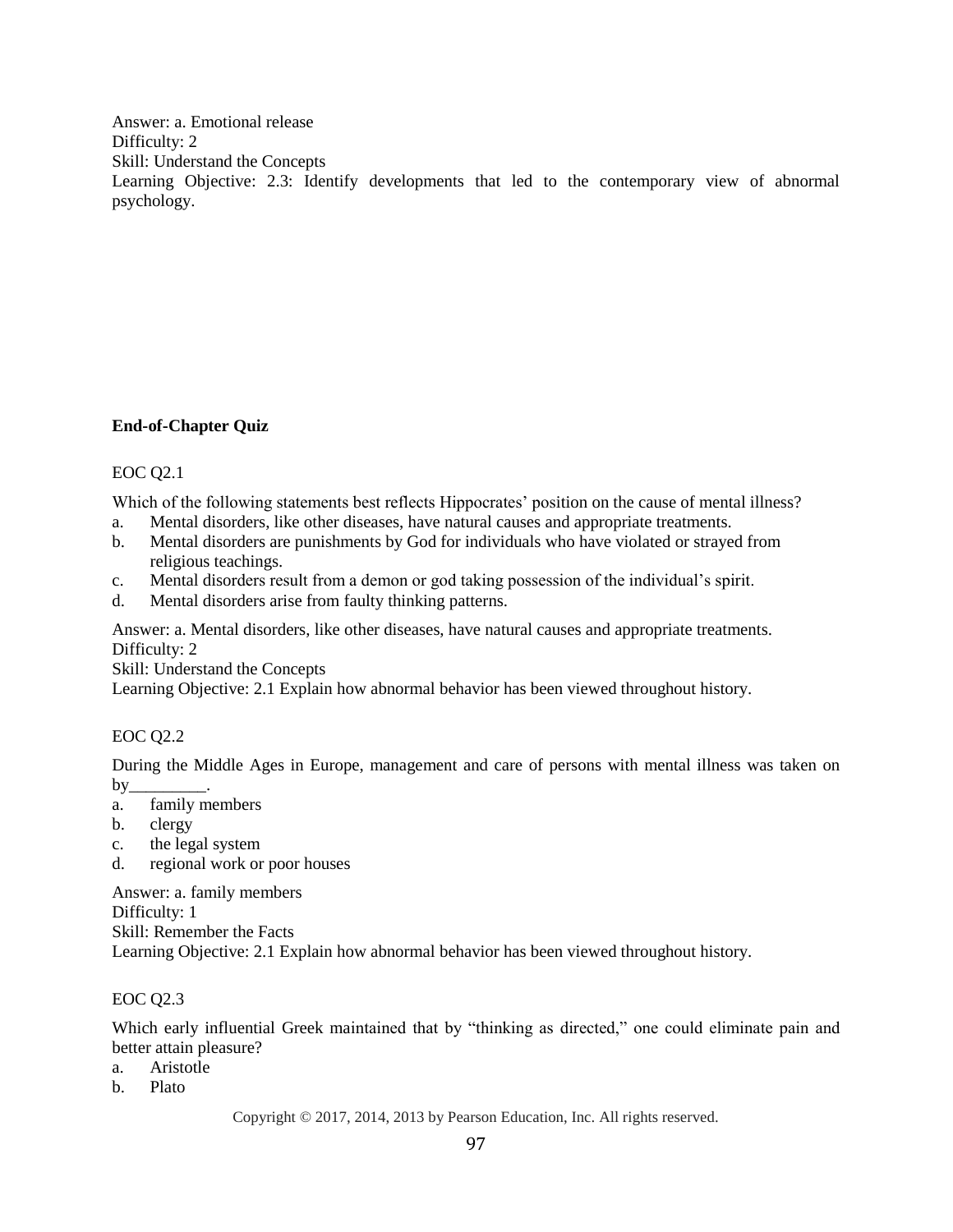- c. Hippocrates
- d. Galen

Answer: a. Aristotle Difficulty: 1 Skill: Remember the Facts Learning Objective: 2.1 Explain how abnormal behavior has been viewed throughout history.

# EOC Q2.4

During the thirteenth century in Italy, there were cases of masses of people stricken with an uncontrollable urge to dance. This mass dance affliction was referred to as\_\_\_\_\_.

- a. tarantism
- b. lycanthropy
- c. Koro
- d. group hysteria

Answer: a. tarantism Difficulty: 1 Skill: Remember the Facts Learning Objective: 2.1 Explain how abnormal behavior has been viewed throughout history.

### EOC Q2.5

Patients institutionalized with mental illness during the late nineteenth century were typically given treatment that focused almost exclusively on their physical well-being. Although patients were physically comfortable and cared for, the social environment and psychological needs were not addressed. This approach to addressing mental illness was called \_\_\_\_\_\_\_\_

- a. the mental hygiene movement.
- b. moral management.
- c. the nutritional intervention approach.
- d. the institutional effectiveness movement.

Answer: a. the mental hygiene movement.

Difficulty: 2

Skill: Understand the Concepts

Learning Objective: 2.1 Explain how abnormal behavior has been viewed throughout history.

#### EOC Q2.6

\_\_\_\_\_\_\_\_\_\_\_\_ is considered the founder of American psychiatry and advocated for the humane treatment of the mentally ill.

- a. Benjamin Rush
- b. Dorothea Dix
- c. William Tuke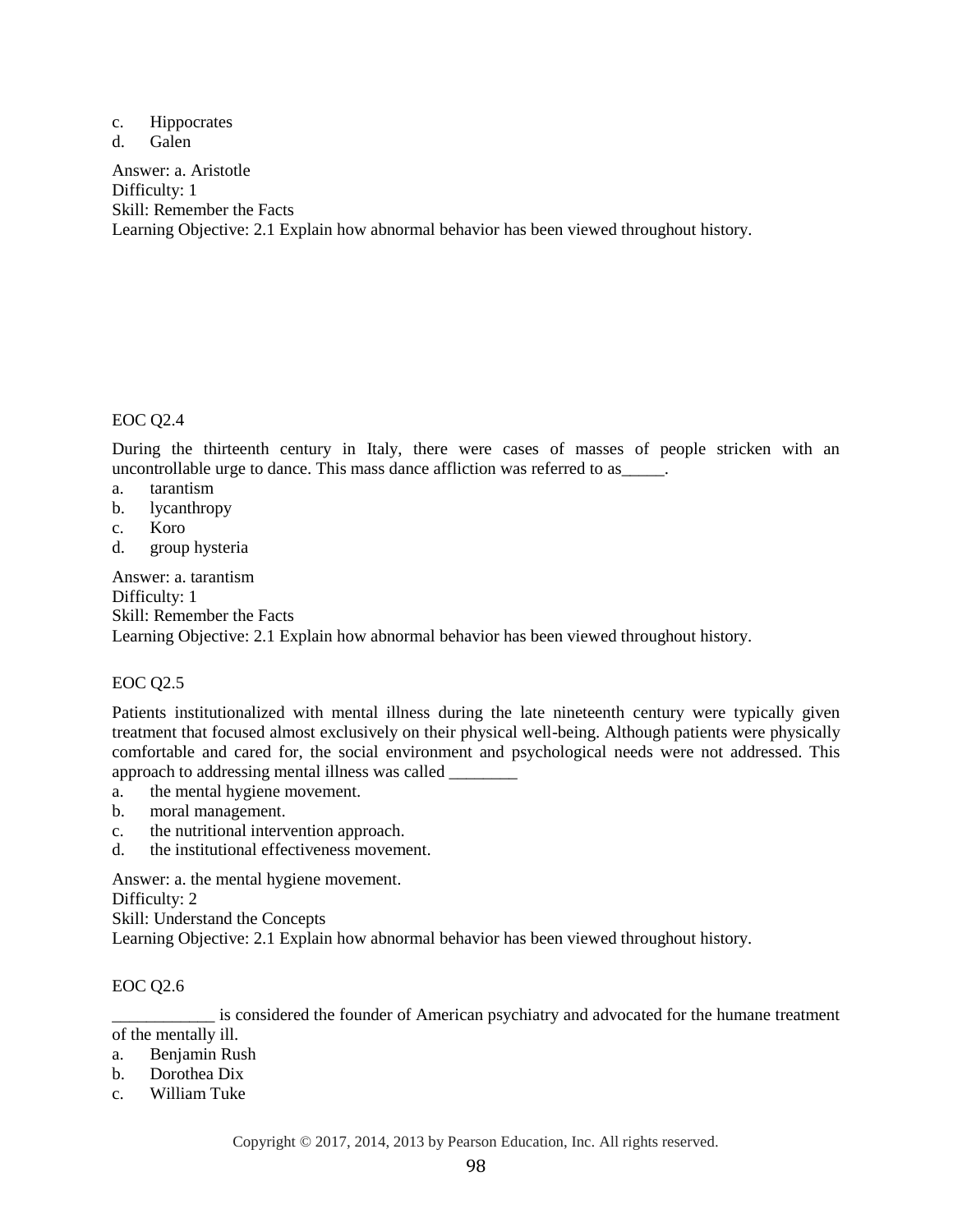#### d. Rudolph Gottfried Arndt

Answer: a. Benjamin Rush Difficulty: 1 Skill: Remember the Facts Learning Objective: 2.2 Describe the effect that humanism had on abnormal psychology.

### EOC Q2.7

The reasoning for establishing a deinstitutionalization policy with the Community Health Services Act of 1963 was \_\_\_\_\_\_\_\_

- a. because treating disturbed people outside of large mental hospitals was considered more humane and likely to prevent patients from acquiring negative adaptations to hospital confinement.
- b. to encourage families to take more responsibility for their mentally ill family members since mentally ill persons could now be treated with medications.
- c. due to the fact that patients were actually more likely to behave violently when housed in institutions.
- d. a result of the passing of Fair Labor Acts, which prohibited patients from undertaking any work in the psychiatric hospital.

Answer: a. because treating disturbed people outside of large mental hospitals was considered more humane and likely to prevent patients from acquiring negative adaptations to hospital confinement. Difficulty: 2

#### Skill: Understand the Concepts

Learning Objective: 2.2 Describe the effect that humanism had on abnormal psychology.

### EOC Q2.8

\_\_\_\_\_\_\_ was a treatment model used in asylums that emphasized the patients' moral and spiritual development and the rehabilitation of their "character." Less focus was placed on their physical or mental disorders.

- a. Moral management
- b. The mental hygiene movement
- c. Milieu therapy
- d. Social management

Answer: a. focus was placed on their physical or mental disorders.

Moral management

Difficulty: 2

Skill: Understand the Concepts

Learning Objective: 2.2 Describe the effect that humanism had on abnormal psychology.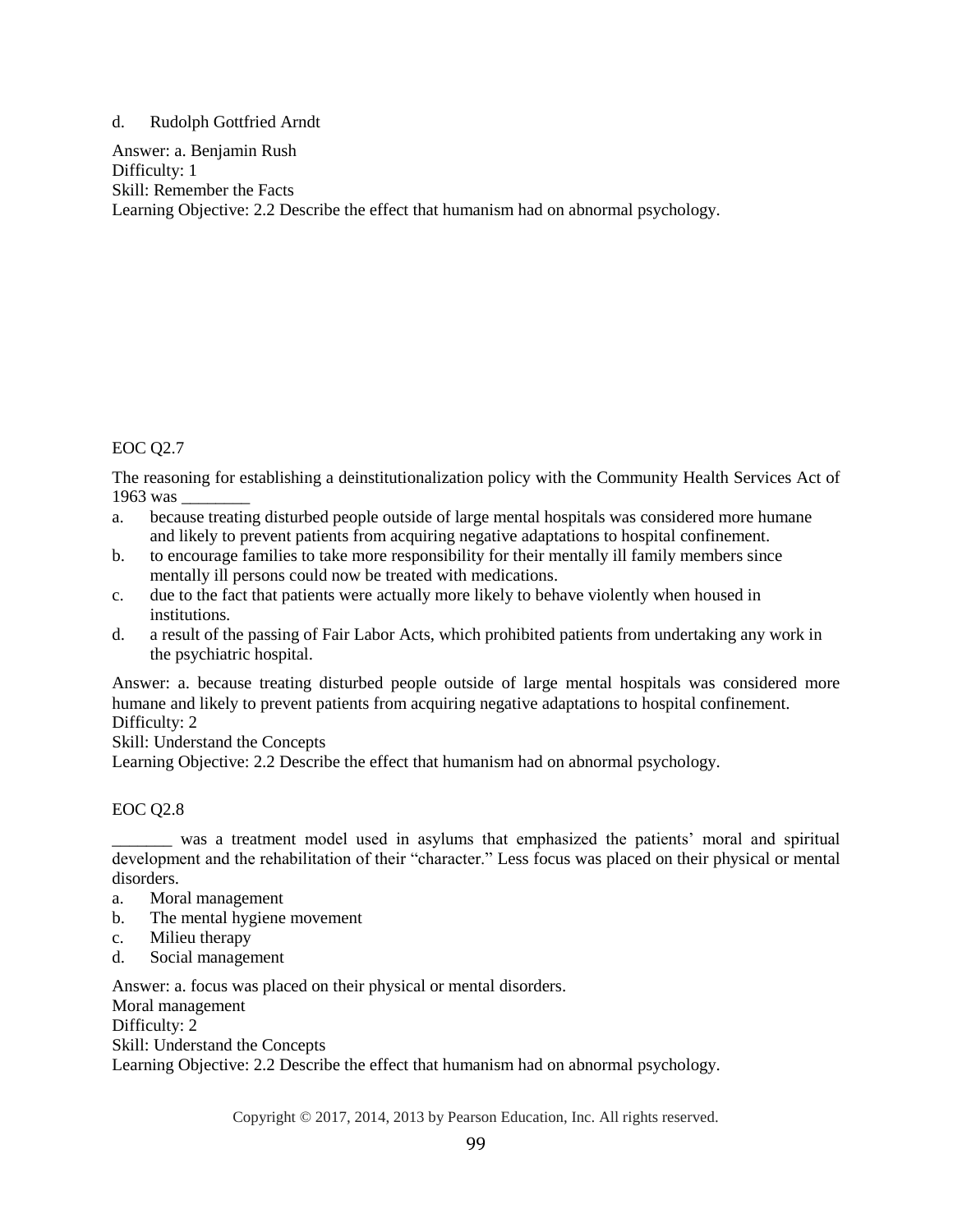### EOC Q2.9

Although deinstitutionalization has allowed many former patients to develop living skills and to have a better overall quality of life, a particularly prevalent issue for some former patients is that deinstitutionalization has \_\_\_\_\_\_\_\_

- a. left them homeless and subject to a harsh existence.
- b. led to increased levels of depression and family violence.
- c. created situations where they are exploited and underpaid in work settings.
- d. contributed to a higher rate of suicide among them.

Answer: a. left them homeless and subject to a harsh existence.

#### Difficulty: 2

Skill: Understand the Concepts

Learning Objective: 2.2 Describe the effect that humanism had on abnormal psychology.

### EOC Q2.10

Ingrid works with a psychotherapist who encourages her to talk about whatever comes to mind during her sessions. Her psychotherapist feels that this strategy will bring unconscious issues to the level of awareness so that the issues may be analyzed. This method is called

- a. free association
- b. catharsis
- c. regression
- d. disclosure

Answer: a. free association Difficulty: 2

Skill: Apply What You Know

Learning Objective: 2.3 Identify developments that led to the contemporary view of abnormal psychology.

### EOC Q2.11

Which of the following individuals described abnormal behavior as the result of faulty conditioning and felt that abnormal behavior could be treated through new conditioning experiences?

- a. John B. Watson
- b. Sigmund Freud
- c. Ivan Pavlov
- d. Wilhelm Wundt

Answer: a. John B. Watson

Difficulty: 1

Skill: Remember the Facts

Learning Objective: 2.3 Identify developments that led to the contemporary view of abnormal psychology.

### EOC Q2.12

Wilhelm Griesinger, in his 1846 textbook, *The Pathology and Therapy of Psychic Disorders*, proposed that psychological disorders could be explained in terms of \_\_\_\_\_\_\_\_\_\_.

a. brain pathology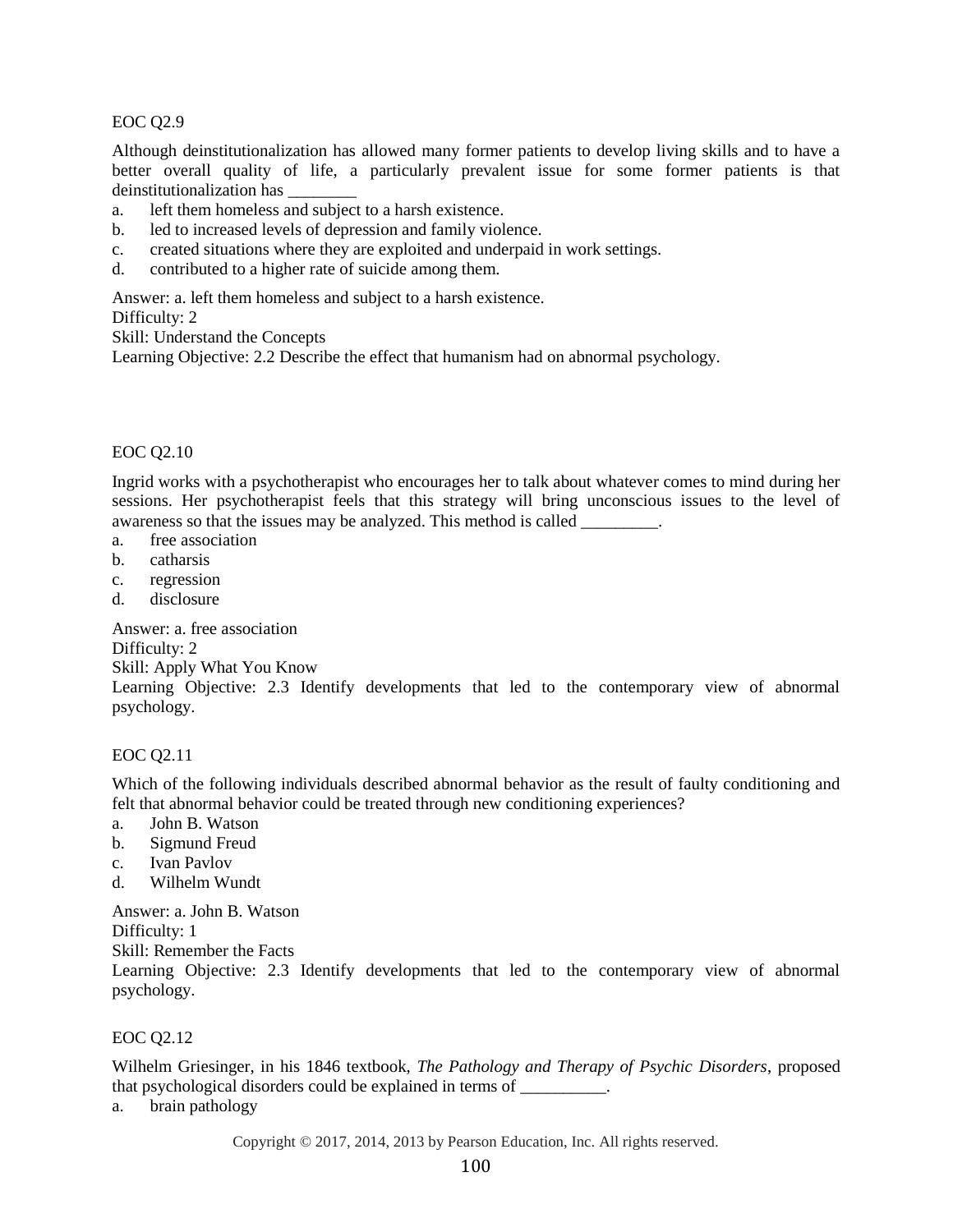- b. faulty learning patterns
- c. unconscious processes
- d. cognitive distortions

Answer: a. brain pathology

Difficulty: 2

Skill: Understand the Concepts

Learning Objective: 2.3 Identify developments that led to the contemporary view of abnormal psychology.

EOC Q2.13

\_\_\_\_\_\_\_\_\_ developed a system of classification of mental disorders, which became the forerunner of today's *DSM* classification system.

- a. Emil Kraepelin
- b. Wilhelm Griesinger
- c. Richard von Krafft-Ebbing
- d. Julius von Wagner-Jauregg

Answer: a. Emil Kraepelin

Difficulty: 1

Skill: Remember the Facts

Learning Objective: 2.3 Identify developments that led to the contemporary view of abnormal psychology.

### EOC Q2.14

\_\_\_\_\_\_\_\_

The debate between Jean Charcot and the Nancy School physicians over the cause of hysteria resulted in

- b. an acknowledgement by the Nancy School physicians that hysteria was caused by brain dysfunction.
- c. the development of a clinical interviewing system for better understanding the origins of hysteria.
- d. an appreciation of the third variable problem; both groups were incorrect in their ideas about what causes hysteria.

Answer: a. an acceptance that mental disorders could have psychological causes.

Difficulty: 2

Skill: Understand the Concepts

Learning Objective: 2.3 Identify developments that led to the contemporary view of abnormal psychology.

### EOC Q2.15

E. L. Thorndike and, later, B. F. Skinner differed from Pavlov and Watson in their focus on understanding

a. an acceptance that mental disorders could have psychological causes.